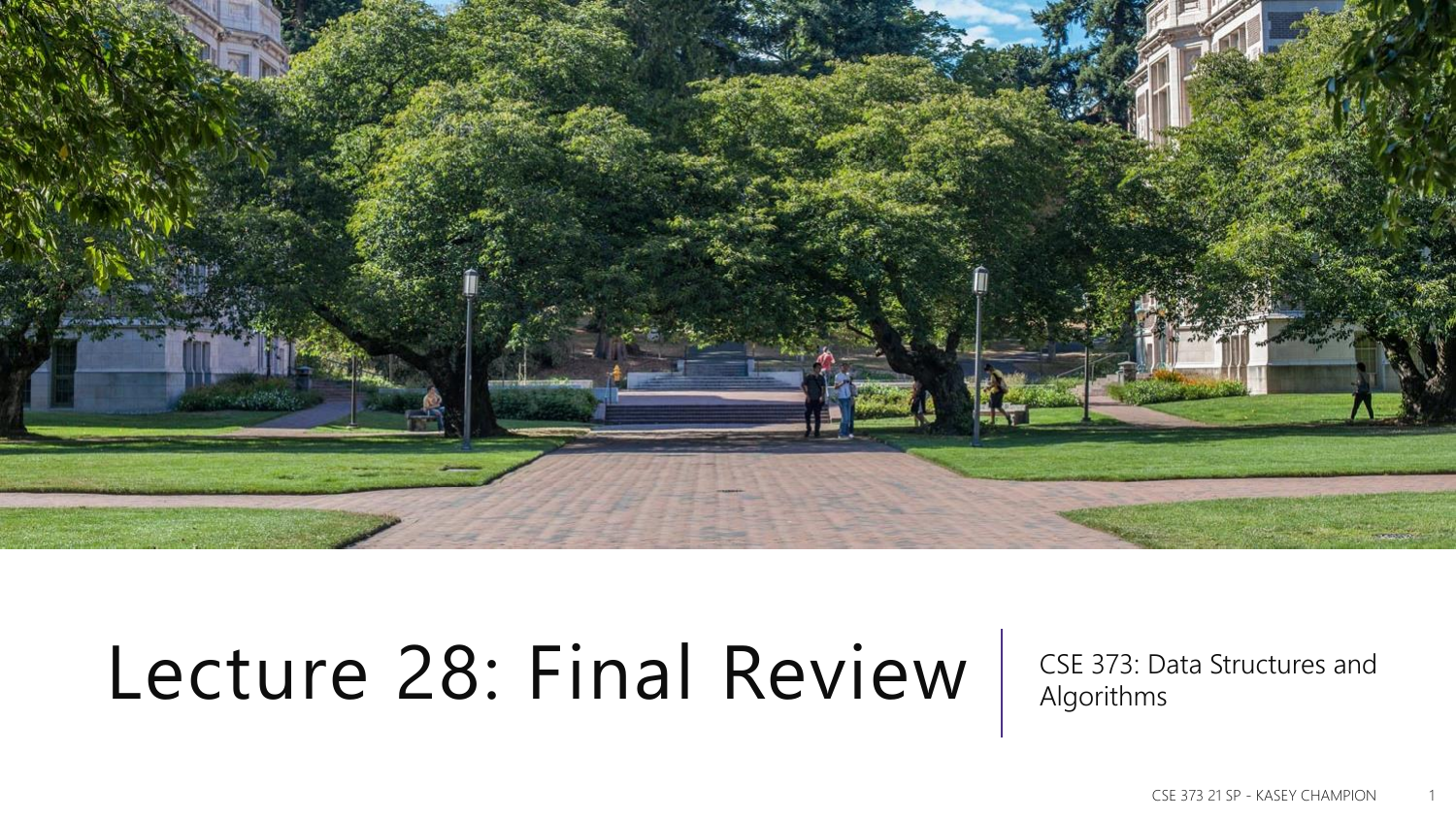### Administriva

EX4 due tonight, late turn in until Monday night

Final exam goes out late tonight on Gradescope

- Group assignment
- NO LATE TURN INS ACCEPTED
- No staff help on questions

PLEASE fill out surveys!

- Lecture survey for Kasey's bosses
- Section survey for your TAs
- Our survey for 1 point ec (if class gets to 90.5% feedback)

Nominate your TAs for Bob Bandes Award

Kasey calendly has more time, let's chat!

- Grades, career, whatever

- <https://calendly.com/kasey-champion/coffee-chat>

Career panel with Kasey & Friends on Friday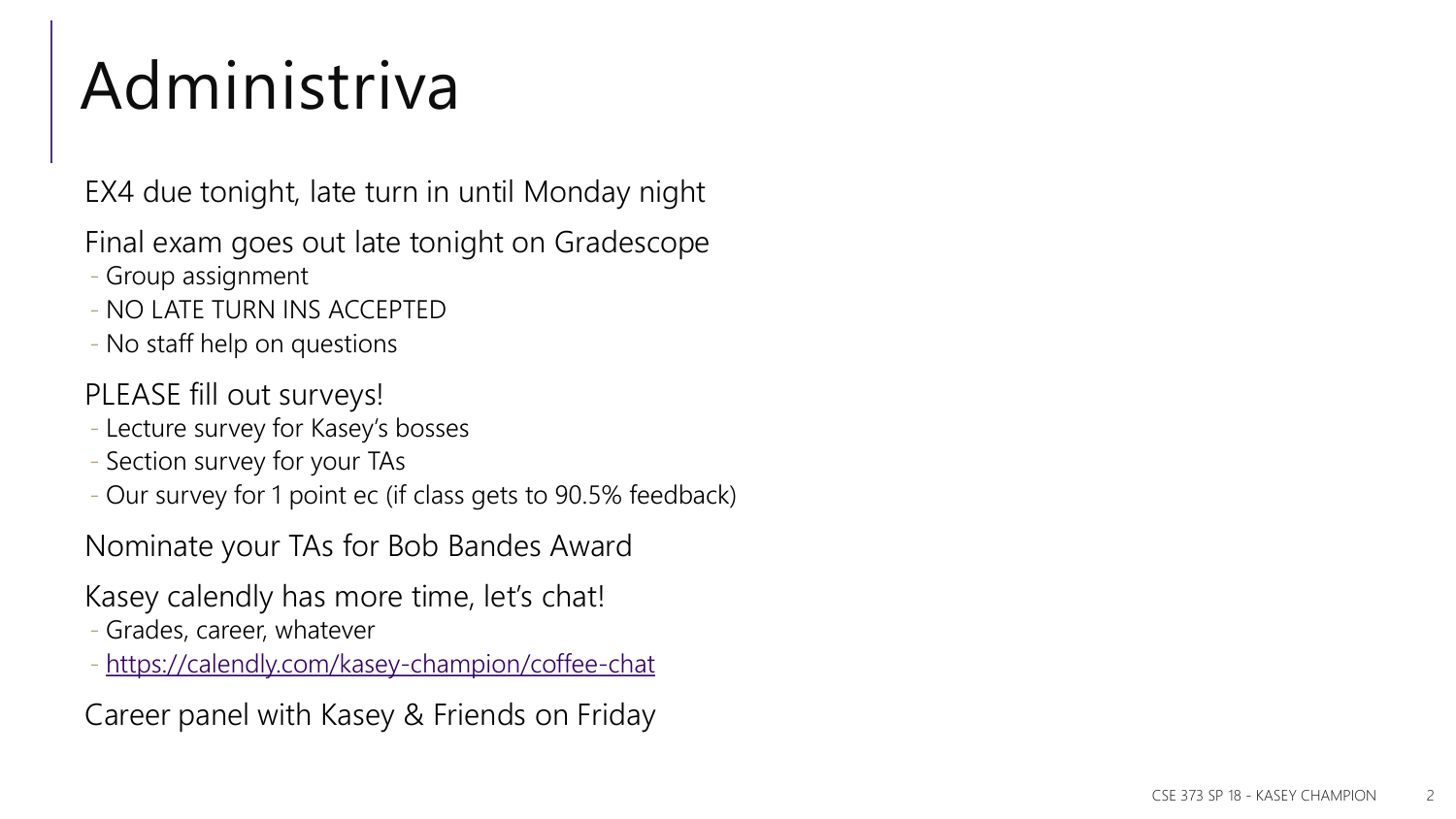### After 373…

Get a job

- Prepare for interviews

- Attend CSE career fair in October

Get more coding practice

- Husky Code Student Project (email Kasey)

- Hackathons
- Research

- Open source projects

Become a TA

- Email Pim Lustig, [pl@cs.washington.edu](mailto:pl@cs.washington.edu)

Take more classes

- CSE 417 more algorithms
- CSE 154 web programming
- CSE 163 python libraries for data science
- CSE 374 C programming and unix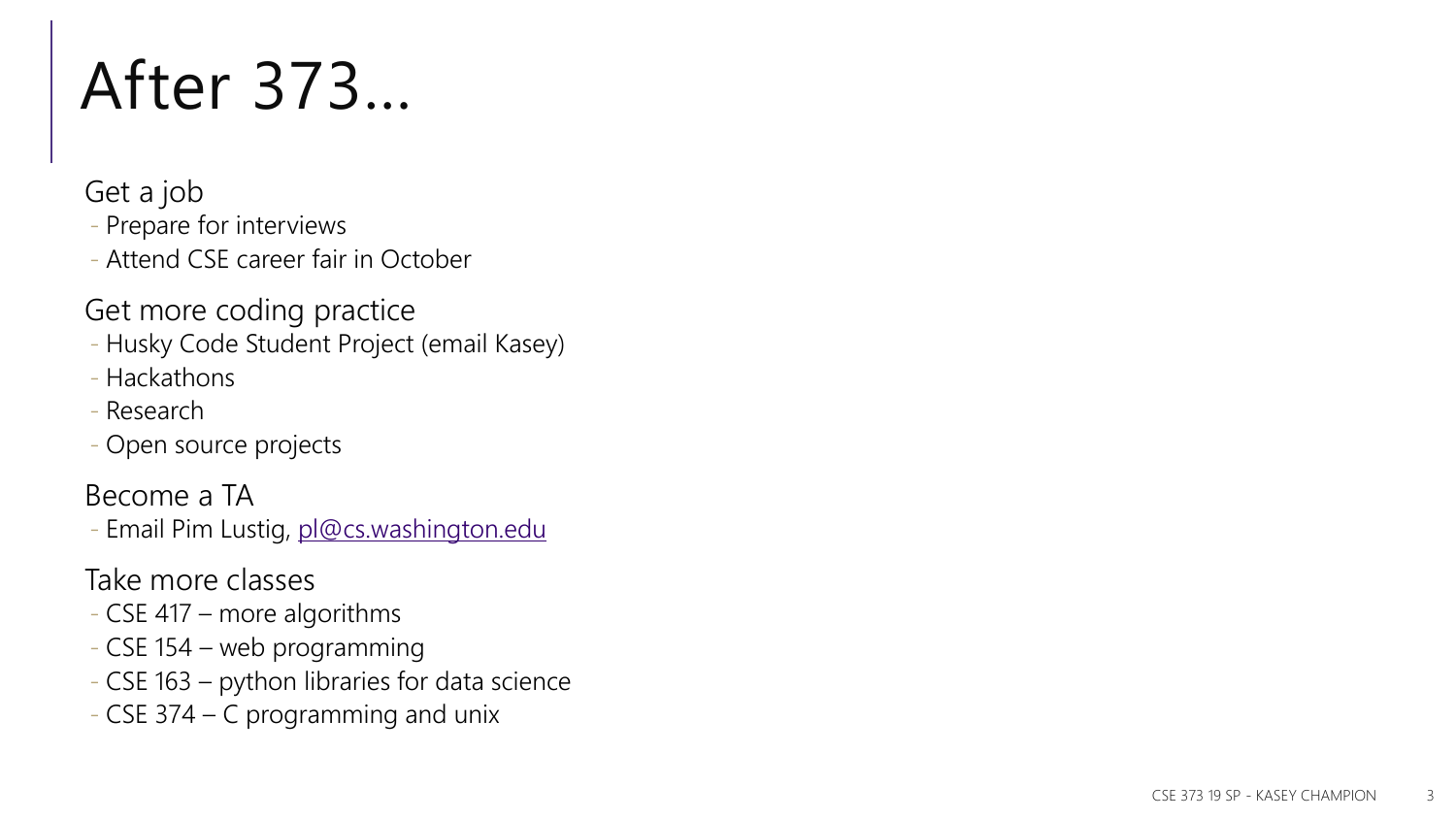## On the exam

#### Midterm Topics

- ADTs + data structures
- Asymptotic Analysis
	- Code Modeling (including recurrences)
	- Complexity Classes
	- Big O, Big Omega and Big Theta
- BST & AVI trees
- Hashing

#### Heaps

- Internal state of tree
- Array implementation

### Graphs

- Graph definitions
- Graph implementations
- Graph algorithms
	- Traversals: BFS and DFS
	- Shortest-path: Dijkstra's algorithm
	- Topological sort
	- MST algorithms: Prim and Kruskal
	-

### Coding Projects

- Implementation of each data structure
- Best / Average / Worst case runtime of each data structure
- Testing strategies, debugging strategies

#### Sorting

- Quadratic sorts: insertion sort, selection sort
- Faster sorts: heap sort, merge sort, quick sort
- Runtimes of all of the above (in the best and worst case)

#### Memory and Locality

- How to leverage caching

#### P vs NP

- Definitions of P, NP and NP Complete
- Understand what a reduction is

#### Design Decisions

- Given a scenario, what ADT, data structure implementation and/or algorithm is best optimized for your goals?
	- What is unique or specialized about your chosen tool?
	- Given a scenario, how does your selection's unique features contribute to a solution?
	- What is the runtime and memory usage of your selection?
- Given a scenario, what changes might you make to a design to better serve your goals?

#### NOT on the exam

- Finding close form of recurrences with tree method
- writing Java generics and Java interfaces
- writing JUnit
- Disjoint set data structure **CALC CONSERVERSITY OF A CONSERVERSITY OF A CONSERVERSITY OF A CSE 373 19 SP KASEY CHAMPION** 
	- writing Java syntax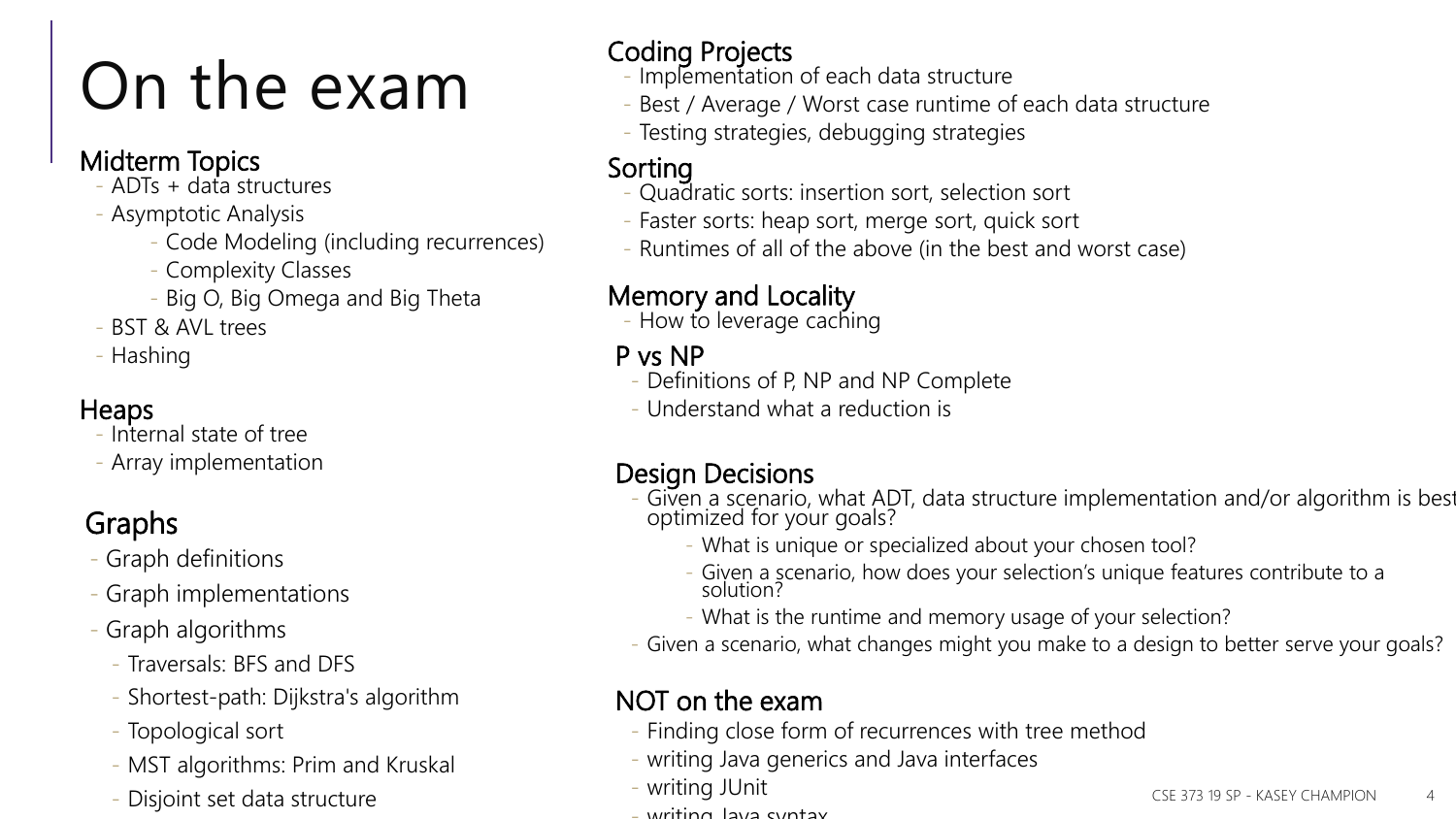### ADTs and Data Structures you're responsible for

For each of the listed algorithms make sure you understand:

#### In what situations it is useful

- What behavior does the ADT actually allow?
- What is unique about this ADT?

#### What are the different data structure implementation options for this ADT and how does that impact

- Ease of implementation
- Runtime
- Memory usage

#### List

- Maintains order of elements
- Flexibility of item manipulation
- Useful in many situations

#### **Stack**

- First in last out ordering **Oueue**
- First in first out ordering Set
- Unordered collection of unique elements
- Often used to test membership (contains) **Dictionary**
- Collection of key value pairs
- Does not maintain order of elements Tree
- Ordered hierarchy of elements
- Often used for traversals

#### Iterator

- Dictates specific order in which to move through elements in a collection
- Allows for a single pass through collection in one direction

#### Priority Queue

- Highest priority first out

#### Disjoint Set

- Set of sets
- Provides near constant time operations Services CSE 373 19 SP KASEY CHAMPION SERVICHAMPION S

#### ADTs **Data Structures**

#### Array

- Set capacity upon creation
- Each element has associated index for quick access
- Leverages caching

#### Linked Nodes

- Set of objects strung together by references
- Very flexible
- Requires traversals for access

#### Binary Search Tree

- Specific ordering of elements: left child < parent < right child
- Allows for quicker traversals
- Simple implementation

#### AVL Trees

- Same ordering as BST but self-balances to maintain optimal height for runtime
- Complex implementation

#### Hash table

- Optimized for close to constant time look up and insertion
- Optimality dictated by hash function and collision strategy

#### **Heap**

- Specific ordering: parent < children
- Fills from left to right to maintain optimal height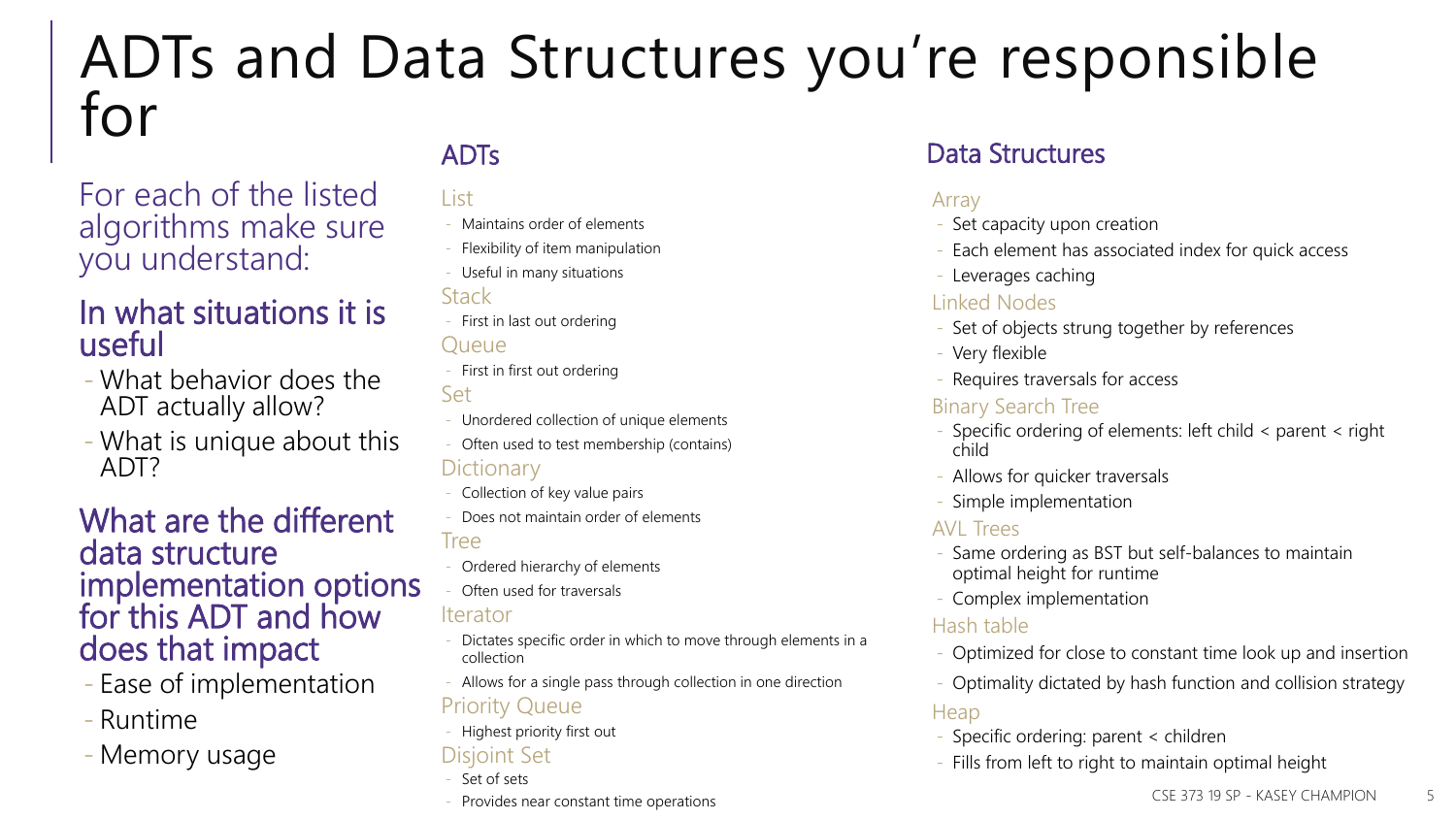## Algorithms you're responsible for

For each of the listed algorithms make sure you understand:

#### In what situations it is useful

- What will this tell us about the data
- What state should the data be in to use it?

#### The pros and cons of the algorithm in terms of

- Runtime best, average and worst
- Memory usage

#### Heaps

- percolateUp
- percolateDown
- Floyd's Build Heap

### Sorting

- Insertion
- Selection
- Merge
- Quick
- Heap

### Graphs

- Breadth First Search (BFS)
- Depth First Search (DFS)
- Dijkstra's
- Topological Sort
- Prim's MST
- Kruskal's MST

### Disjoint Sets

- Union by rank
- Path compression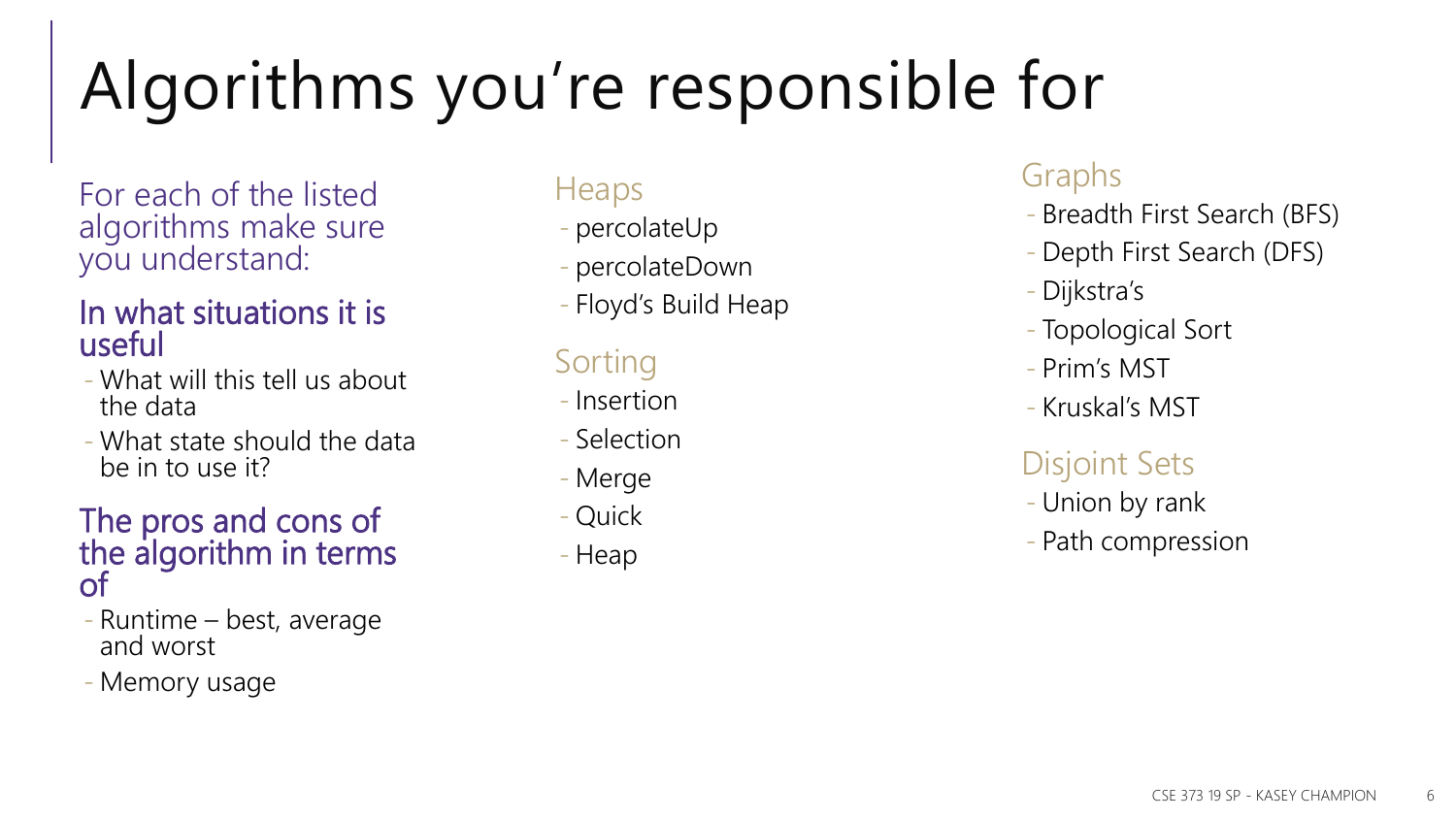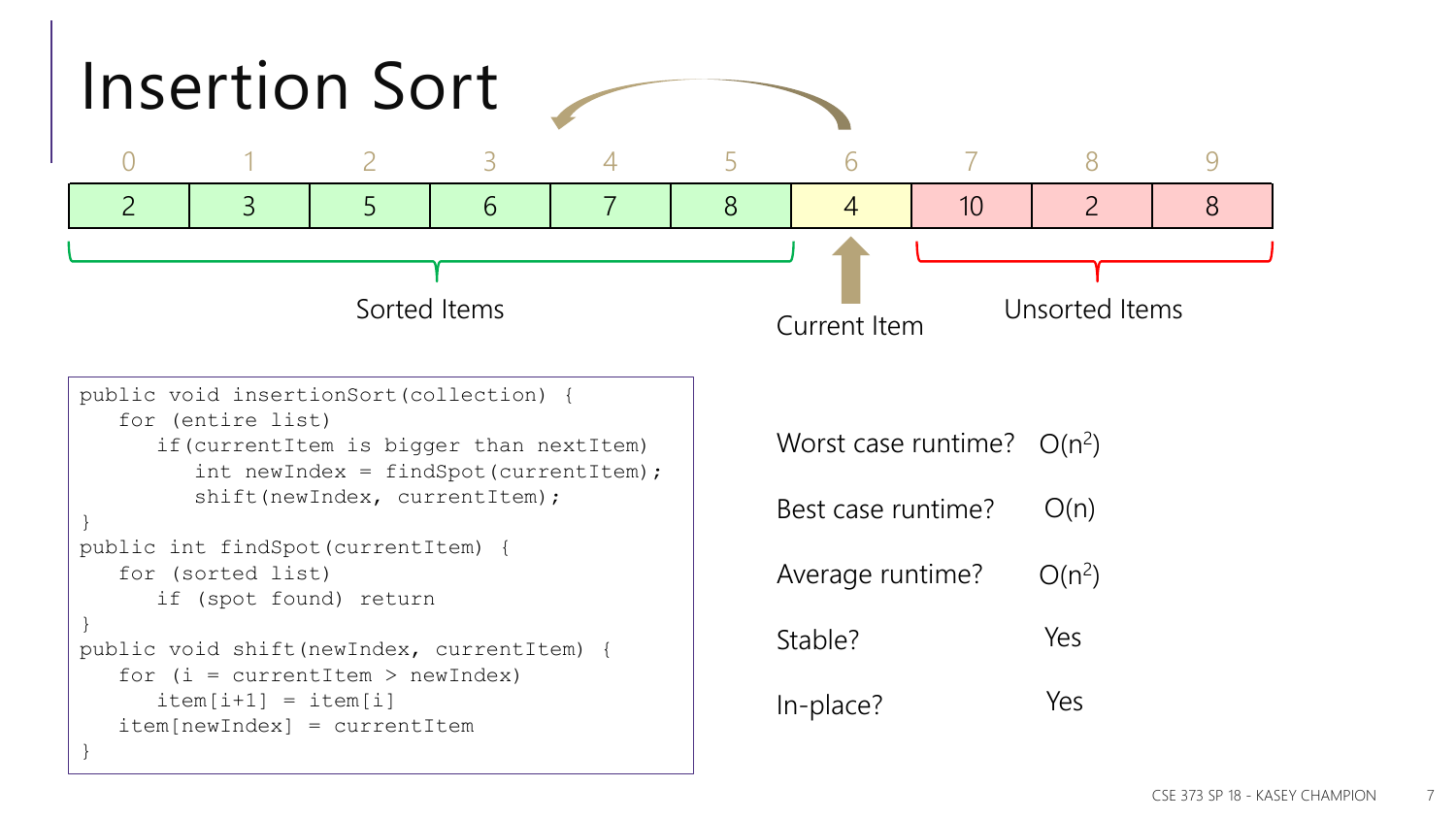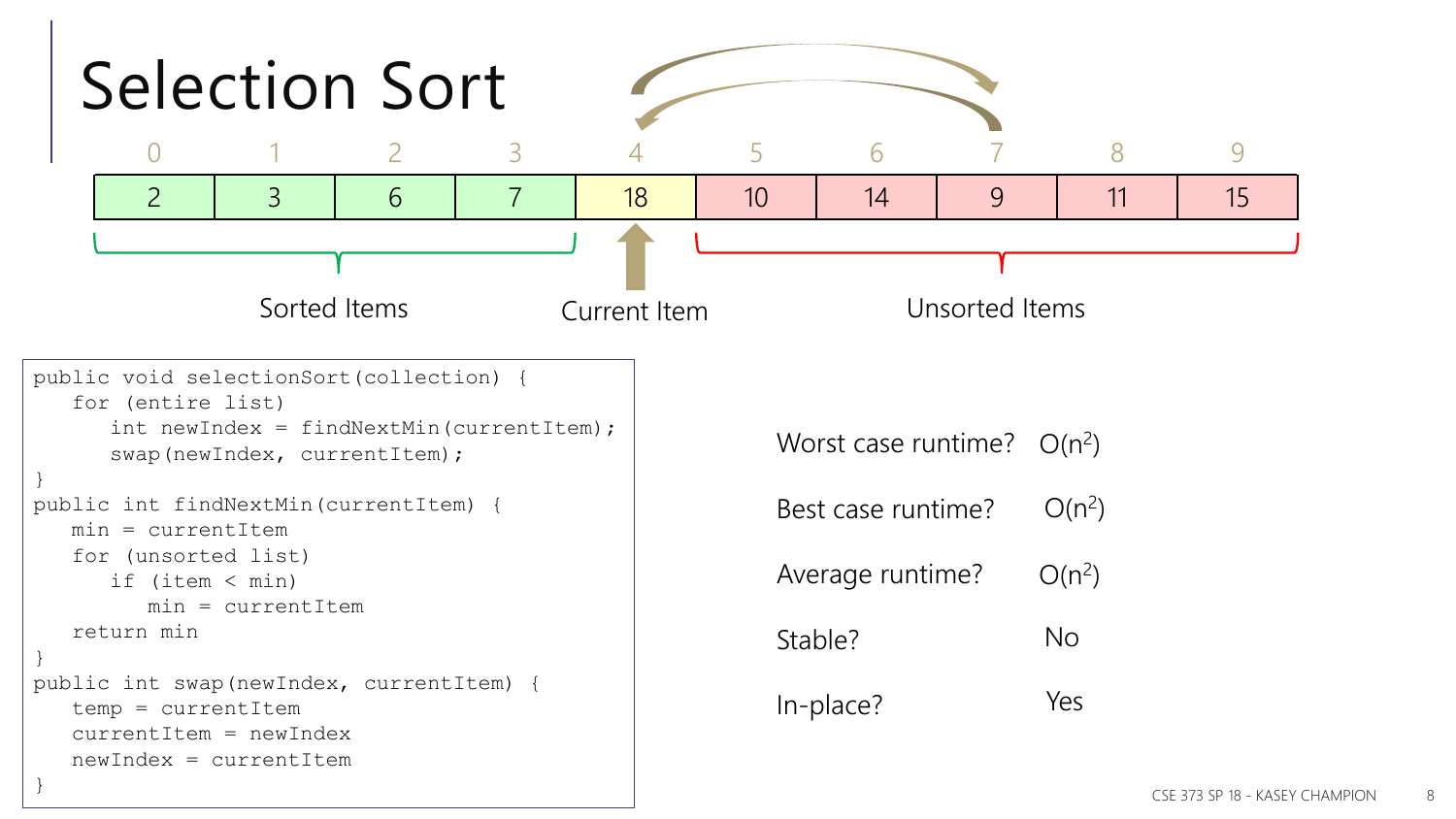

```
public void inPlaceHeapSort(collection) {
   E[] heap = buildHeap(collection)
   for (n) 
      output[n - i - 1] = removeMin(head)}
```
Complication: final array is reversed!

- Run reverse afterwards (O(n))
- Use a max heap
- Reverse compare function to emulate max heap

Worst case runtime? Best case runtime? Average runtime? Stable? In-place? O(nlogn) O(nlogn) No Yes O(nlogn)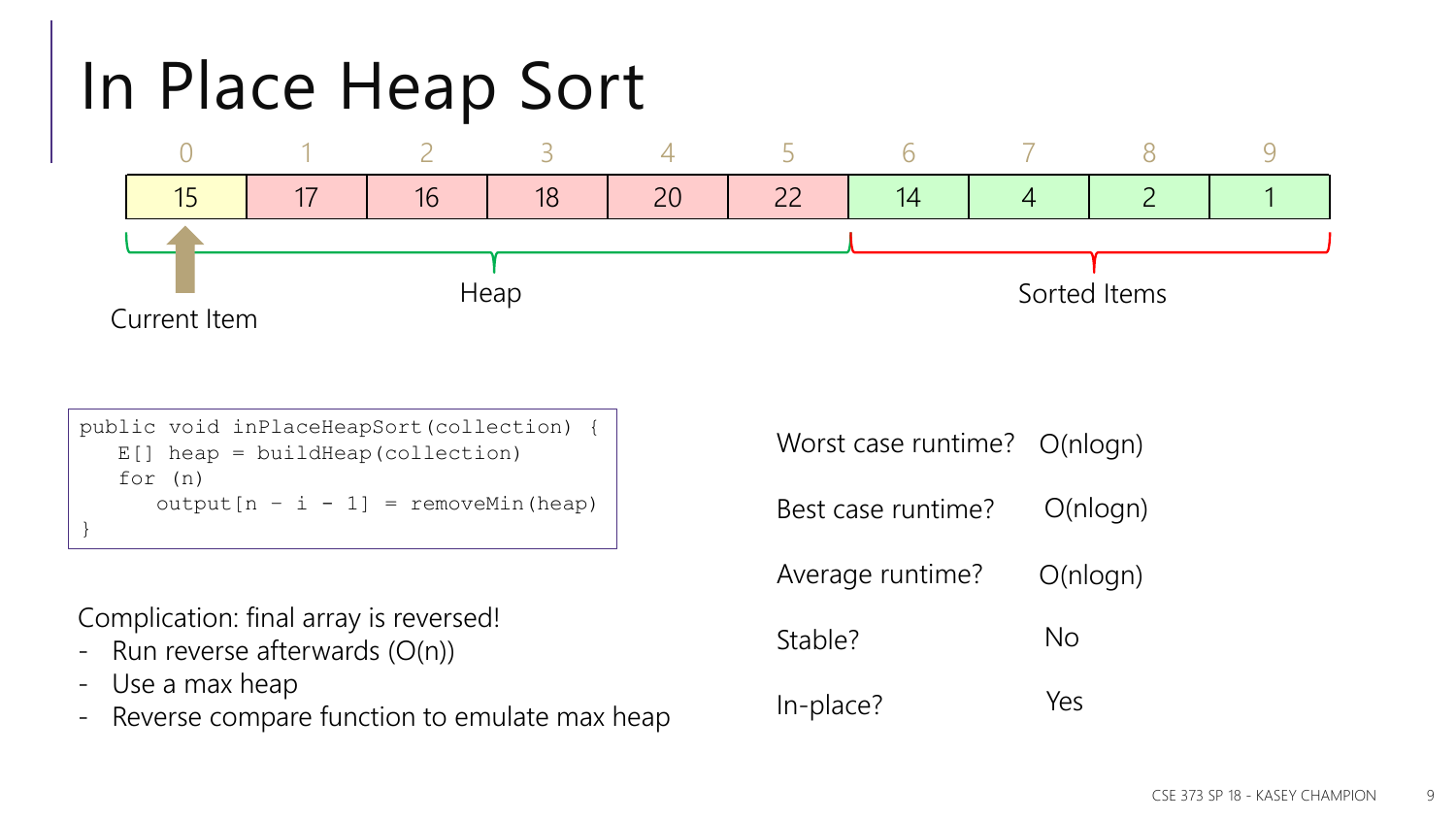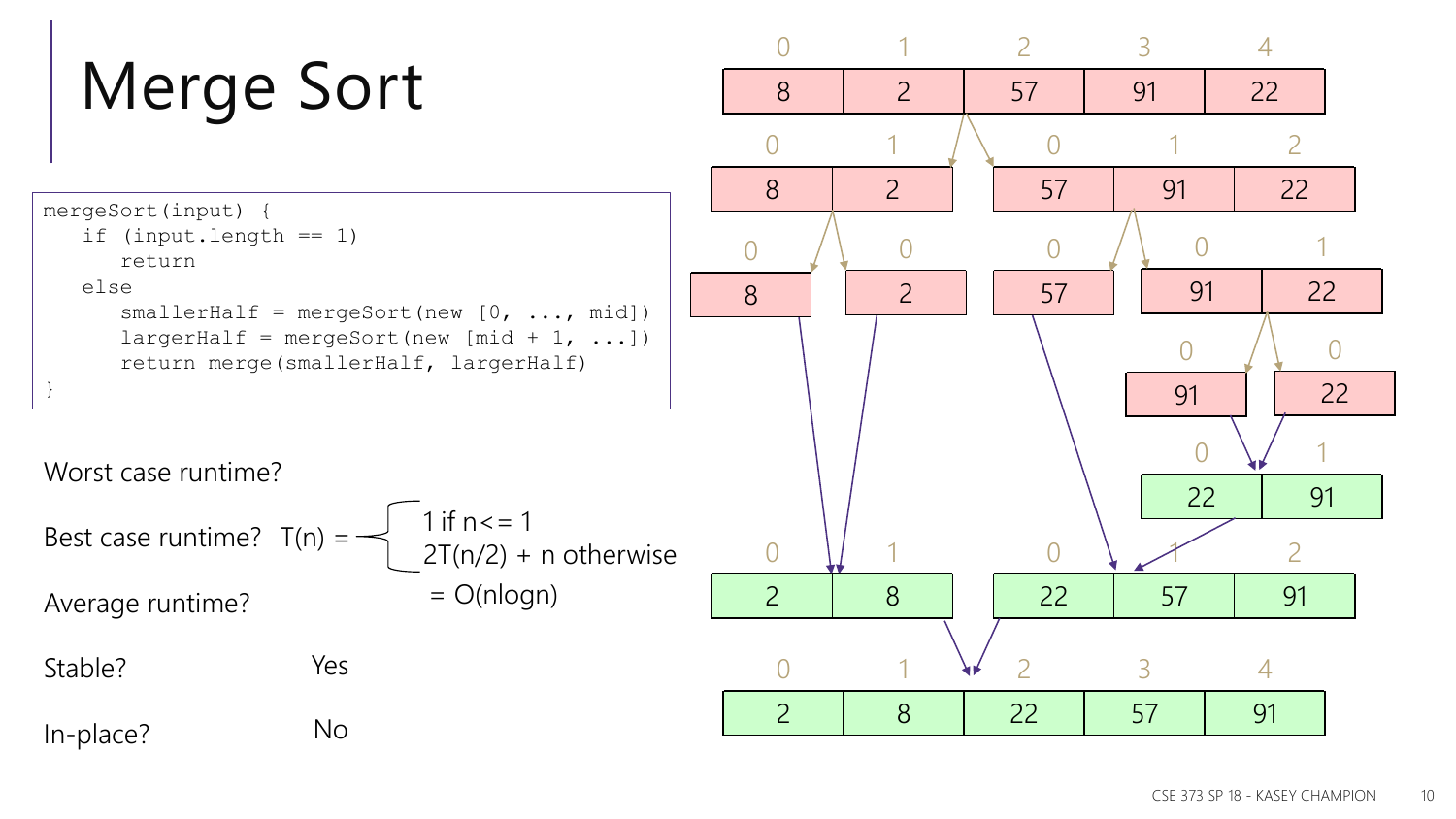

In-place? No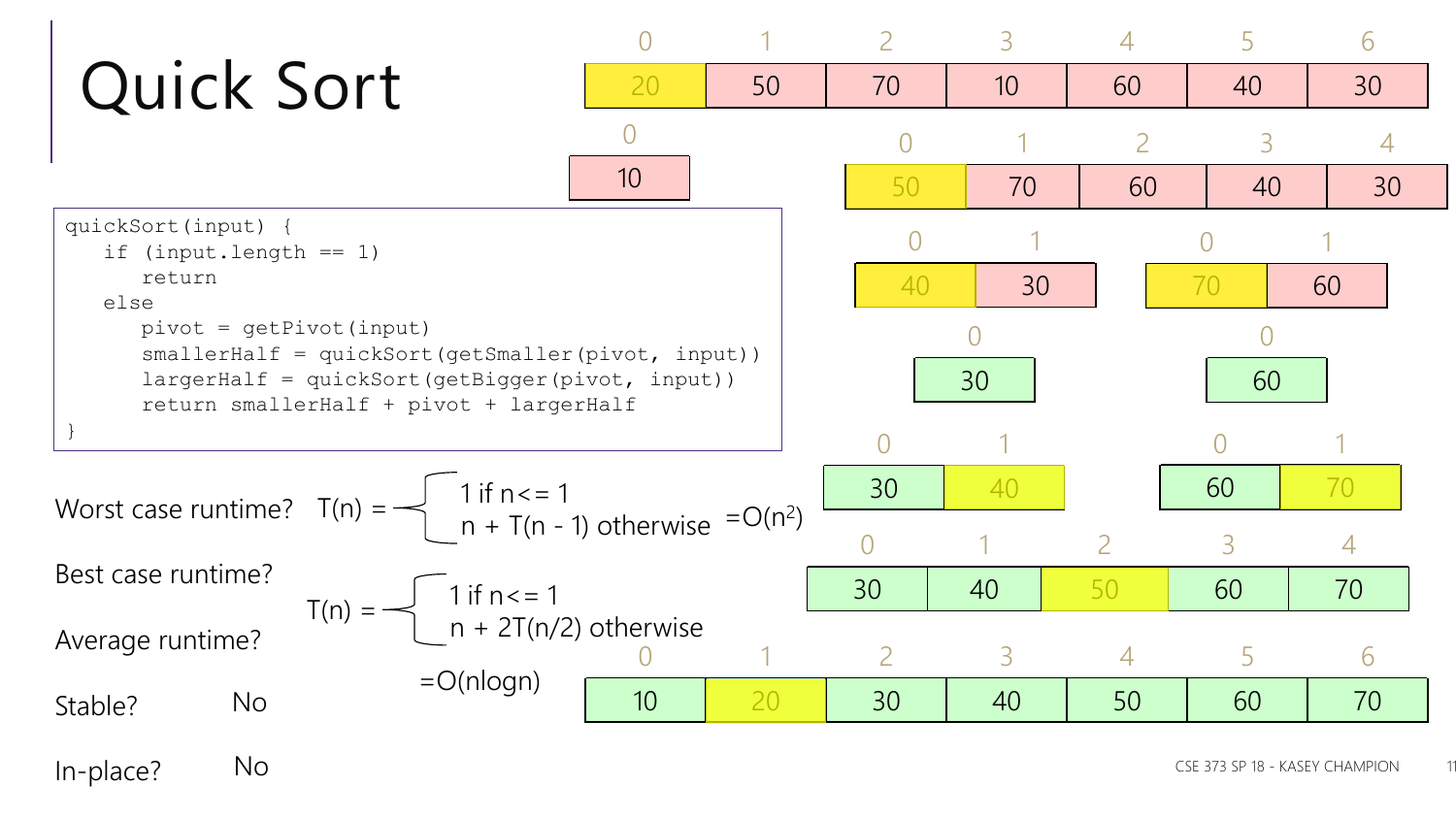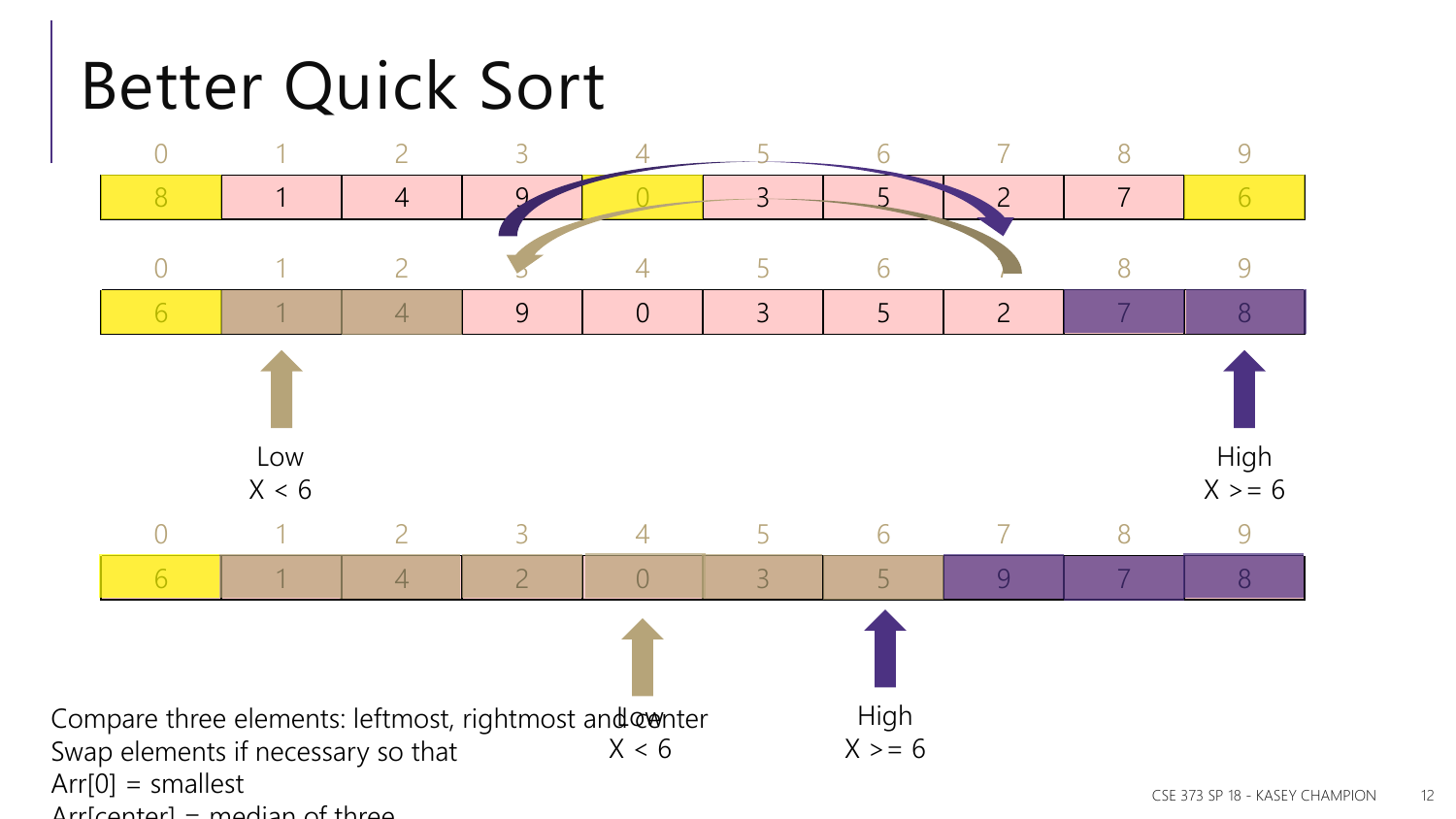

Worst case runtime?

Best case runtime? Average runtime? Stable? 1 if  $n < 1$  $T(n) =$   $\begin{cases} \n\begin{array}{c} \n\begin{array}{c} \n\text{if } n < -1 \\ \n\text{if } n \neq 2\end{array} \n\end{cases}$  otherwise  $\begin{array}{c} \n= O(n \text{log} n) \n\end{array}$ No

In-place? Yes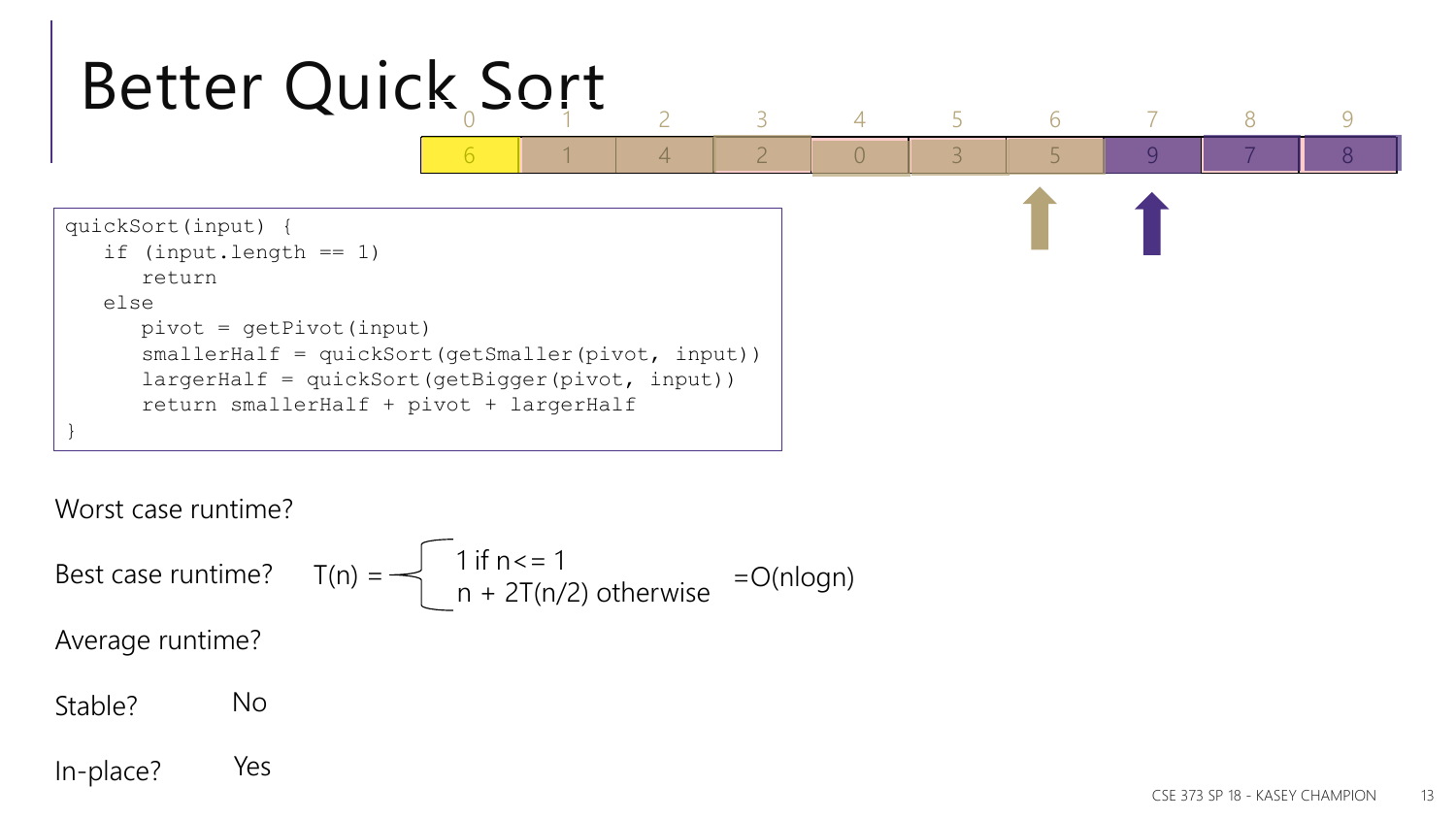## Graph: Formal Definition

A graph is defined by a pair of sets  $G = (V, E)$  where... - V is a set of vertices

- A vertex or "node" is a data entity

 $V = \{ A, B, C, D, E, F, G, H \}$ 

- E is a set of edges

- An edge is a connection between two vertices

 $E = \{ (A, B), (A, C), (A, D), (A, H),$ (C, B), (B, D), (D, E), (D, F), (F, G), (G, H)}

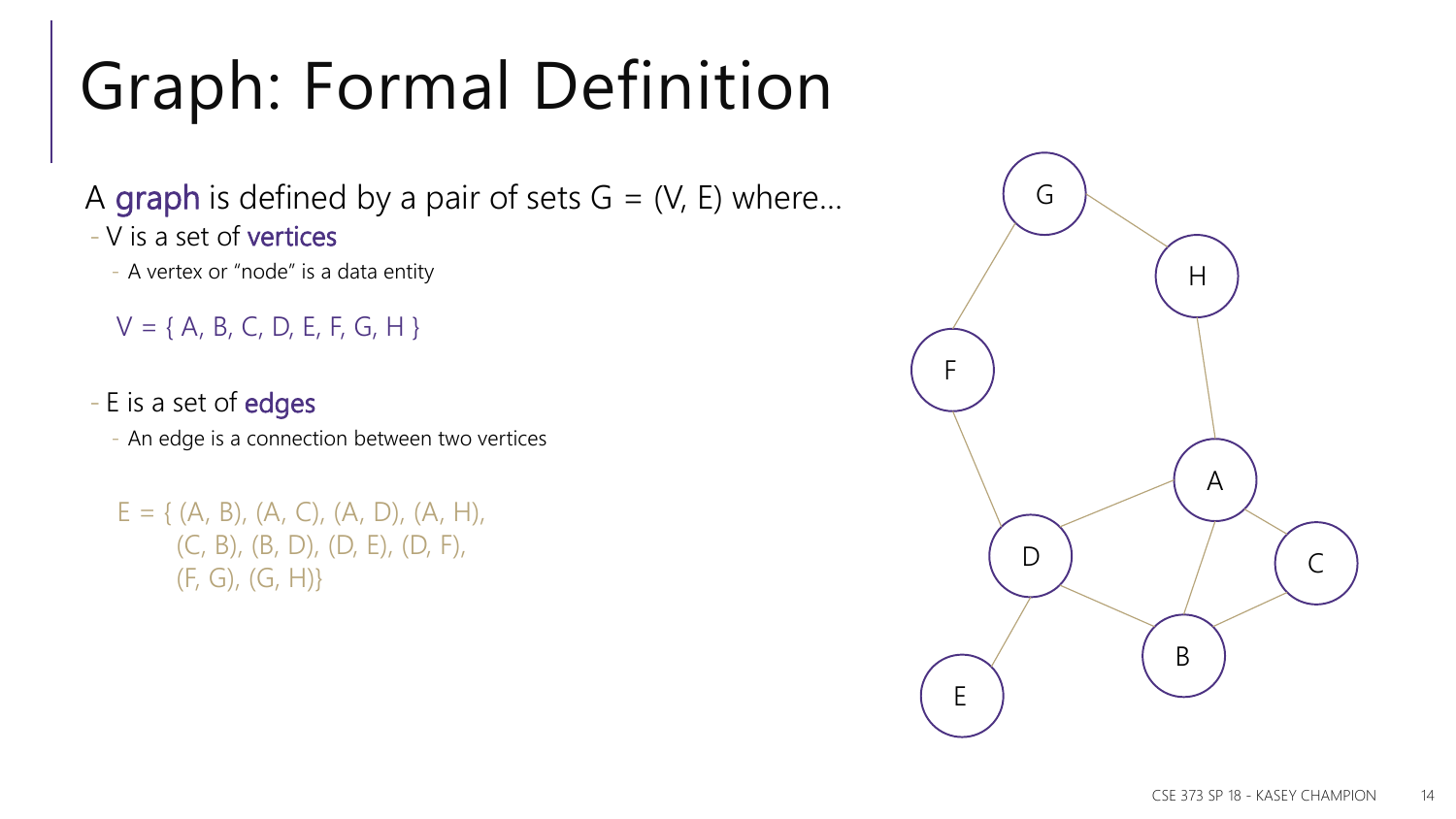## Graph Vocabulary

**Graph Direction** - Undirected graph – edges have no direction and are two-way - Directed graphs – edges have direction and are thus one-way  $V = \{ A, B, C \}$ E = { (A, B), (B, C) } *inferred (B, A) and (C,B)*  $V = \{ A, B, C \}$  $E = \{ (A, B), (B, C), (C, B) \}$  (A Directed Graph:

Degree of a Vertex

- Degree the number of edges containing that vertex for undirected graph: A : 1, B : 2, C : 1
- In-degree the number of directed edges that point to a vertex A : 0, B : 2, C : 1
- Out-degree the number of directed edges that start at a vertex A : 1, B : 1, C : 1



 $A \rightarrow A$ 

Undirected Graph:

 $\mathsf{C}$ 

B

 $\mathsf{C}$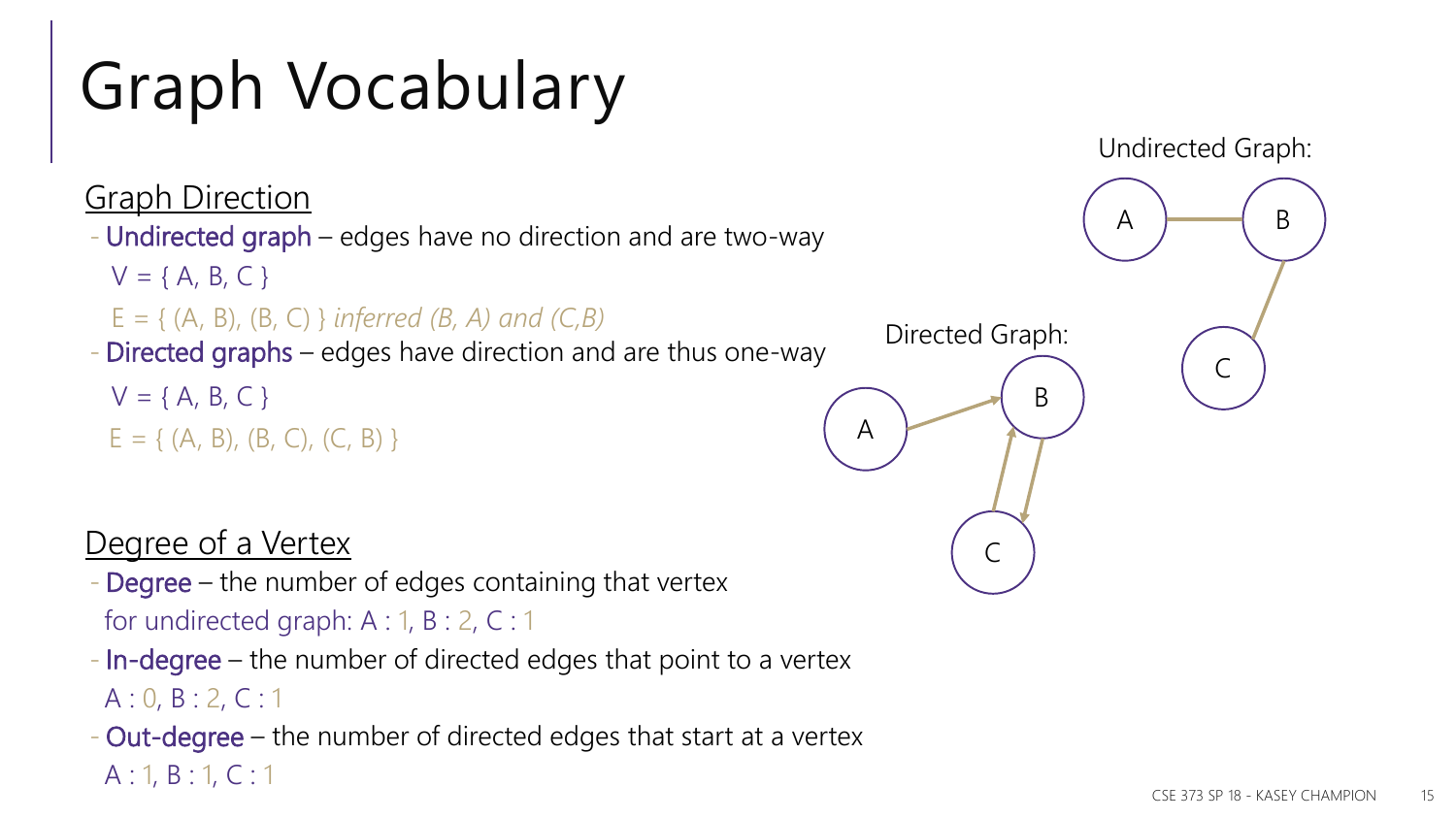### Graph Vocabulary

Self loop – an edge that starts and ends at the same vertex

Parallel edges – two edges with the same start and end vertices



Petyr

Simple graph – a graph with no self-loops and no parallel edges

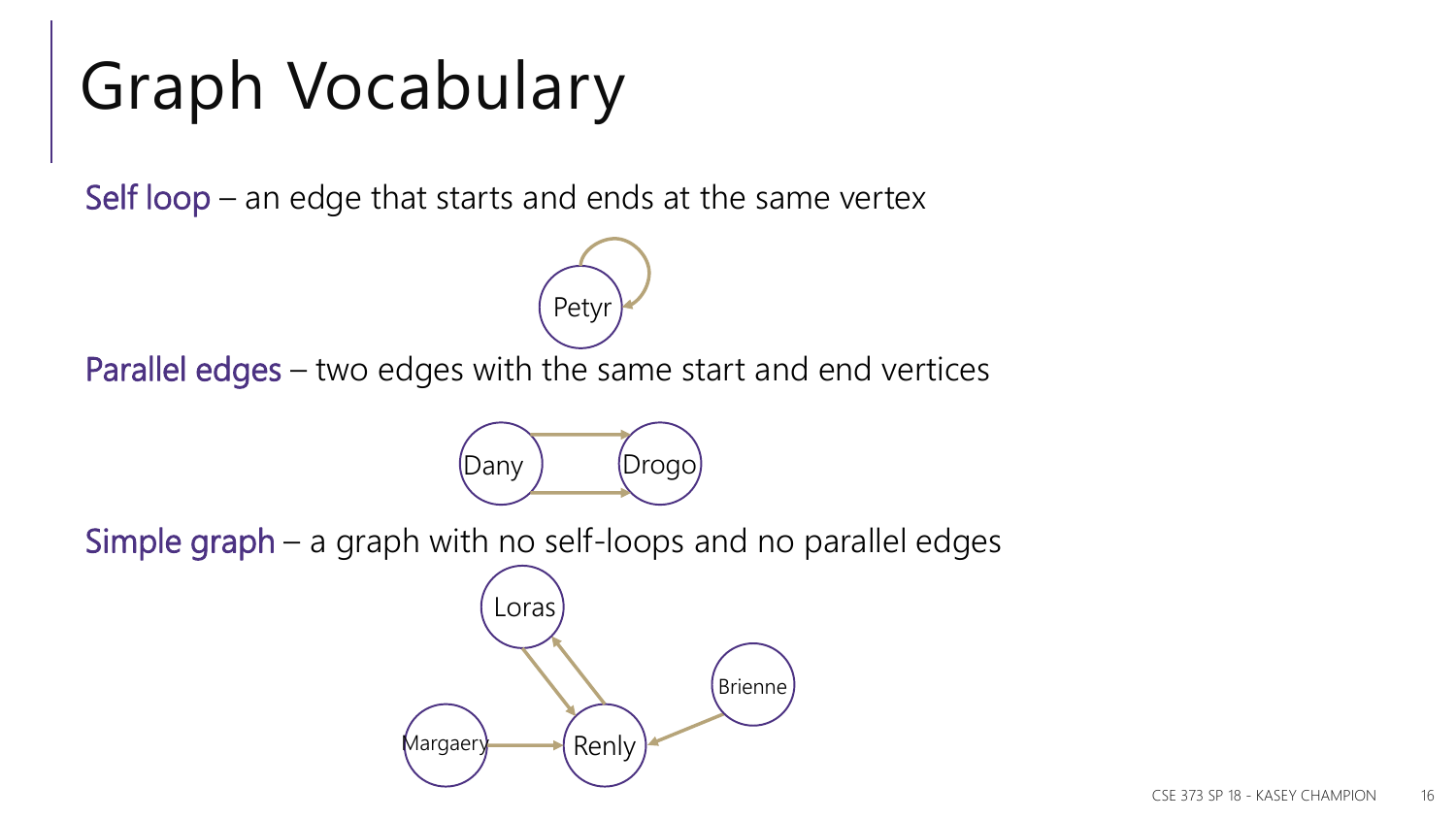## Adjacency Matrix

Assign each vertex a number from 0 to  $V - 1$ Create a V x V array of Booleans If  $(x,y) \in E$  then arr[x][y] = true

Runtime (in terms of V and E)

- get out edges for a vertex O(v)
- get in edges for a vertex  $O(v)$
- decide if an edge exists O(1)
- insert an edge O(1)
- delete an edge O(1)
- delete a vertex
- add a vertex

How much space is used?  $V^2$ 



A

D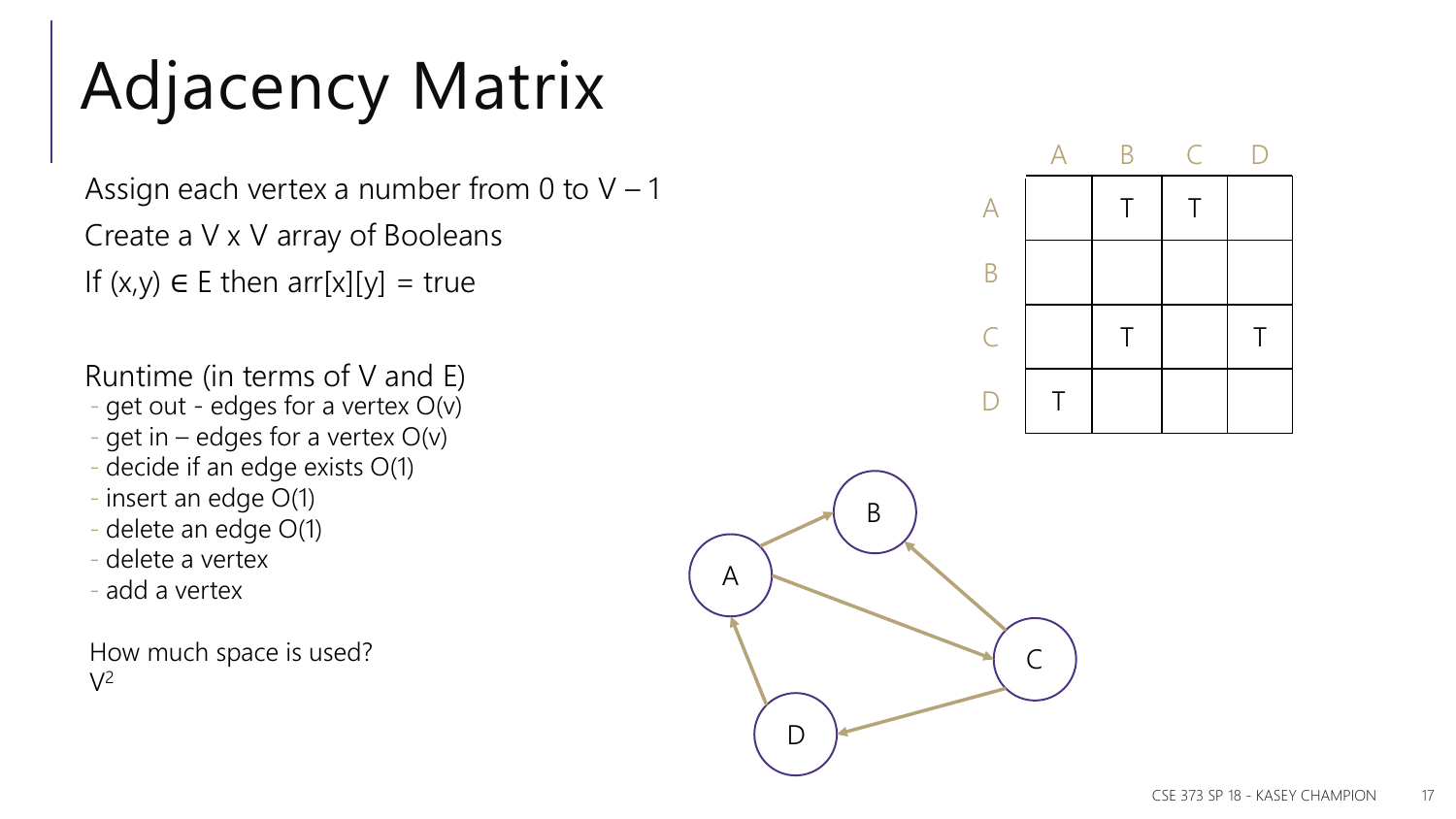### Graph Vocabulary

Dense Graph – a graph with a lot of edges  $E \in \Theta(V^2)$ 

Sparse Graph – a graph with "few" edges  $E \in \Theta(V)$ 

An Adjacency Matrix seems a waste for a sparse graph…

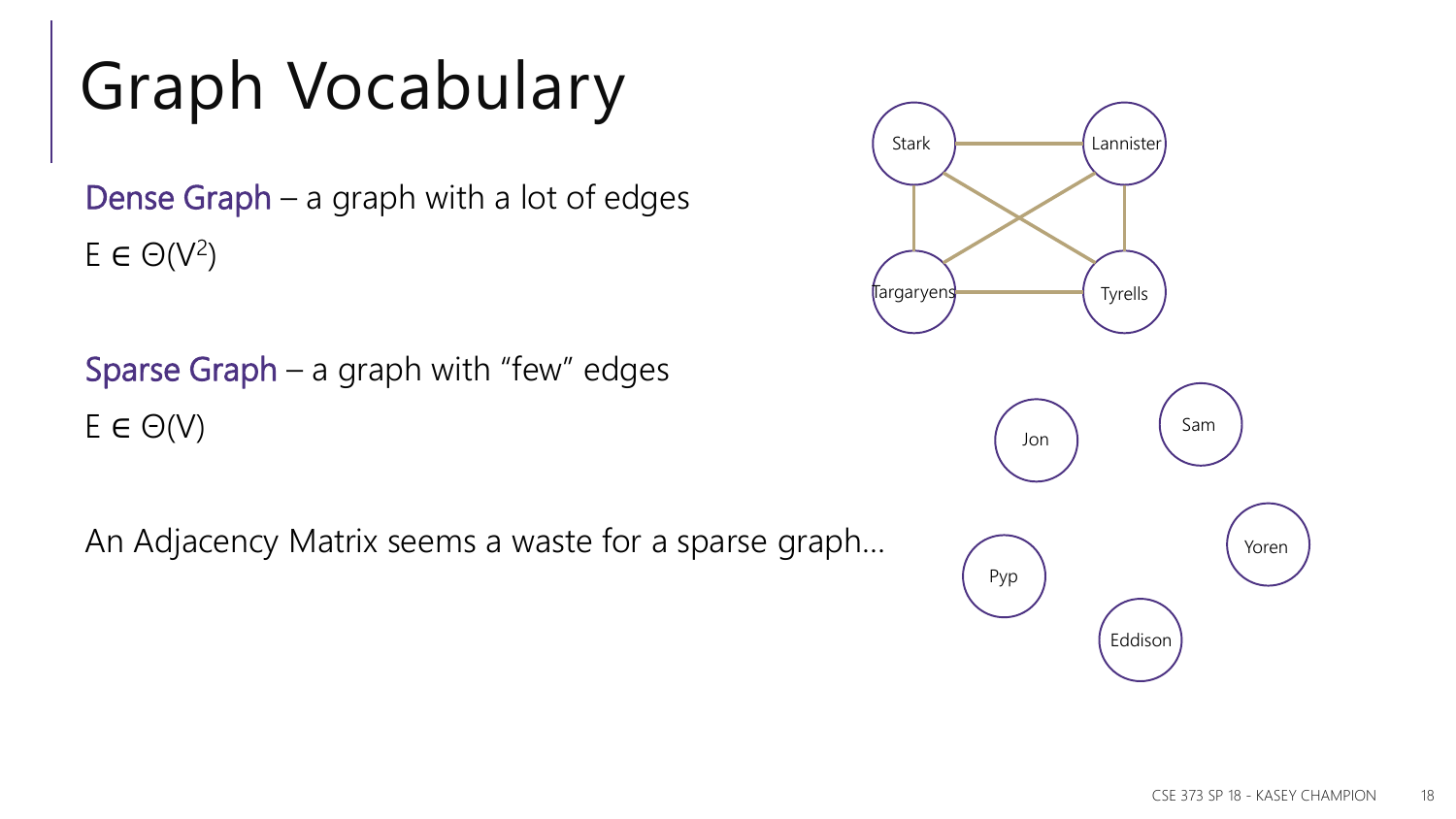## Adjacency List

Create a Dictionary of size V from type V to Collection of E If  $(x,y) \in E$  then add y to the set associated with the key x

A B  $\mathsf{C}$ D

Runtime (in terms of V and E)

- get out edges for a vertex O(1)
- get in edges for a vertex  $O(V + E)$
- decide if an edge exists O(1)
- insert an edge O(1)
- delete an edge O(1)
- delete a vertex
- add a vertex

How much space is used?  $V + E$ 

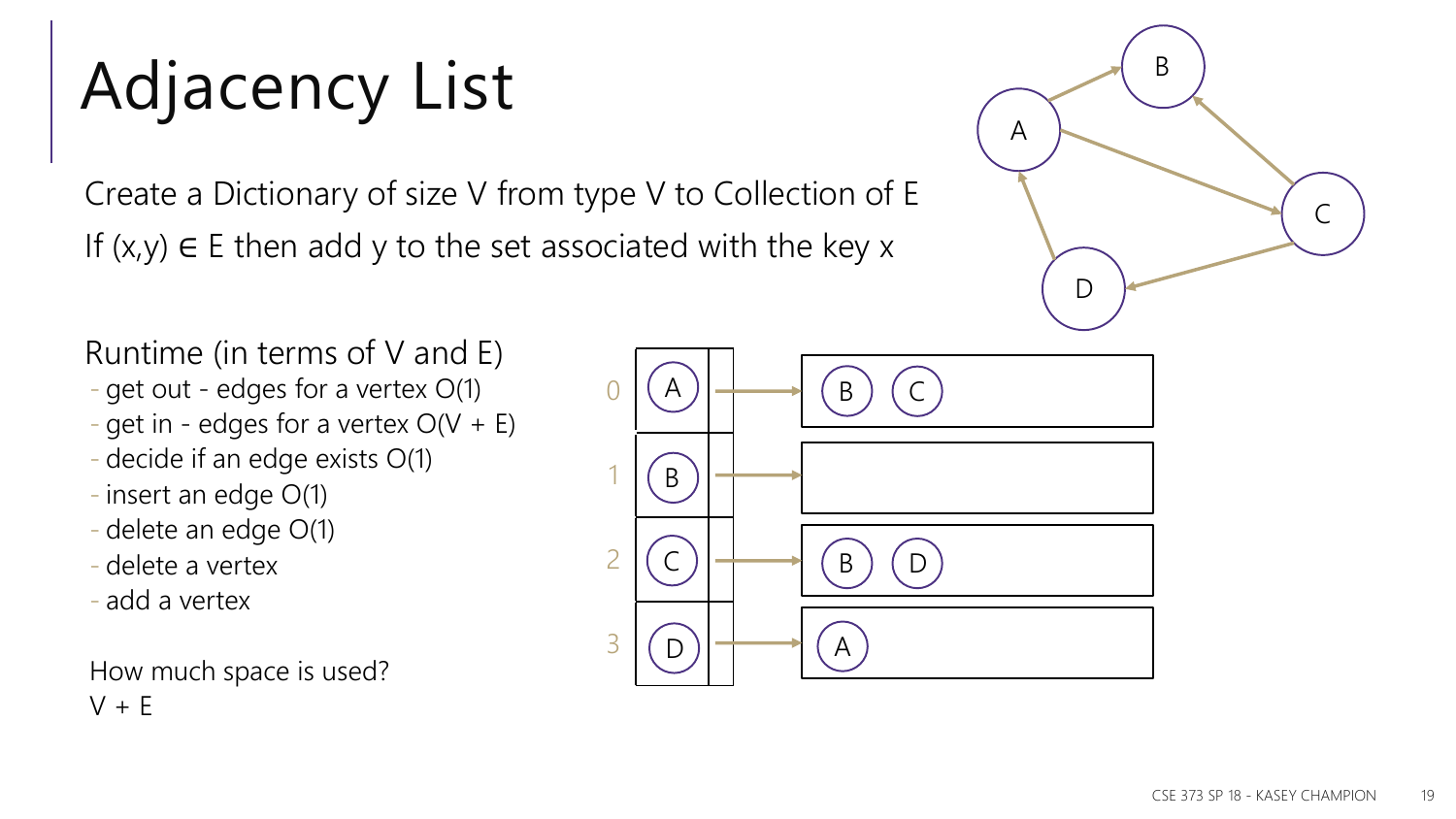### Walks and Paths

Walk – continuous set of edges leading from vertex to vertex

A list of vertices where if I is some int where  $0 < 1 <$  Vn every pair (Vi, Vi+1) in E is true

Path – a walk that never visits the same vertex twice



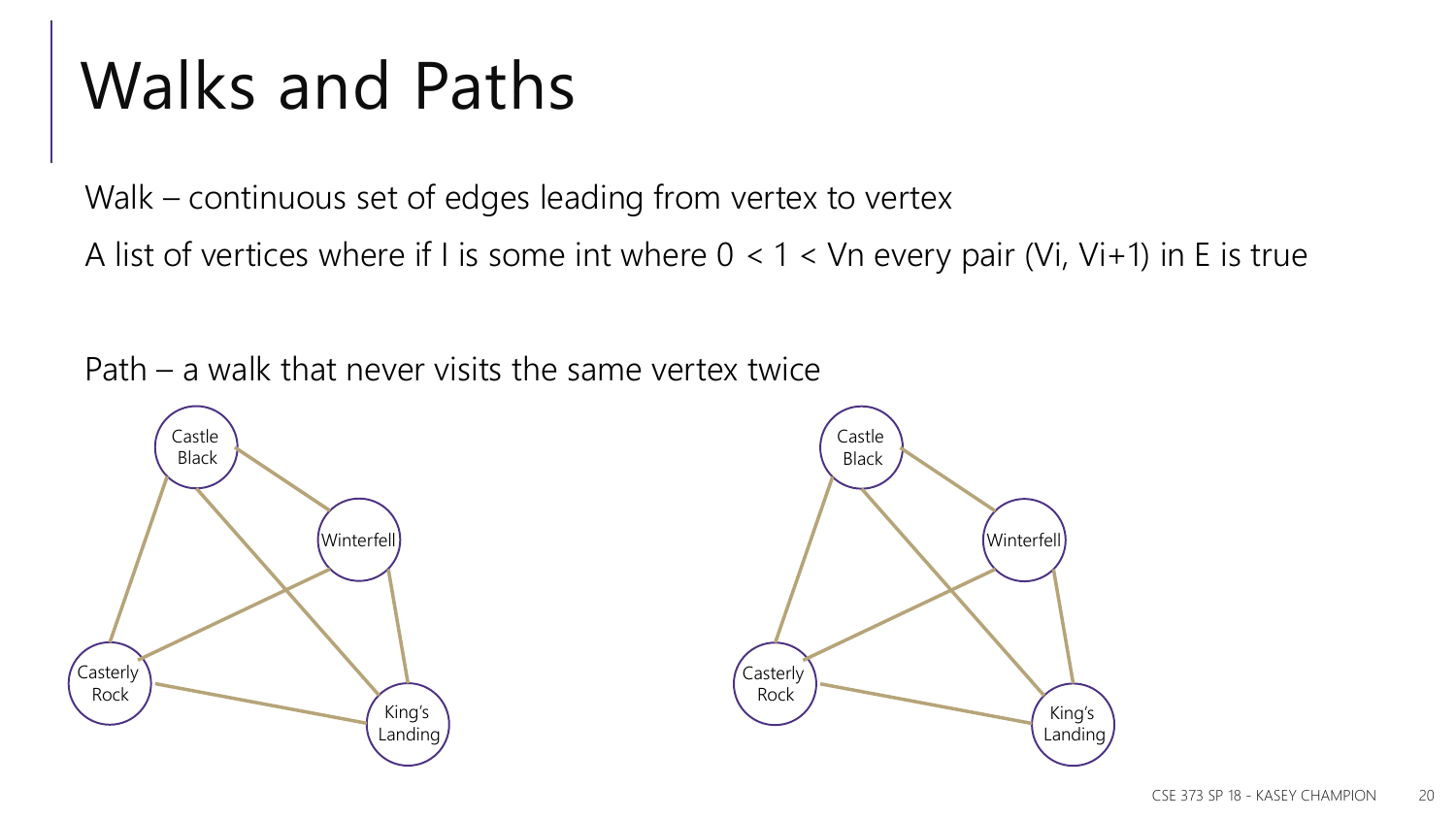### Connected Graphs

Connected graph – a graph where every vertex is connected to every other vertex via some path. It is not required for every vertex to have an edge to every other vertex

There exists some way to get from each vertex to every other vertex

Connected Component – a *subgraph* in which any two vertices are connected via some path, but is connected to no additional vertices in the *supergraph*

- There exists some way to get from each vertex within the connected component to every other vertex in the connected component
- A vertex with no edges is itself a connected component

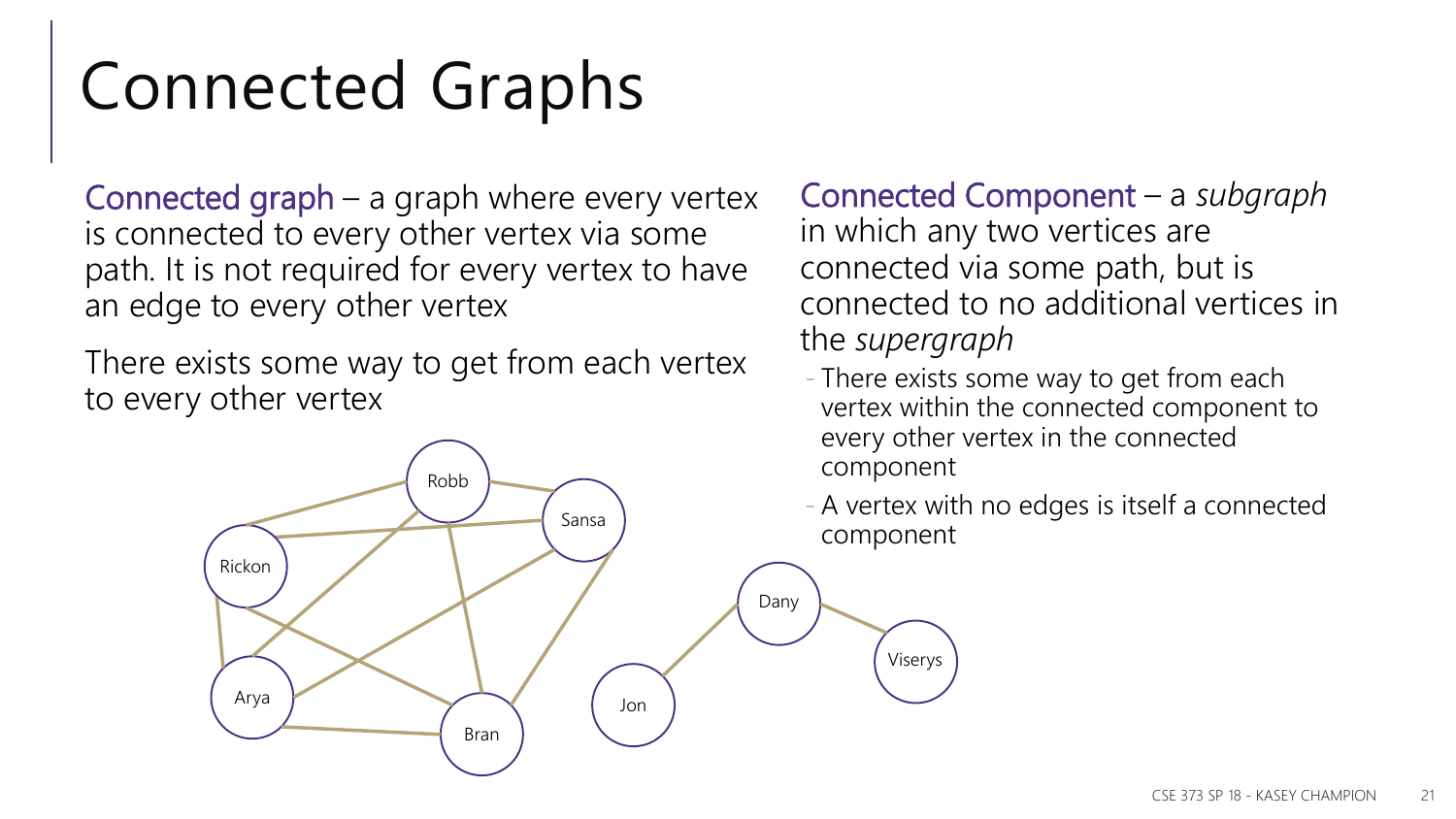### Breadth First Search

search(graph) toVisit.enqueue(first vertex) while(toVisit is not empty) current = toVisit.dequeue() for (V : current.neighbors()) if (V is not in queue) toVisit.enqueue(v) visited.add(current)

Current node: I

Current node: 1<br>Queue: B D E C F G H I

Visited: A B D E C F G H I

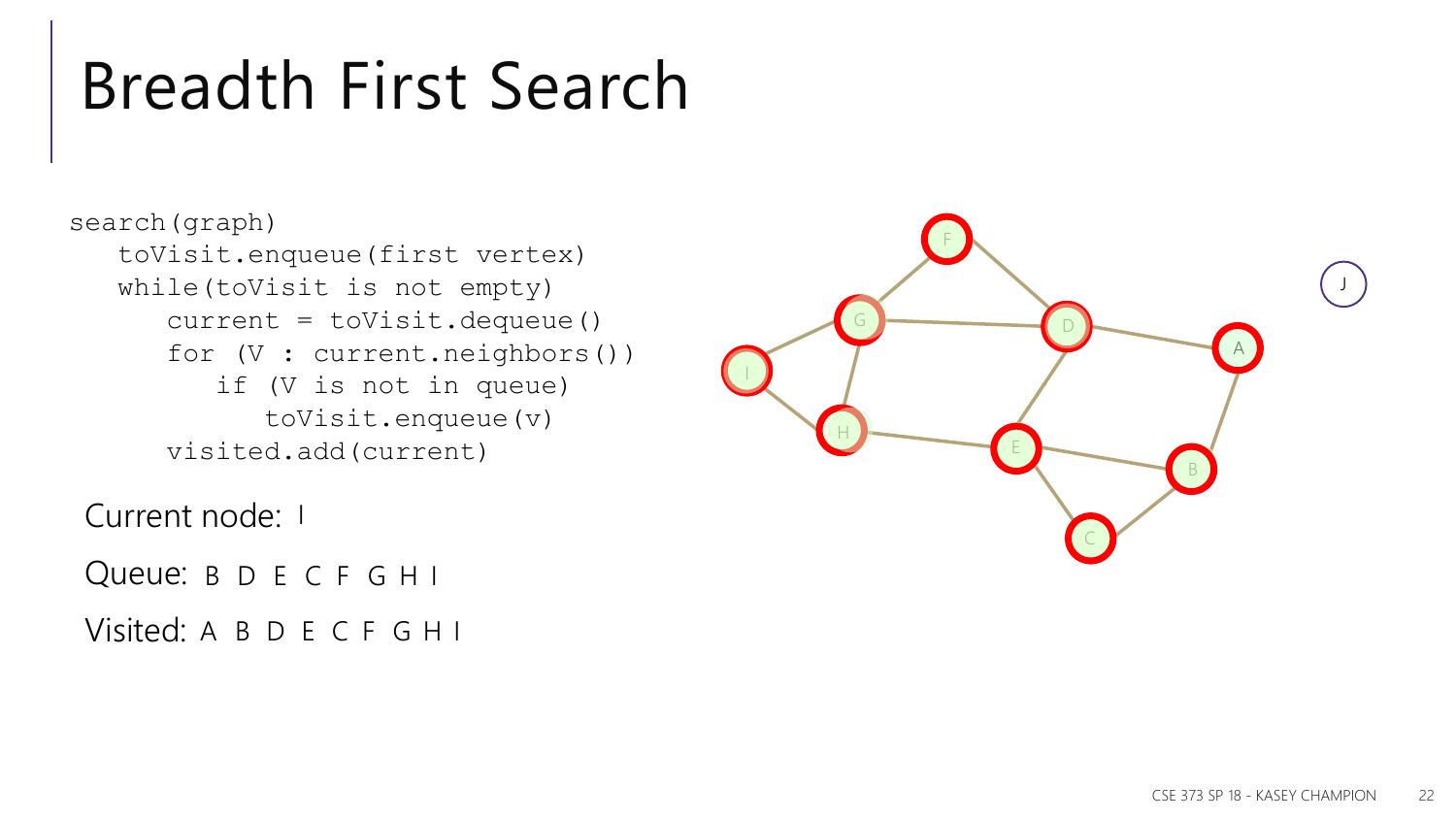### Depth First Search

```
dfs(graph) 
   toVisit.push(first vertex)
   while(toVisit is not empty) 
      current = toVisit.pop()
      for (V : current.neighbors())
         if (V is not in stack) 
            toVisit.push(v)
      visited.add(current)
```
Current node <sub>D</sub>

Stack: D B EI HG

#### Visited: A B E H G F I C D

How many times do you visit each node? How many times do you traverse each edge? 1 time each Max 2 times each

- Putting them into toVisit
- Checking if they're in toVisit

F

G

H

I

Runtime?  $O(V + 2E) = O(V + E)$  "graph linear"



B

A

J

C

D

E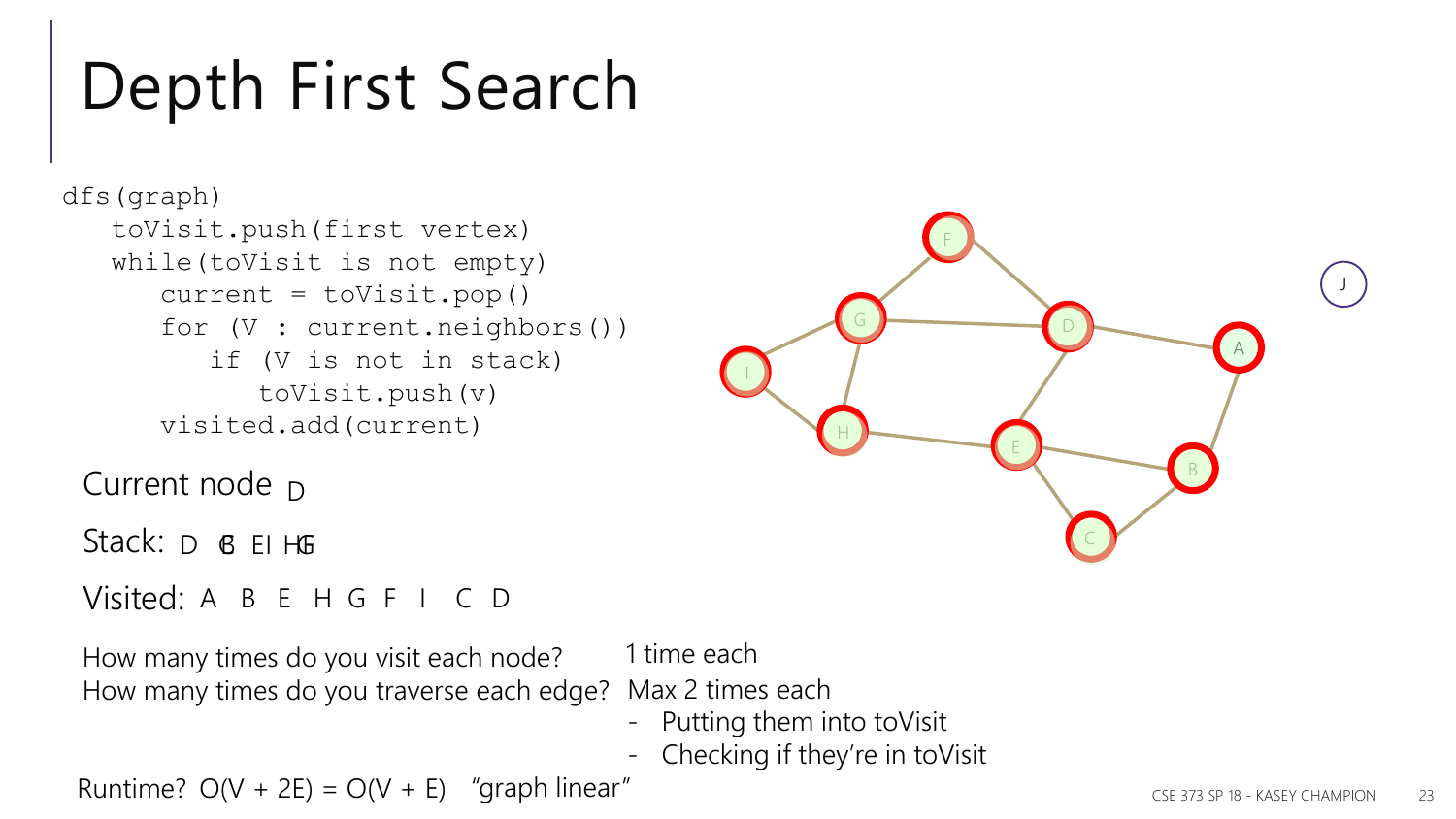### Dijkstra's Algorithm

```
Dijkstra(Graph G, Vertex source) 
   initialize distances to ∞
   mark source as distance 0
   mark all vertices unprocessed
   while(there are unprocessed vertices){
       let u be the closest unprocessed vertex
       foreach(edge (u,v) leaving u){
          if(u.dist+weight(u,v) \langle v.dist\rangle {
              v.dist = u.dist+weight(u,v)v.predecessor = u
           }
       }
      mark u as processed
   }
                                          s
                                           1
```

|                |                          | Vertex   Distance   Predecessor   Processed |     |
|----------------|--------------------------|---------------------------------------------|-----|
| $\mathsf{S}$   |                          |                                             | Yes |
| W              |                          | $\mathsf S$                                 | Yes |
| $\overline{X}$ | $\overline{\mathcal{C}}$ | W                                           | Yes |
| $\mathbf{U}$   | 203                      | S X                                         | Yes |
| $\overline{V}$ | 4                        | $\overline{u}$                              | Yes |
|                | 5                        | $\mathsf{V}$                                | Yes |

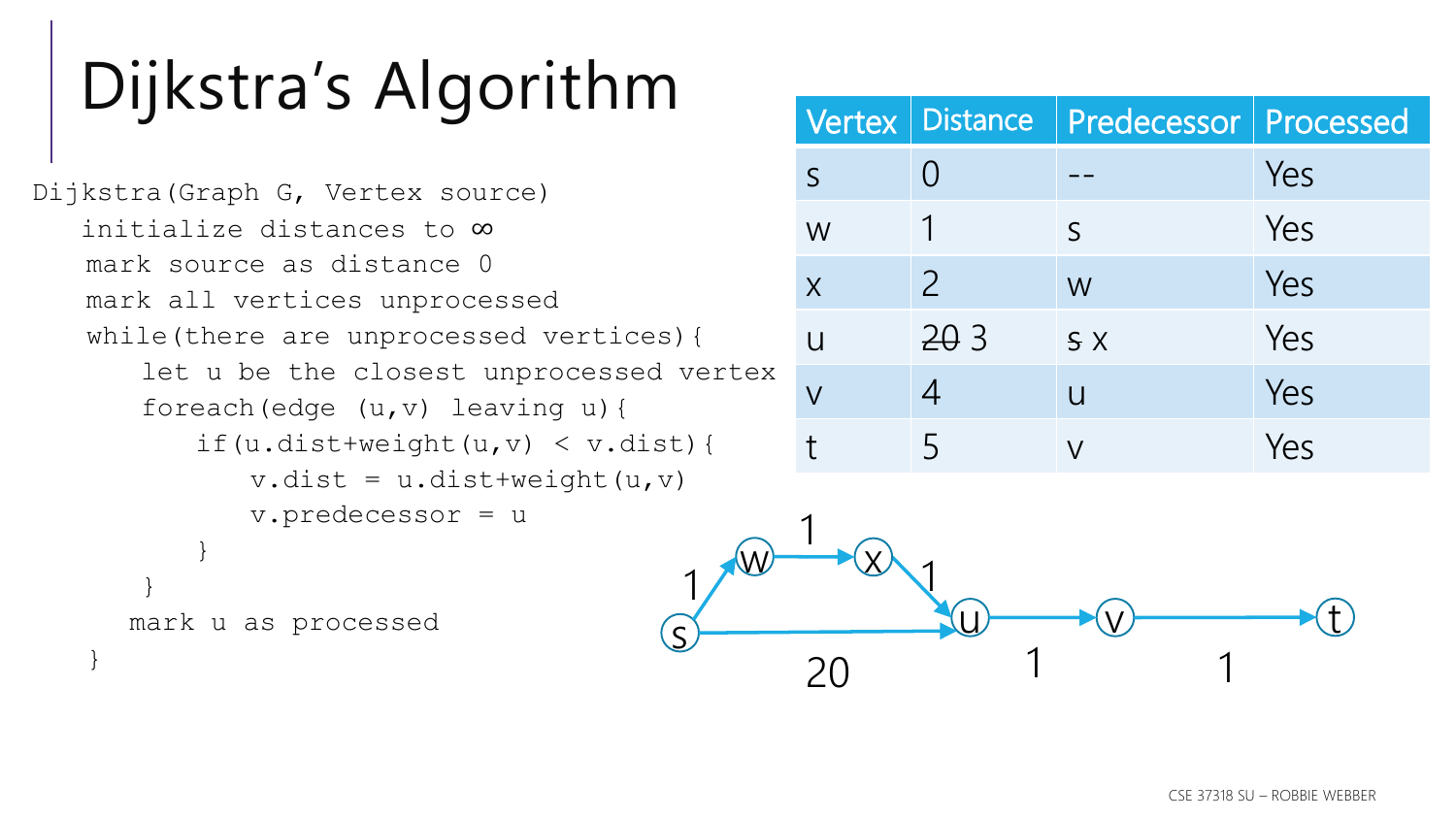## Dijkstra's Runtime

```
Dijkstra(Graph G, Vertex source)
```

```
+V for (Vertex v : G.getVertices()) { v.dist = INFINITY; }
```

```
G.getVertex(source).dist = 0;
```
initialize MPQ as a Min Priority Queue, add source

```
while(MPQ is not empty){
```
}

}

}

 $+C_1$ 

+E of 1 V

+V

```
u = MPQ.removeMin(); + | 0 Q V
```
for (Edge e : u.getEdges(u)){

oldDist = v.dist; newDist = u.dist+weight $(u, v)$ 

```
if(newDist < oldDist){
```
v.dist = newDist

```
v.predecessor = u
```

```
if(oldDist == INFINITE) { MPQ.insert(v) }+logV
```
else { MPQ.updatePriority(v, newDist) } +? Code Model =  $C_1$  + V + V(logV + E( $C_2$  + 2logV))  $= C_1 + V + V \log V + VEC_2 + VEC_3 \log$ O Bound = O(VElogV)

> This actually doesn't run all E times – for every iteration of the outer loop. It actually will run E times in total; if every vertex is only removed from the priority queue (processed) once, then we will examine each edge once. So each line inside this foreach gets multiplied by a single E instead of  $F * V$

(assume  $log$  $V$ Tight O Bound = O(VlogV + ElogV)

 $+C<sub>2</sub>$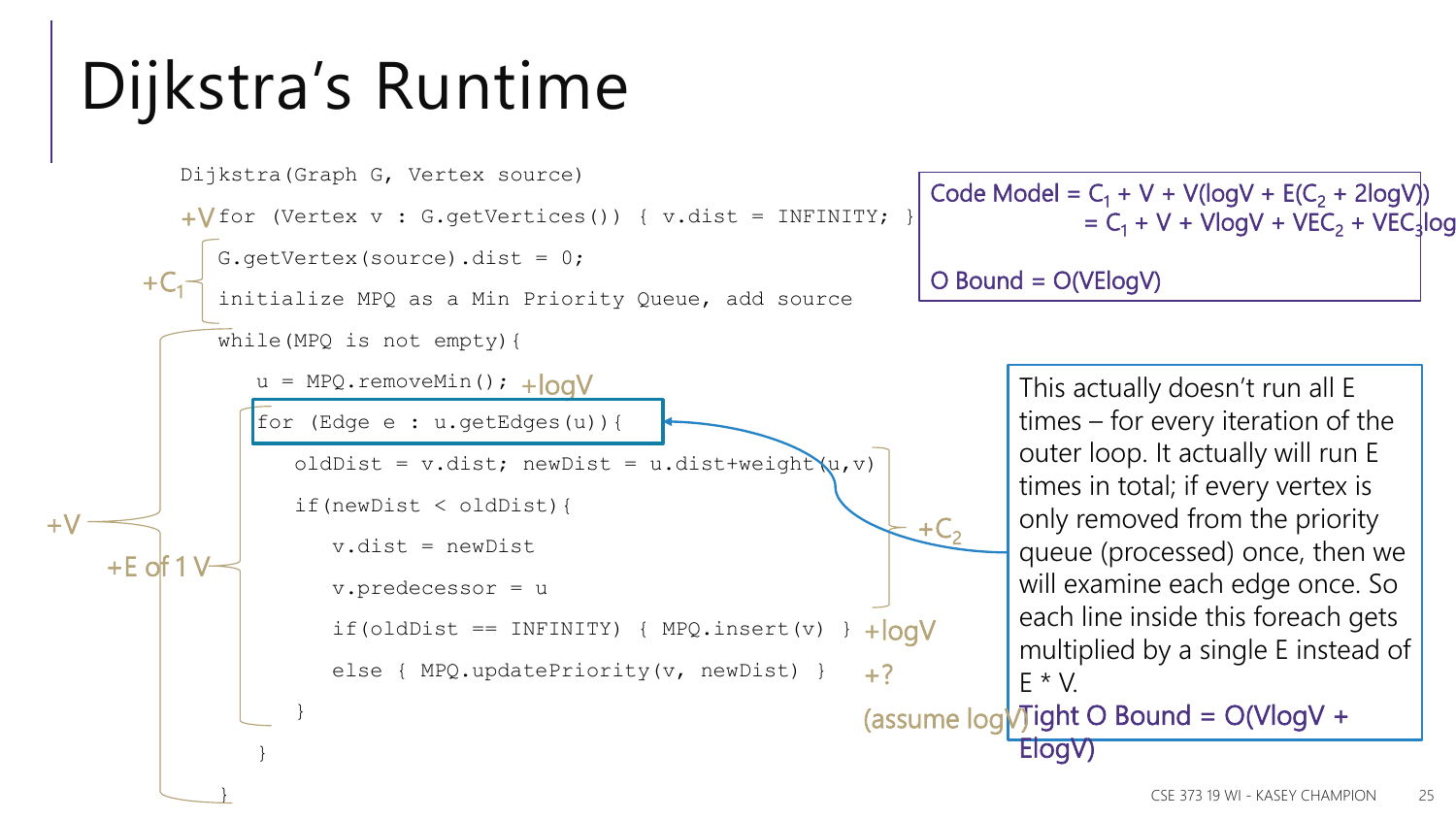## How Do We Find a Topological Ordering?

```
CSE 373 SP 18 - KASEY CHAMPION 26
TopologicalSort(Graph G, Vertex source) 
   count how many incoming edges each vertex has
   Collection toProcess = new Collection()
   foreach(Vertex v in G){
       if(v.edgesRemaining == 0)
           toProcess.insert(v)
   }
   topOrder = new List()while(toProcess is not empty){
       u = toProcess.remove()
       topOrder.insert(u)
       foreach(edge (u,v) leaving u){
           v.edgesRemaining--
           if(v.edgesRemaining == 0)
               toProcess.insert(v)
        }
    }
                                       Math 126
                                        CSE 142
                                                        CSE 143
                                                                          CSE 373
                                                                           CSE 374
                                                                                           CSE 417
       Math 126 | | CSE 142 | | CSE 143 | | CSE 373 | | CSE 374 | | CSE 417
```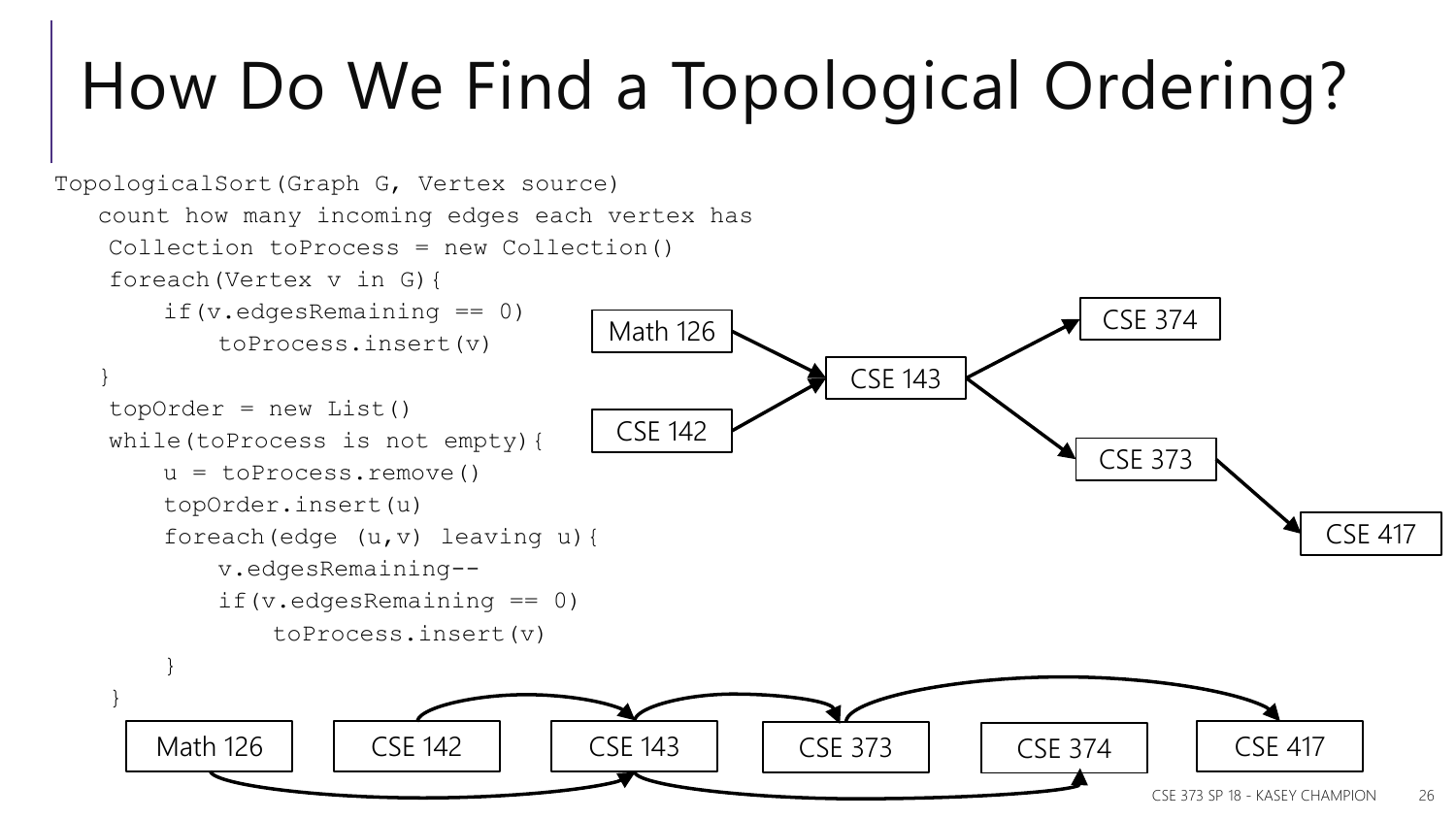## How Do We Find a Topological Ordering?

```
TopologicalSort(Graph G, Vertex source) 
                count how many incoming edges each vertex has \longleftarrow BFS
               Collection toProcess = new Collection()
Pick something with f oreach (Vertex v in G) { + V + Eif(v.edgesRemaining == 0)
                       toProcess.insert(v)
                }
                topOrder = new List()while(toProcess is not empty){
                   u = toProcess.remove()
                    topOrder.insert(u)
                    foreach(edge (u,v) leaving u){
                       v.edgesRemaining--
                       if(v.edgesRemaining == 0)
                           toProcess.insert(v)
                    }
                }
                                                                      Graph linear
O(1) insert / removal
           +\sqrt{ }- Runs as most once per edge
                                                      +EO(V + E)
```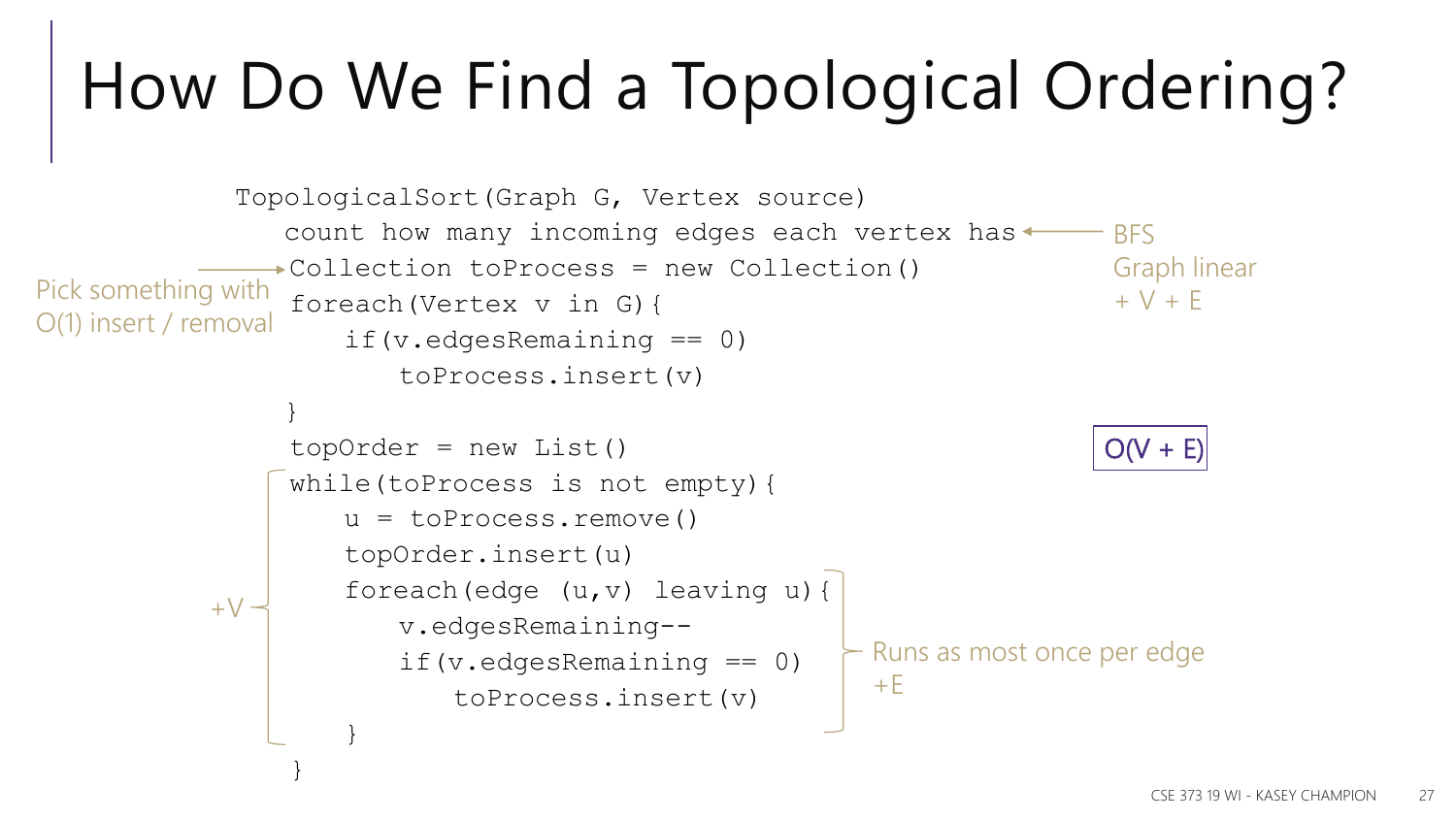### Practice

What is a possible ordering of the graph after a topological sort?



All possible orderings:

- e, d, b, c, f, a
- e, b, d, c, f, a
- e, b, c, d, f, a
- e, b, c, f, a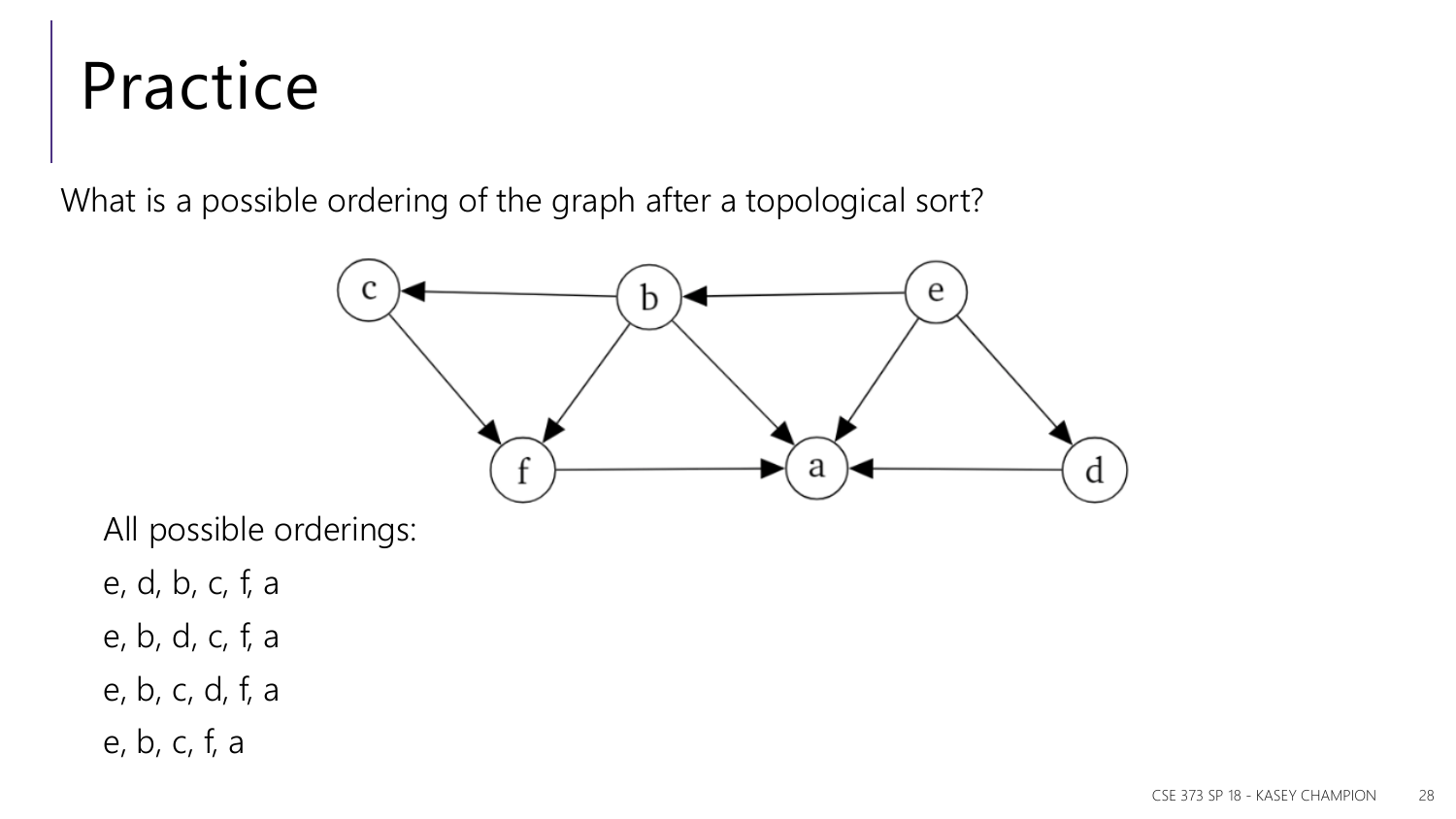## Try it Out

}

```
PrimMST(Graph G) 
  initialize distances to ∞
 mark source as distance 0
 mark all vertices unprocessed
  foreach(edge (source, v) ) {
    v.dist = weight(source, v)v.bestEdge = (source, v)}
  while(there are unprocessed vertices){
    let u be the closest unprocessed vertex
    add u.bestEdge to spanning tree
    foreach(edge (u,v) leaving u){
      if(weight(u,v) < v.dist && v unprocessed ){
        v.dist = weight(u,v)v.bestEdge = (u, v)}
    }
    mark u as processed
```


|                | Vertex   Distance | <b>Best Edge</b>    | Processed |
|----------------|-------------------|---------------------|-----------|
| $\overline{A}$ |                   | $\chi$              |           |
| B              | $\mathcal{P}$     | (A, B)              |           |
| $\mathsf{C}$   | $\overline{4}$    | (A, C)              |           |
| D              | $7 - 2$           | $(A,-D)$ - $(C, D)$ |           |
| F              | $6 - 5$           | $(B,-E)$ --(C, E)   |           |
| F              | $\overline{3}$    | (B, F)              |           |
|                | 50                | (B, G)              |           |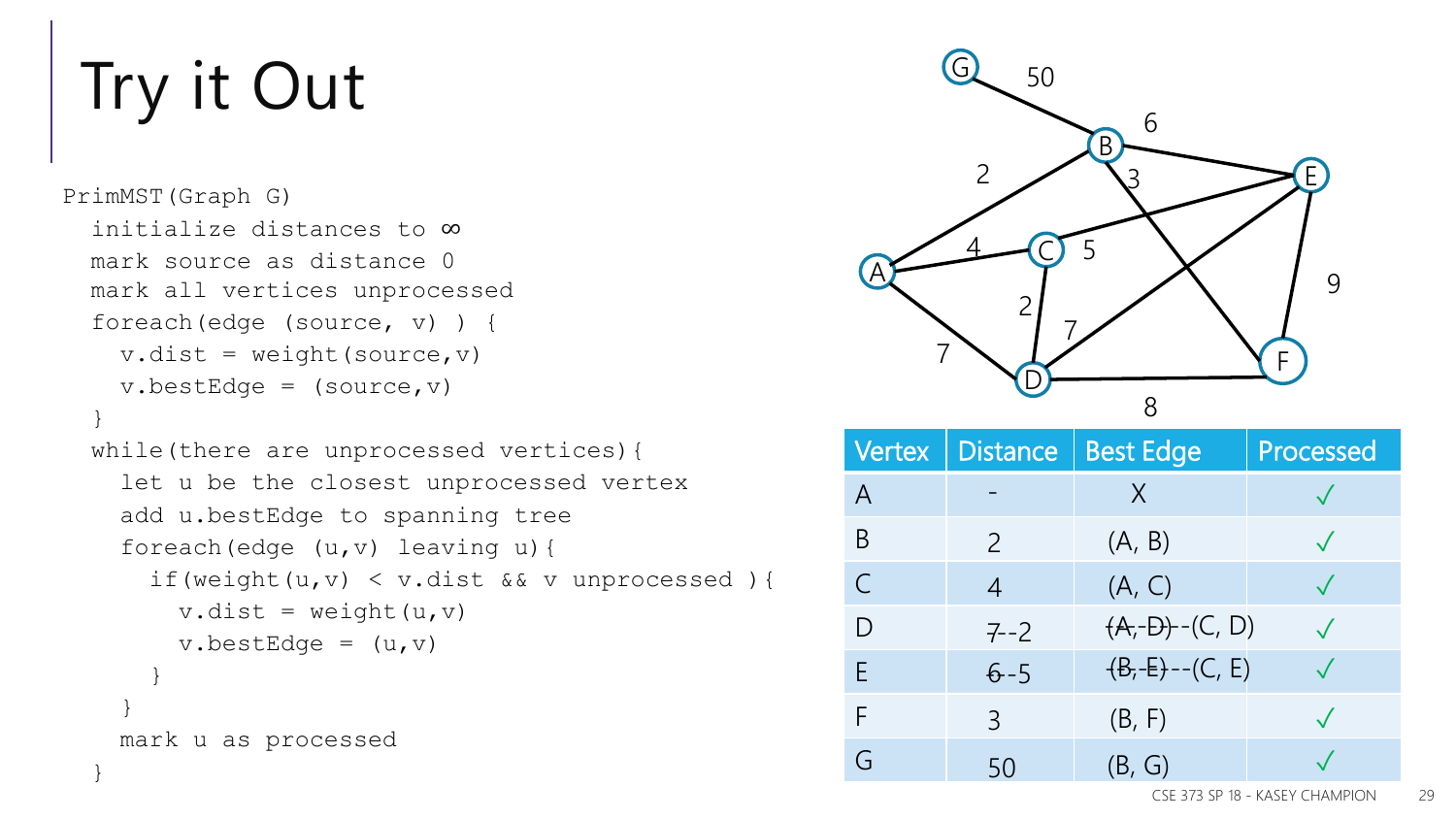## Try It Out

}

```
KruskalMST(Graph G) 
   initialize each vertex to be an independent component
   sort the edges by weight
   foreach(edge (u, v) in sorted order){
       if(u and v are in different components){
           add (u,v) to the MST
           Update u and v to be in the same component
        }
```


| Edge   | Include?   Reason |                  |
|--------|-------------------|------------------|
| (A,C)  | Yes               |                  |
| (C,E)  | Yes               |                  |
| (A, B) | Yes               |                  |
| (A, D) | Yes               |                  |
| (C, D) | No                | Cycle A, C, D, A |

| Edge (cont.) | Inc? | Reason                 |
|--------------|------|------------------------|
| (B, F)       | Yes  |                        |
| (D,E)        | No   | Cycle A, C, E, D, A    |
| (D, F)       | No   | Cycle A, D, F, B, A    |
| (E, F)       | No   | Cycle A, C, E, F, D, A |
| (C, F)       | No   | Cycle C, A, B, F, C    |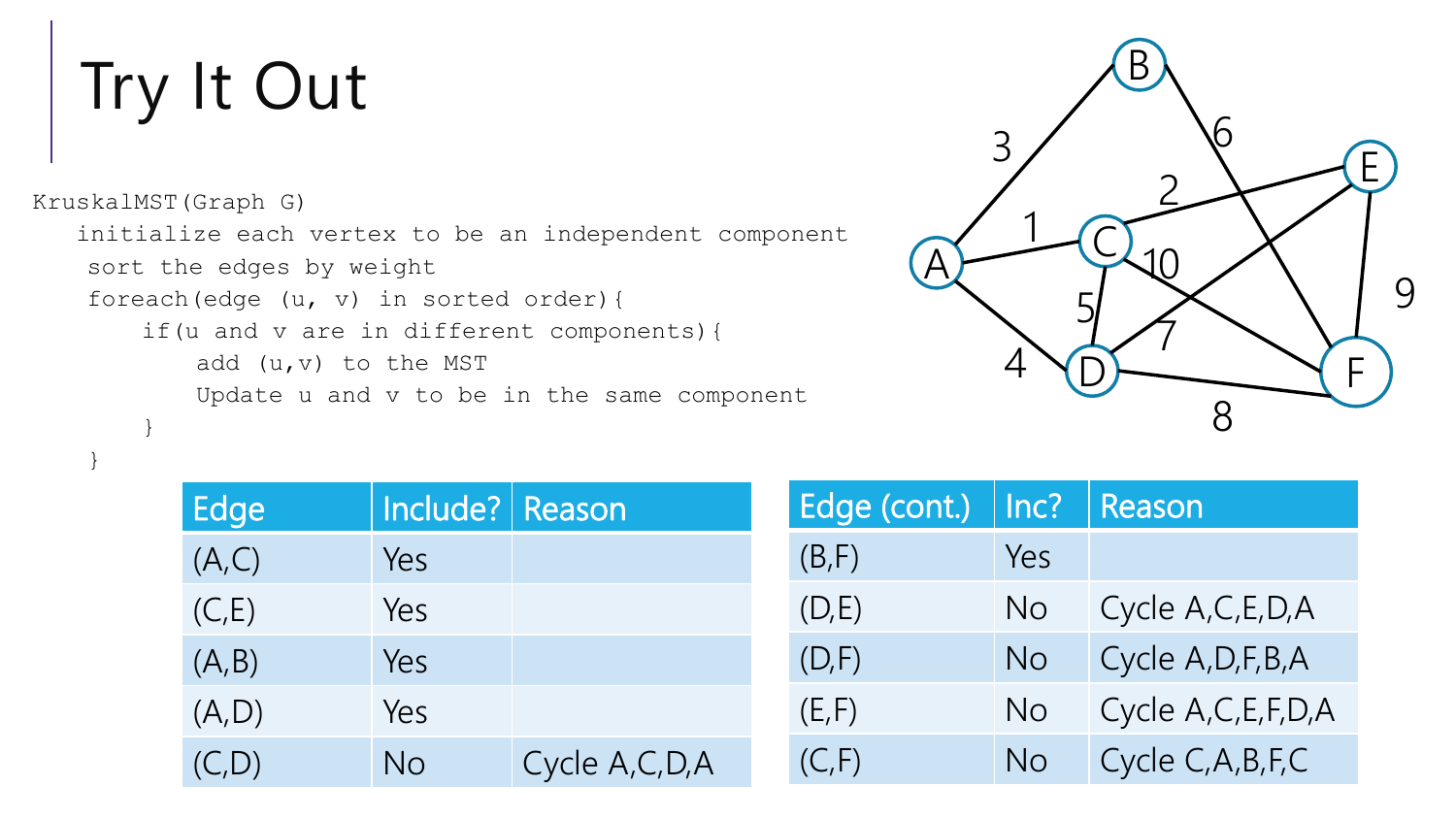### Kruskal's Algorithm Implementation

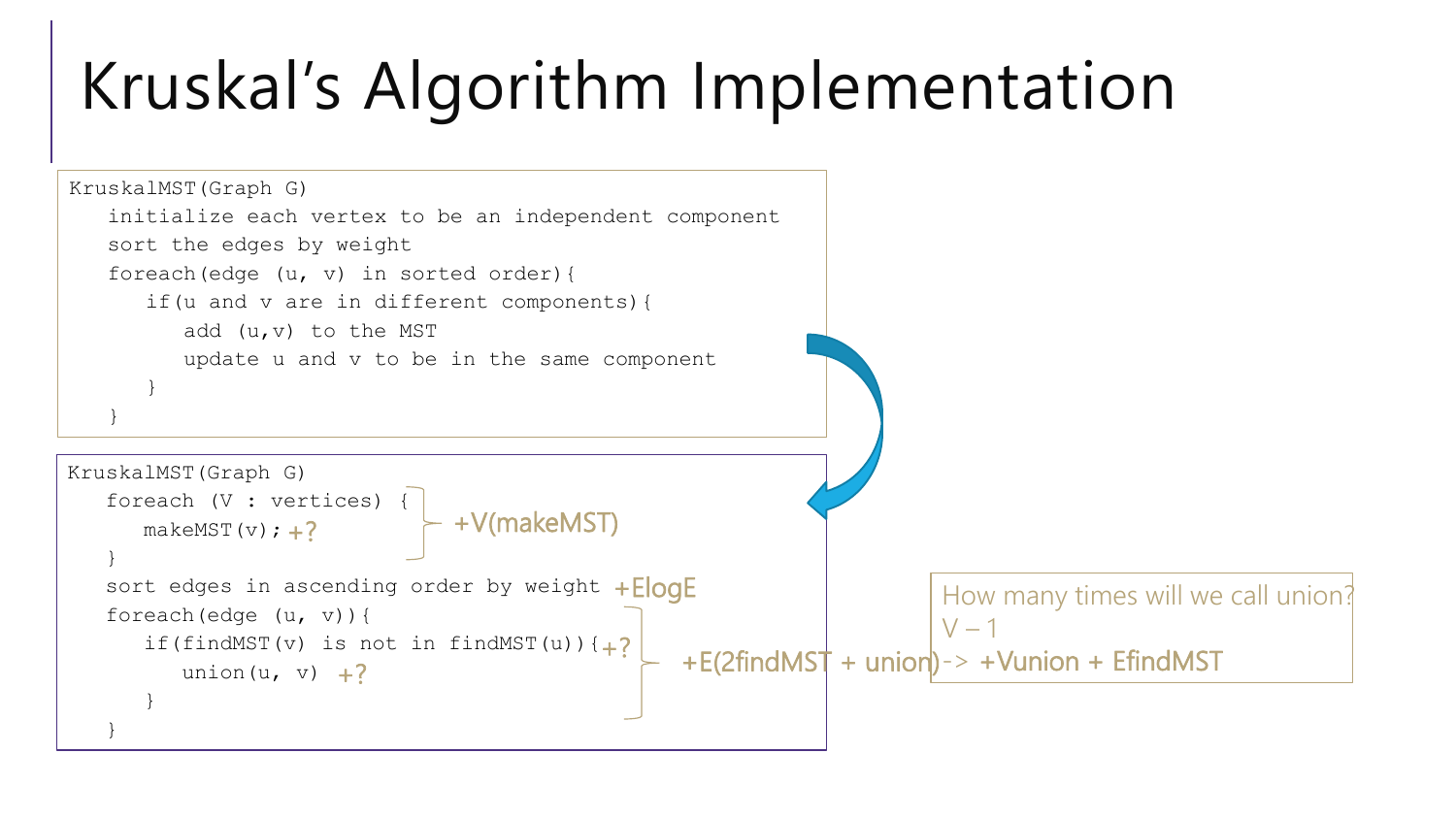## Strongly Connected Components

### Strongly Connected Component

A subgraph C such that every pair of vertices in C is connected via some path in both directions, and there is no other vertex which is connected to every vertex of C in both directions.



Note: the direction of the edges matters!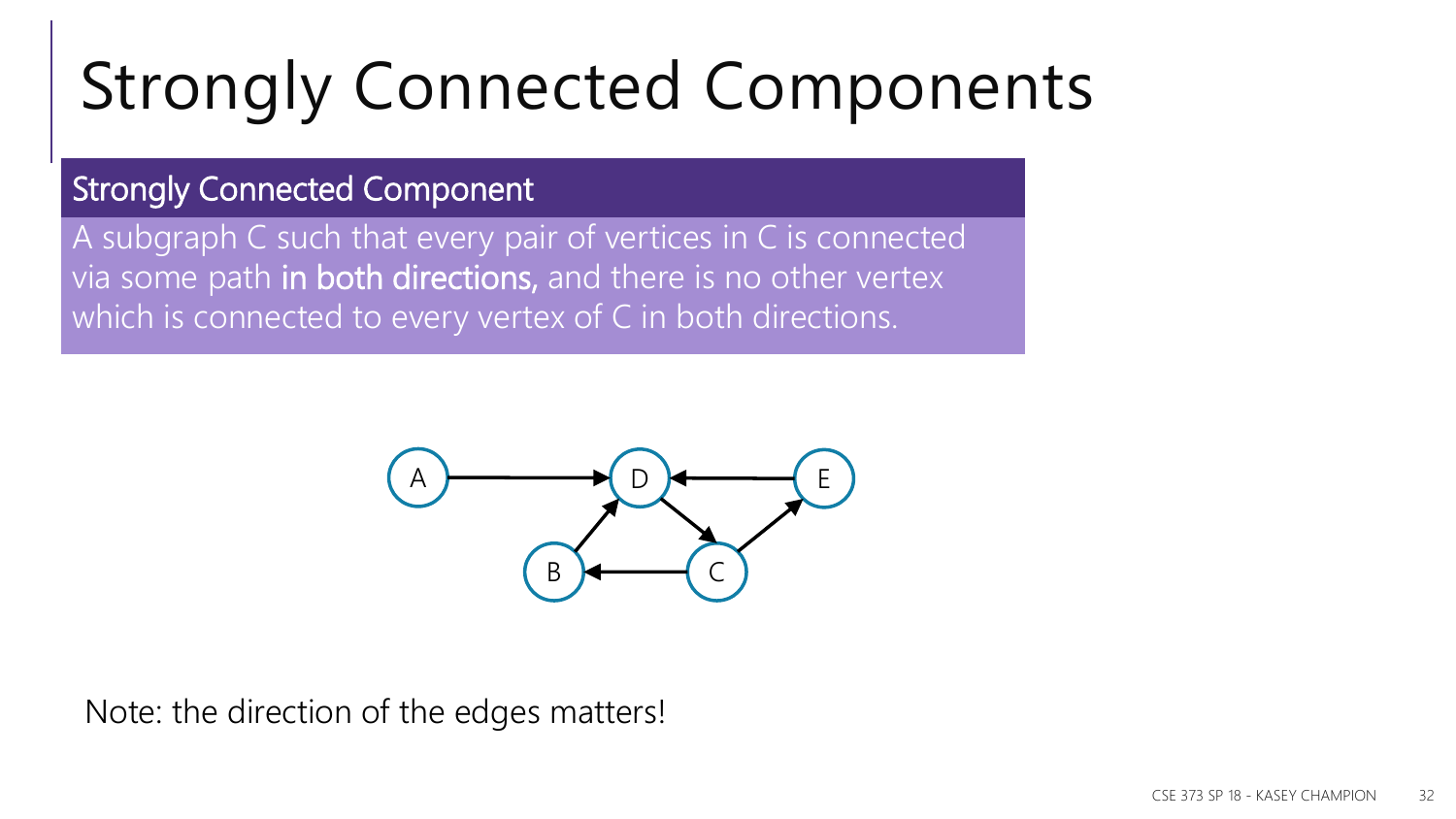## Why Find SCCs?

Graphs are useful because they encode relationships between arbitrary objects.

We've found the strongly connected components of G.

Let's build a new graph out of them! Call it H

- Have a vertex for each of the strongly connected components

- Add an edge from component 1 to component 2 if there is an edge from a vertex inside 1 to one inside 2.

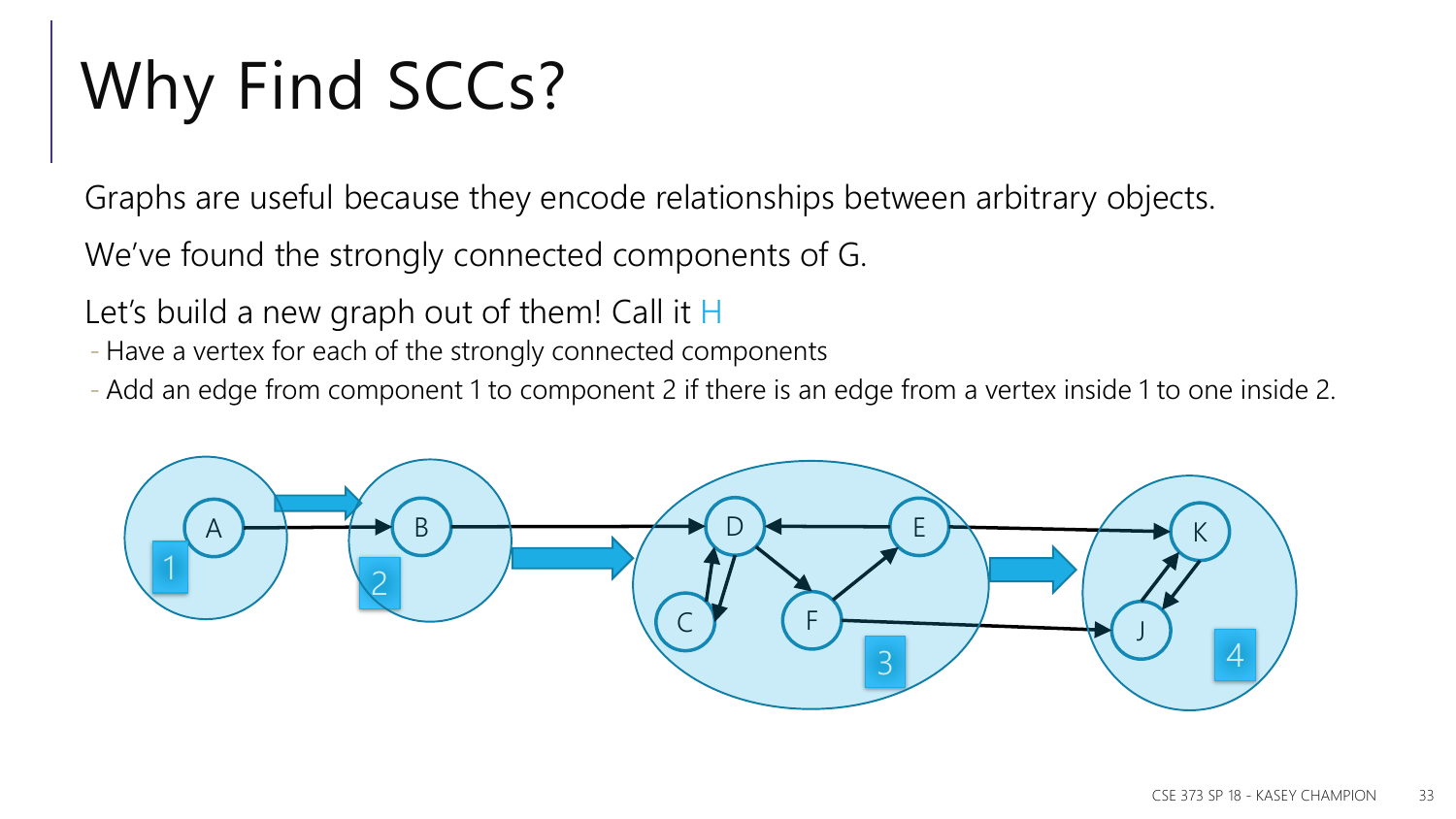### Implement makeSet(x)

makeSet(0)

makeSet(1)

makeSet(2)

makeSet(3)

makeSet(4)

makeSet(5)



#### TreeDisjointSet<E>

#### state

Collection<TreeSet> forest Dictionary<NodeValues, NodeLocations> nodeInventory

#### behavior

makeSet(x)-create a new tree of size 1 and add to our forest

findSet(x)-locates node with x and moves up tree to find root

union( $x$ ,  $y$ ) -append tree with  $y$ as a child of tree with x

### Worst case runtime?

O(1)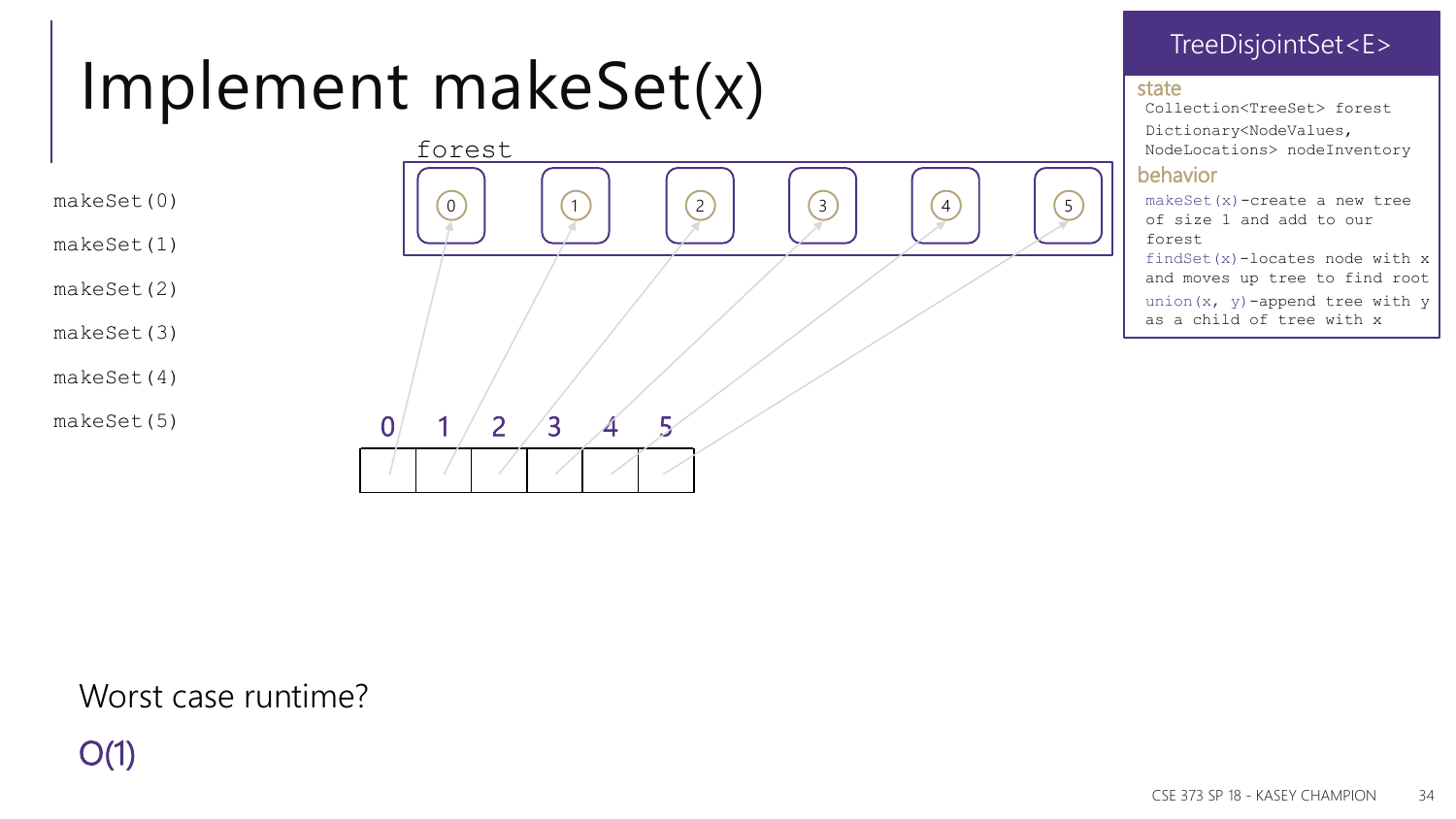### Implement findSet(x)

findSet(0)

findSet(3)

findSet(5)



#### TreeDisjointSet<E>

#### state

Collection<TreeSet> forest Dictionary<NodeValues, NodeLocations> nodeInventory

#### behavior

makeSet(x)-create a new tree of size 1 and add to our forest

findSet(x)-locates node with x and moves up tree to find root

union( $x$ ,  $y$ ) -append tree with  $y$ as a child of tree with x

Worst case runtime?

Worst case runtime of union?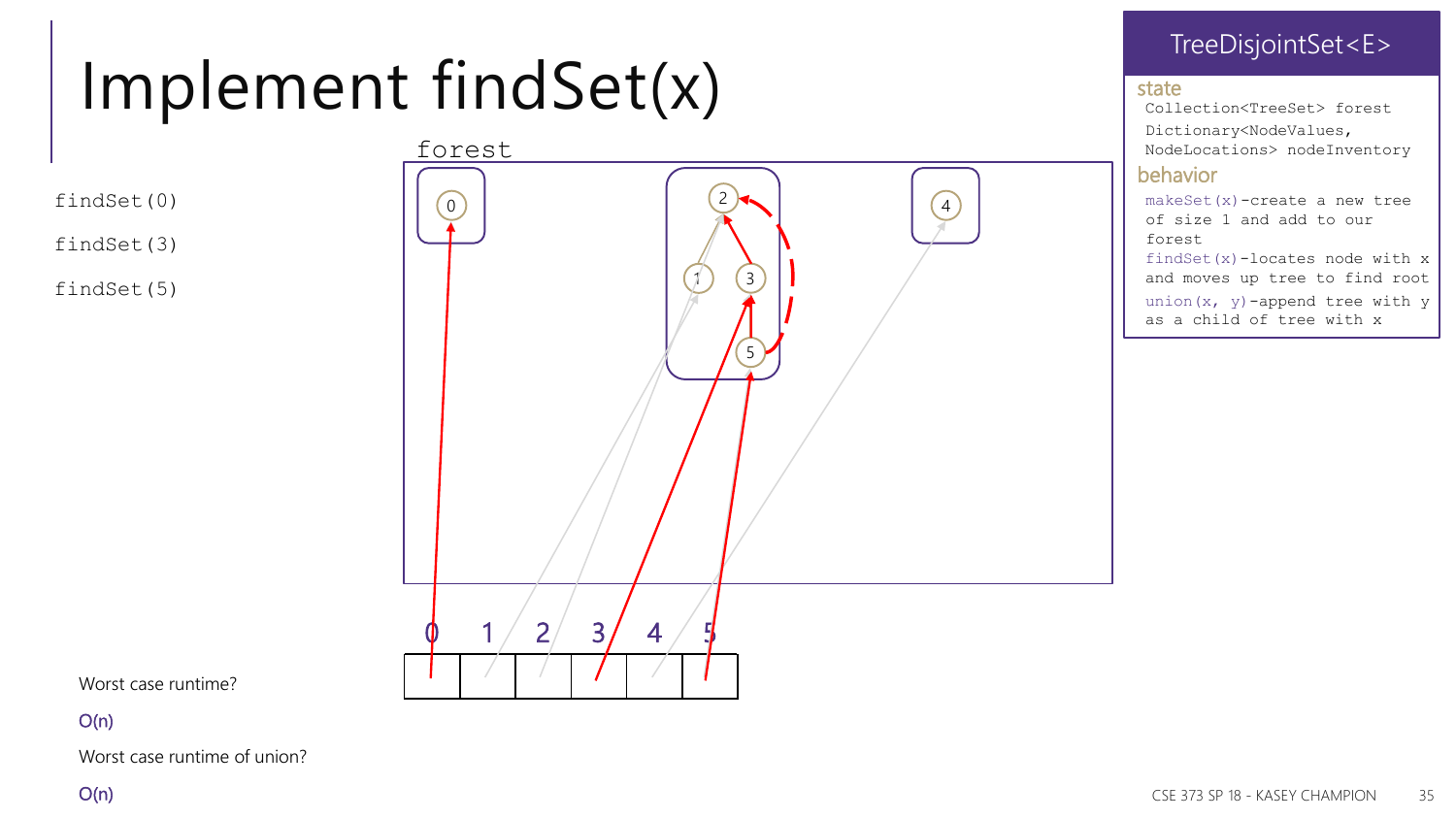### Implement union(x, y)

- union $(3, 5)$
- union $(2, 1)$
- union $(2, 5)$



#### TreeDisjointSet<E>

#### state

Collection<TreeSet> forest Dictionary<NodeValues, NodeLocations> nodeInventory

#### behavior

makeSet(x)-create a new tree of size 1 and add to our forest

findSet(x)-locates node with x and moves up tree to find root

union( $x$ ,  $y$ ) -append tree with  $y$ as a child of tree with x

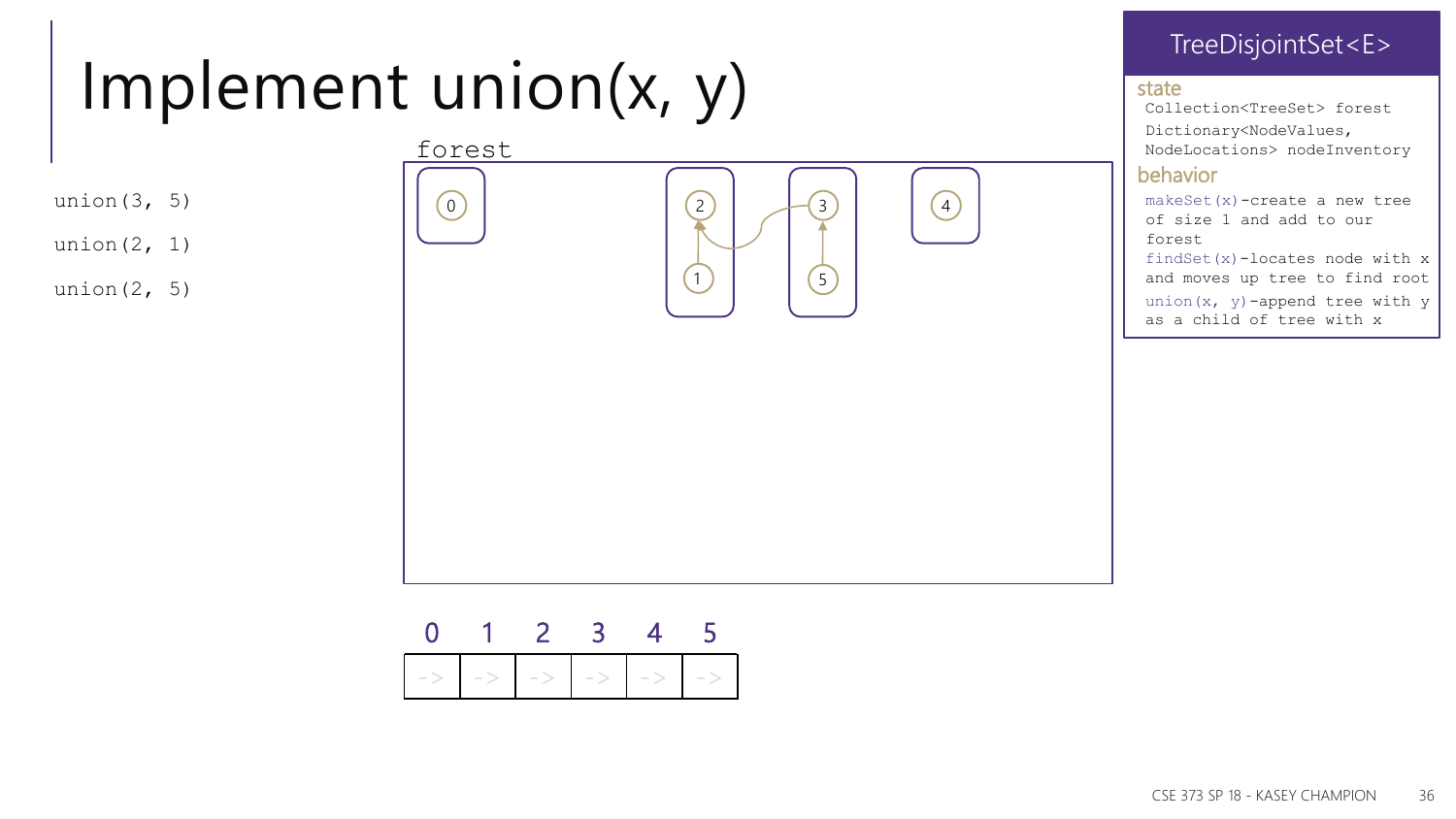### Improving union

Problem: Trees can be unbalanced

### Solution: Union-by-rank!

- let rank(x) be a number representing the upper bound of the height of x so rank(x)  $\ge$  = height(x)
- Keep track of rank of all trees
- When unioning make the tree with larger rank the root
- If it's a tie, pick one randomly and increase rank by one



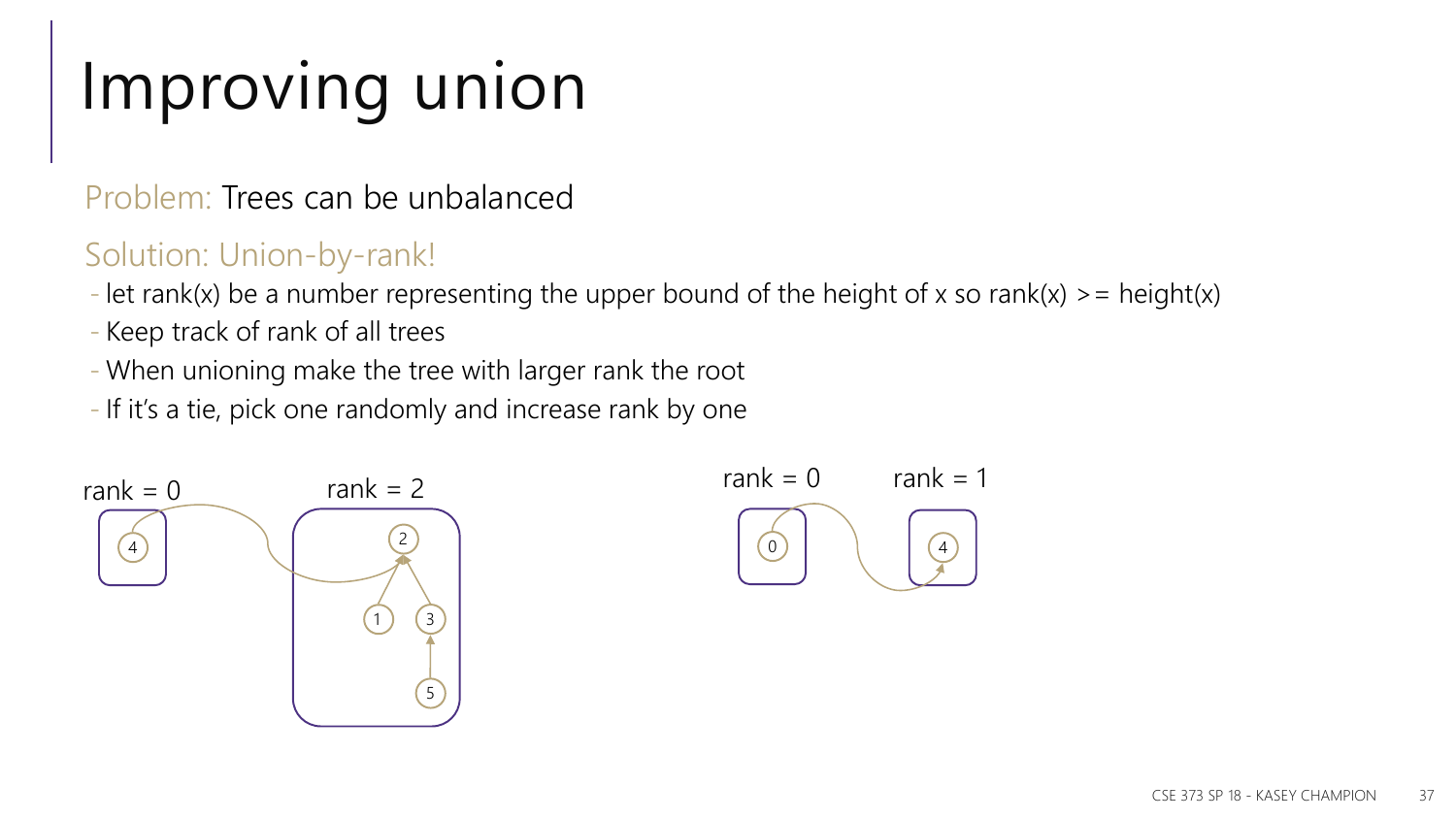## Improving findSet()

Problem: Every time we call findSet() you must traverse all the levels of the tree to find representative

### Solution: Path Compression

- Collapse tree into fewer levels by updating parent pointer of each node you visit

- Whenever you call findSet() update each node you touch's parent pointer to point directly to overallRoot

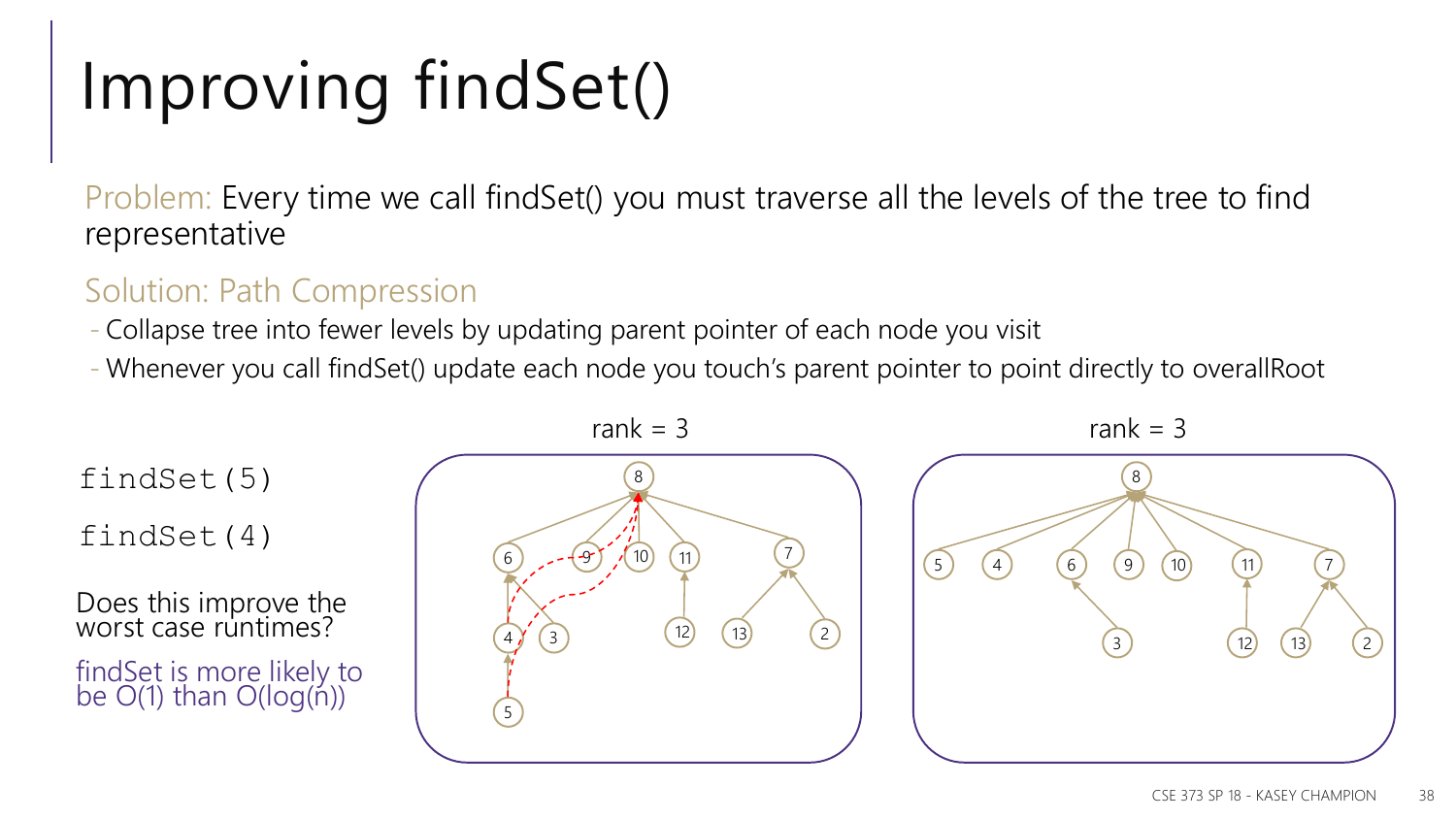### Array Implementation



Store (rank  $* -1$ ) - 1

Each "node" now only takes 4 bytes of memory instead of 32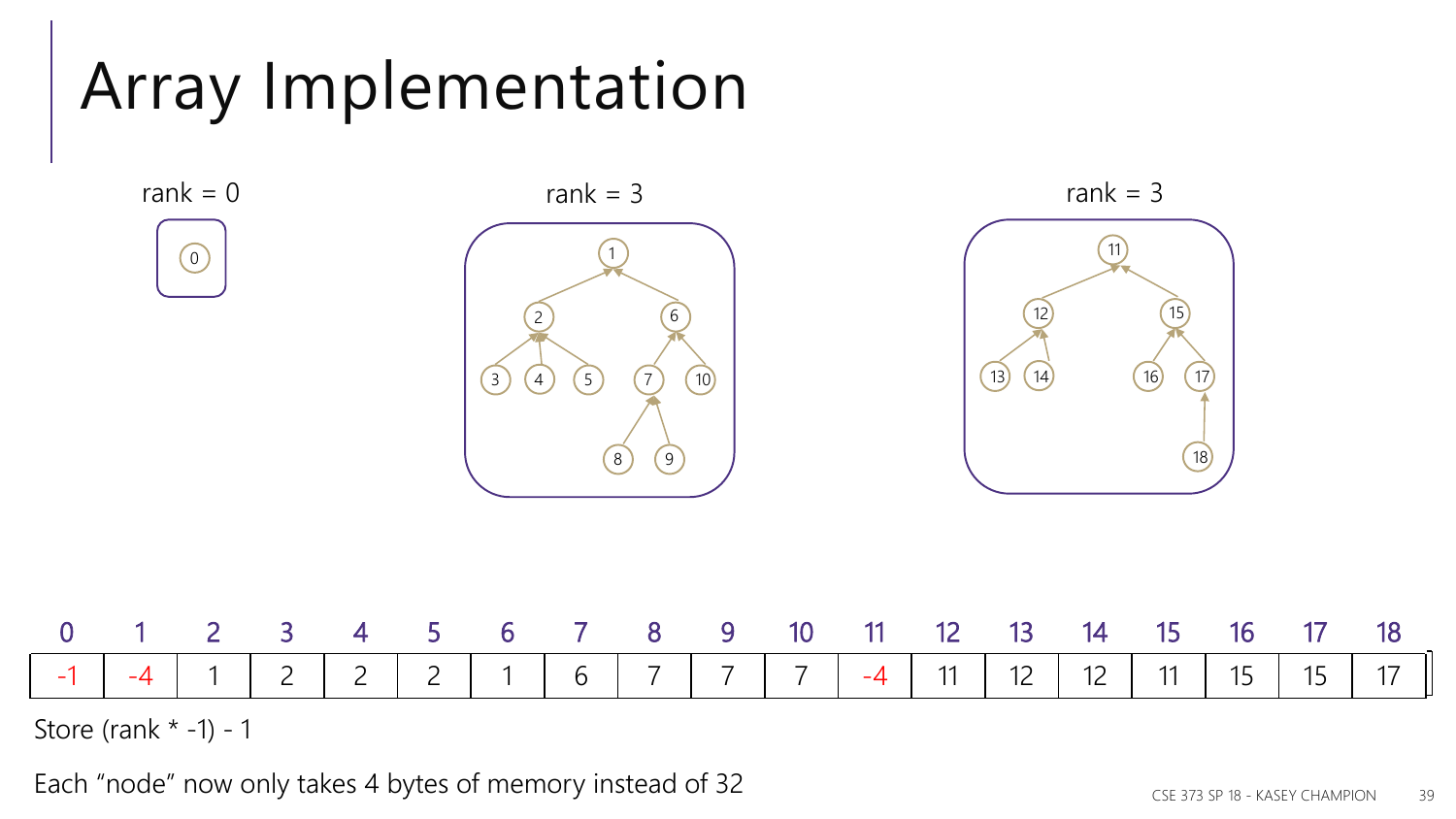# Optimized Disjoint Set Runtime

### makeSet(x)

| <b>Without Optimizations</b> | O(1)                                |
|------------------------------|-------------------------------------|
| <b>With Optimizations</b>    | O(1)                                |
| findSet(x)                   |                                     |
| <b>Without Optimizations</b> | O(n)                                |
| <b>With Optimizations</b>    | Best case: O(1) Worst case: O(logn) |
| $\frac{union(x, y)}{y}$      |                                     |
| <b>Without Optimizations</b> | O(n)                                |
| <b>With Optimizations</b>    | Best case: O(1) Worst case: O(logn) |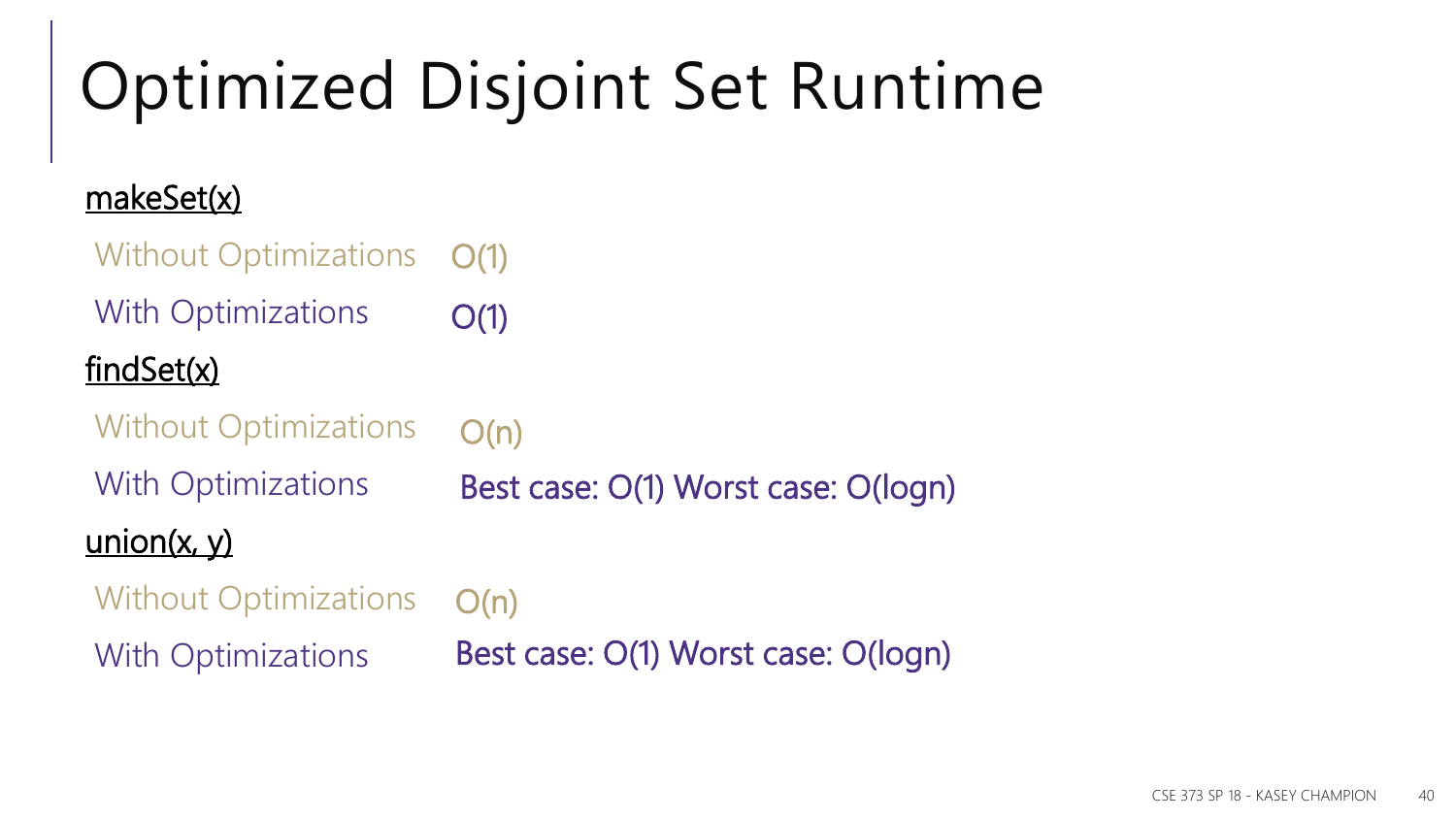### Scenario #1

You are going to Disneyland for spring break! You've never been, so you want to make sure you hit ALL the rides.

Is there a graph algorithm that would help?

### BFS or DFS

How would you draw the graph?

- What are the vertices?

#### Rides

- What are the edges?

Walkways

BFS = 0 1 2 3 5 6 7 8 9 4 10  $DFS = 0 3 5 6 7 8 9 10 1 4 2$ 

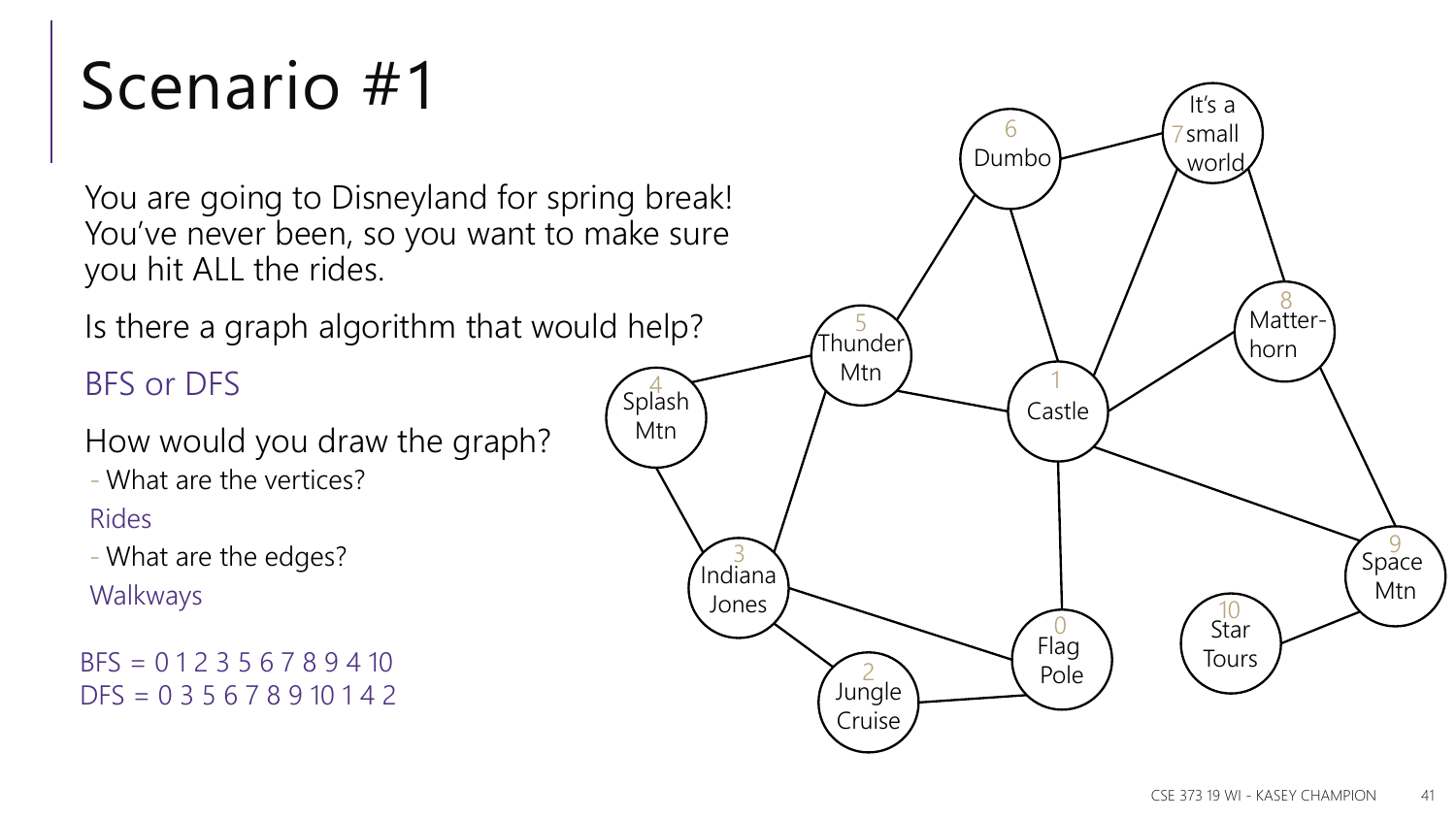## Scenario #1 continued

Now that you have your basic graph of Disneyland what might the following graph items represent in this context?

### Weighted edges

- Walkway distances
- Walking times
- Foot traffic

#### Directed edges

- Entrances and exits
- Crowd control for fireworks
- Parade routes

### Self Loops

- Looping a ride

#### Parallel Edges

- Foot traffic at different times of day
- Walkways and train routes

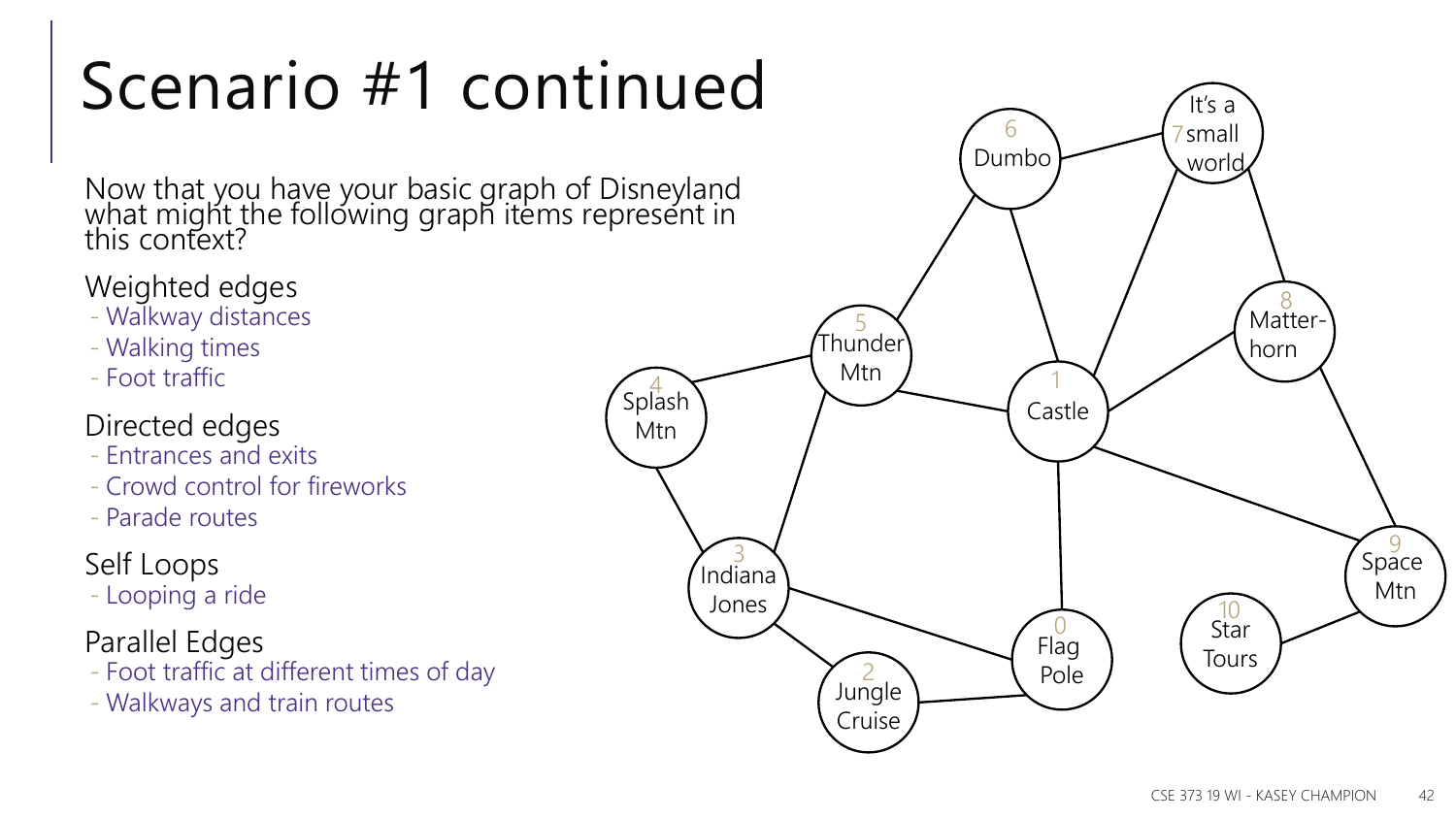### Scenario #2

You are a Disneyland employee and you need to rope off as many miles of walkways as you can for the fireworks while leaving guests access to all the rides.

Is there a graph algorithm that would belp?

### **MST**

How would you draw the graph?

- What are the vertices?

Rides

- What are the edges?

Walkways with distances

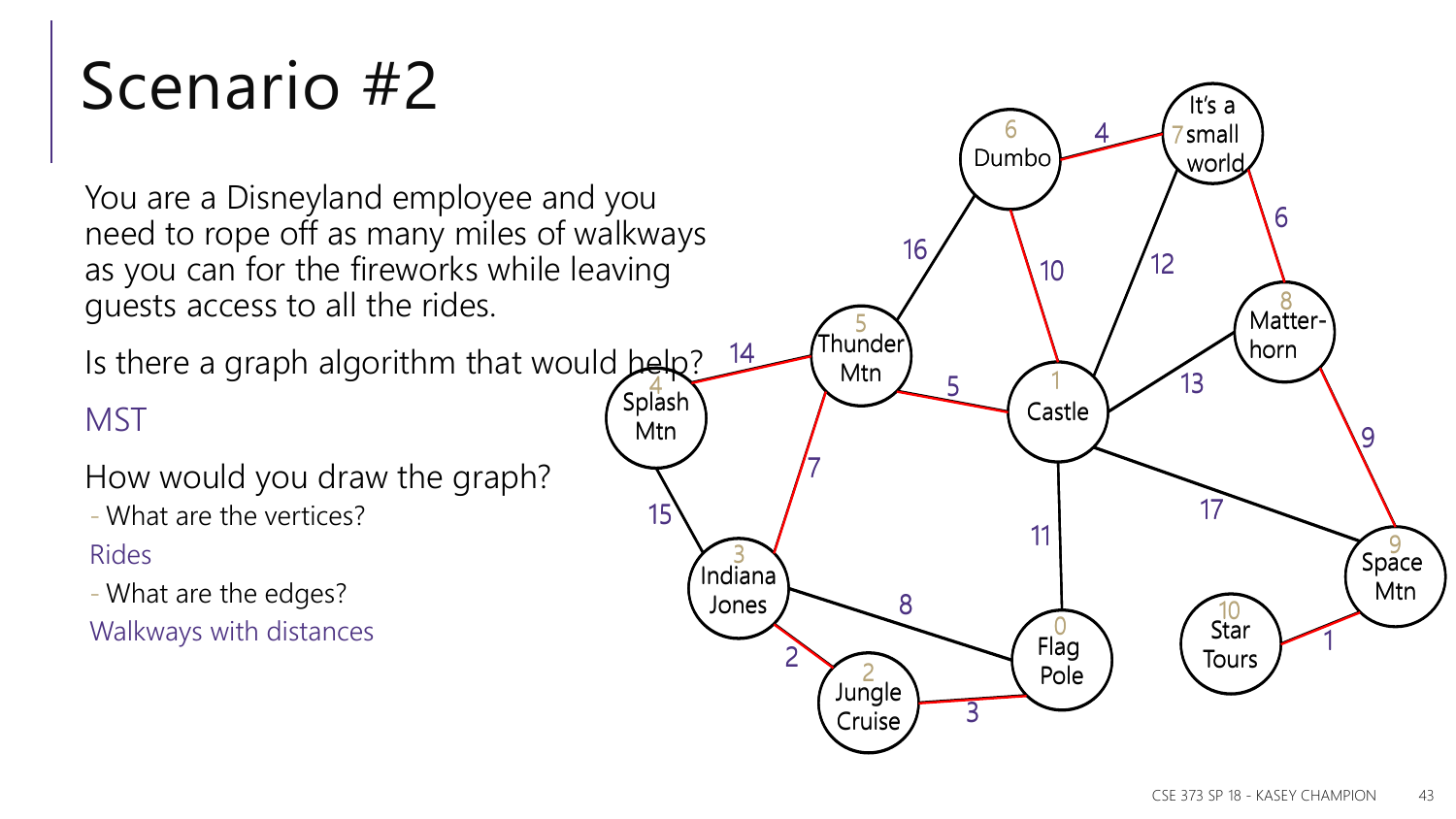### Scenario #3

You arrive at Disneyland and you want to visit all the rides, but do the least amount of walking possible. If you start at the Flag Pole, plan the shortest walk to each of the attractions.

Is there a graph algorithm that would help?

### Dijkstra's

How would you draw the graph?

- What are the vertices?

Rides

- What are the edges?

Walkways with distances

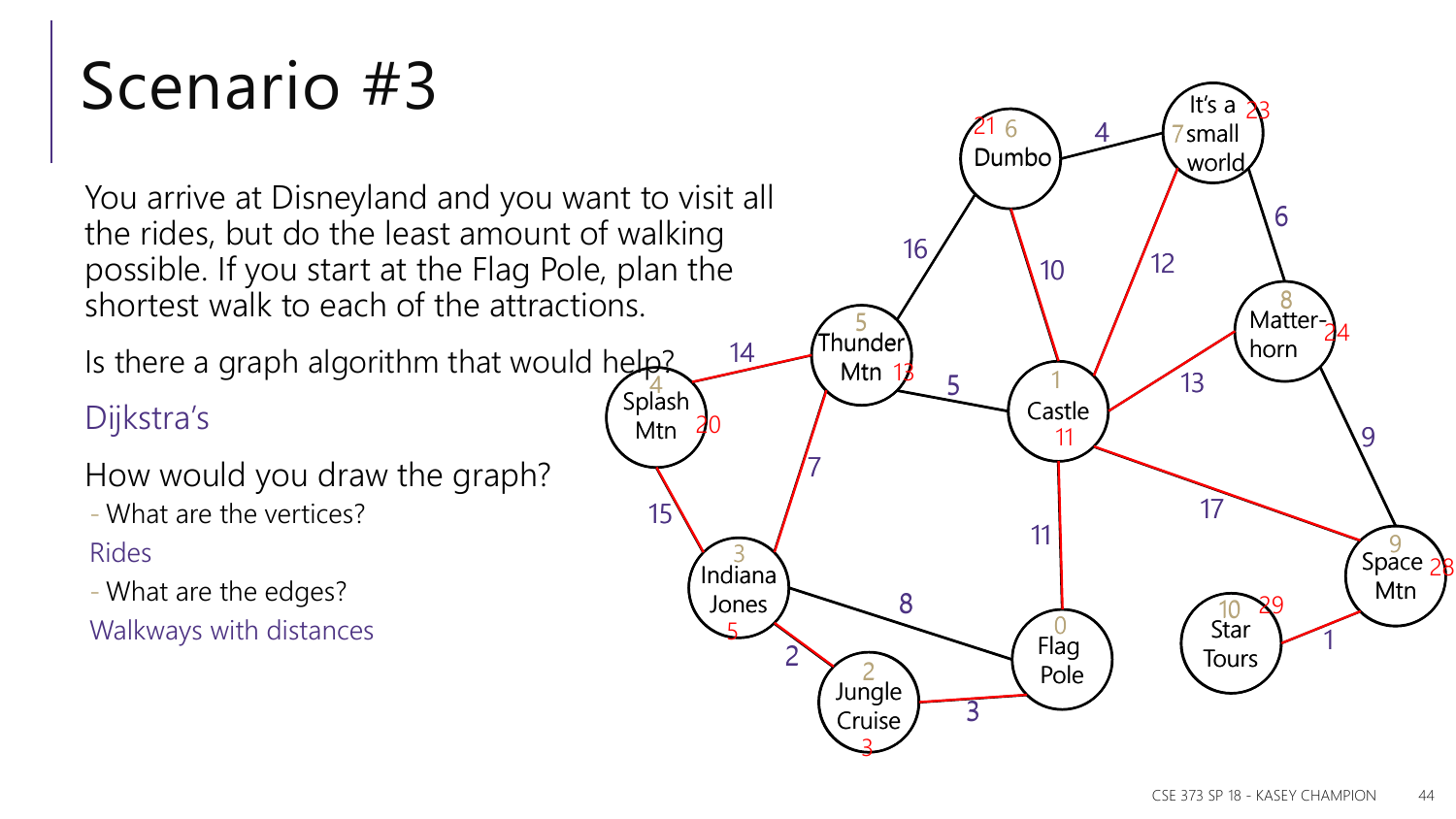### Scenario #2b

Now that you know the shortest distance to each attraction, can you make a plan to visit all the attractions with the least amount of total walking?

Nope! This is the travelling salesman problem which is much more complicated than Dijkstra's. (NP Hard, more on this later)

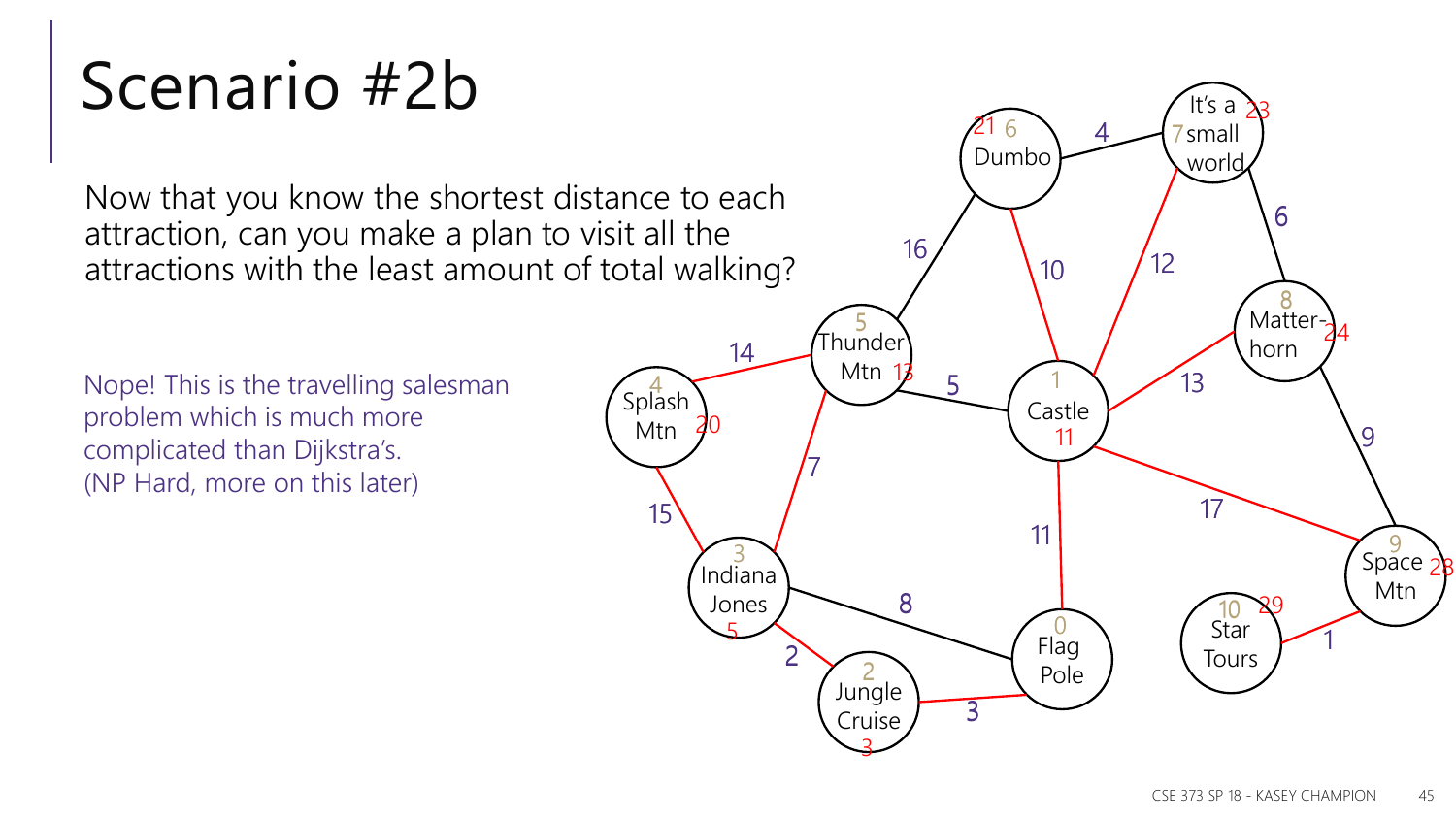### Scenario #3

You have great taste so you are riding Space Mountain. Your friend makes poor choices so they are riding Splash Mountain. You decide to meet at the castle, how long before you can meet up?

Is there a graph algorithm that would help?

#### Dijkstra's

What information do our edges need to store?

Walking times

How do we apply the algorithm?

- Run Dijkstra's from Splash Mountain.
- Run Dijkstra's from Space Mountain.
- Take the larger of the two times.

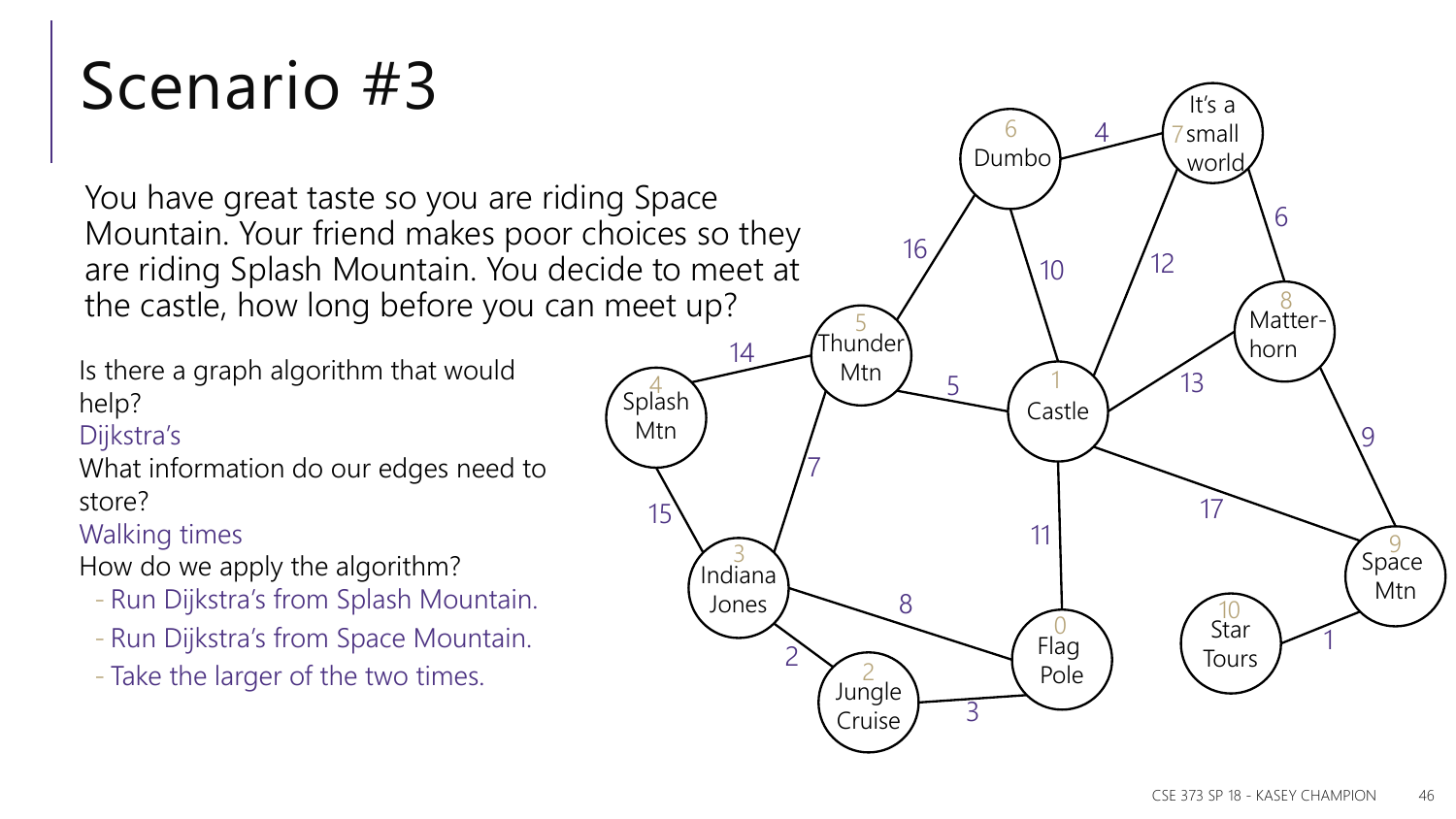## Types of Problems

Decision Problem – any arbitrary yes-or-no question on an infinite set of inputs. Resolution to problem can be represented by a Boolean value.

- IS-PRIME: is X a prime number? (where X is some input)
- IS-SORTED: is this list of numbers sorted?
- EQUAL: is X equal to Y? (for however X and Y define equality)

Solvable – a decision problem is solvable if there exists some algorithm that given any input or instance can correctly produce either a "yes" or "no" answer.

- Not all problems are solvable!

- Example: Halting problem

Efficient algorithm – an algorithm is efficient if the worst case bound is a polynomial. The growth rate of this is such that you can actually run it on a computer in practice.

- Definitely efficient:  $O(1)$ ,  $O(n)$ ,  $O(nlog n)$ ,  $O(n^2)$ 

- Technically efficient: O(n1000000), O(10000000000000n<sup>2</sup> )

Everything we've talked about in class so far has been solvable and efficient...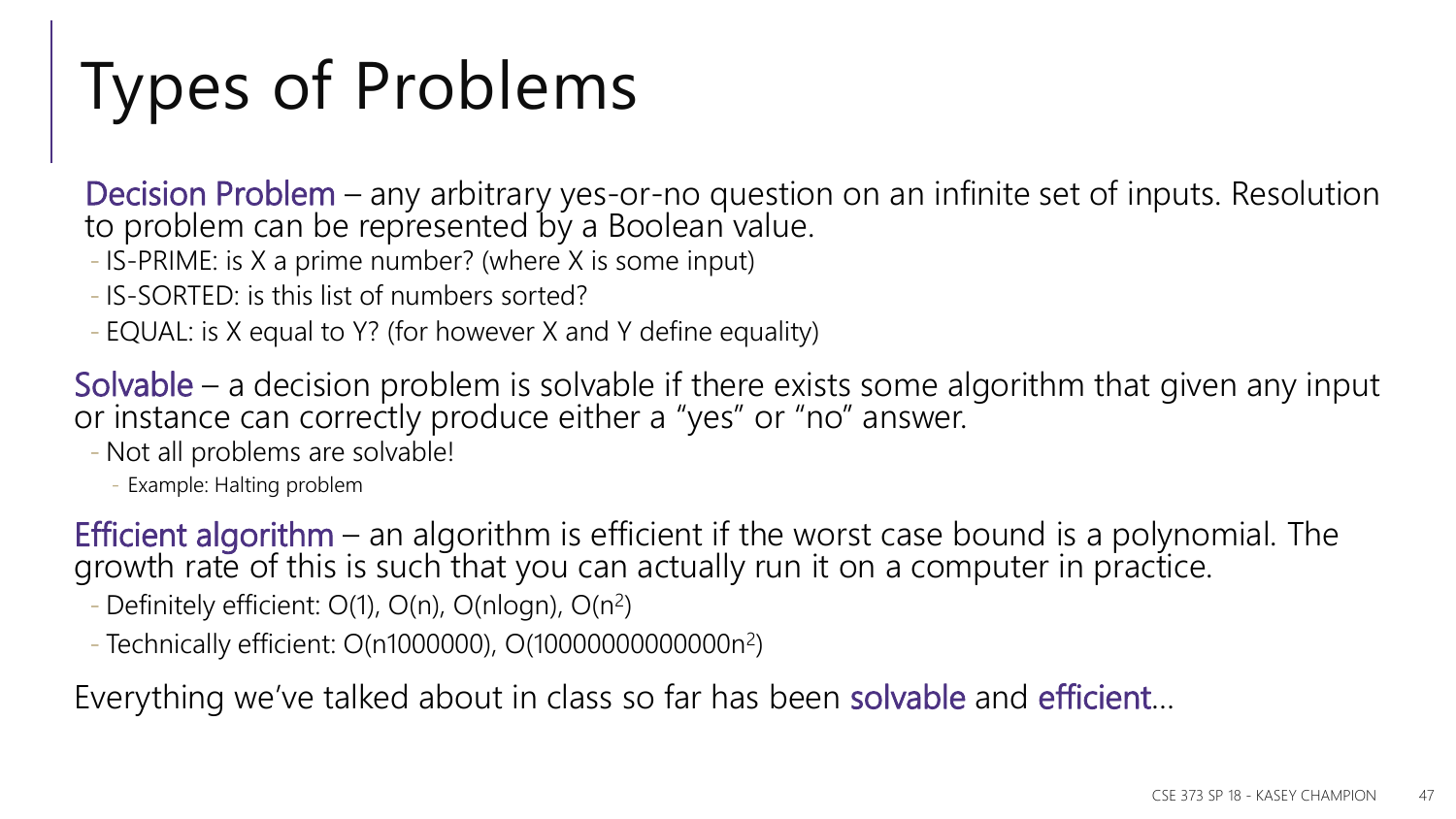### Weighted Graphs: A Reduction



### Transform Input

### Transform Output

Unweighted Shortest Paths

CSE 37318 SU – ROBBIE WEBBER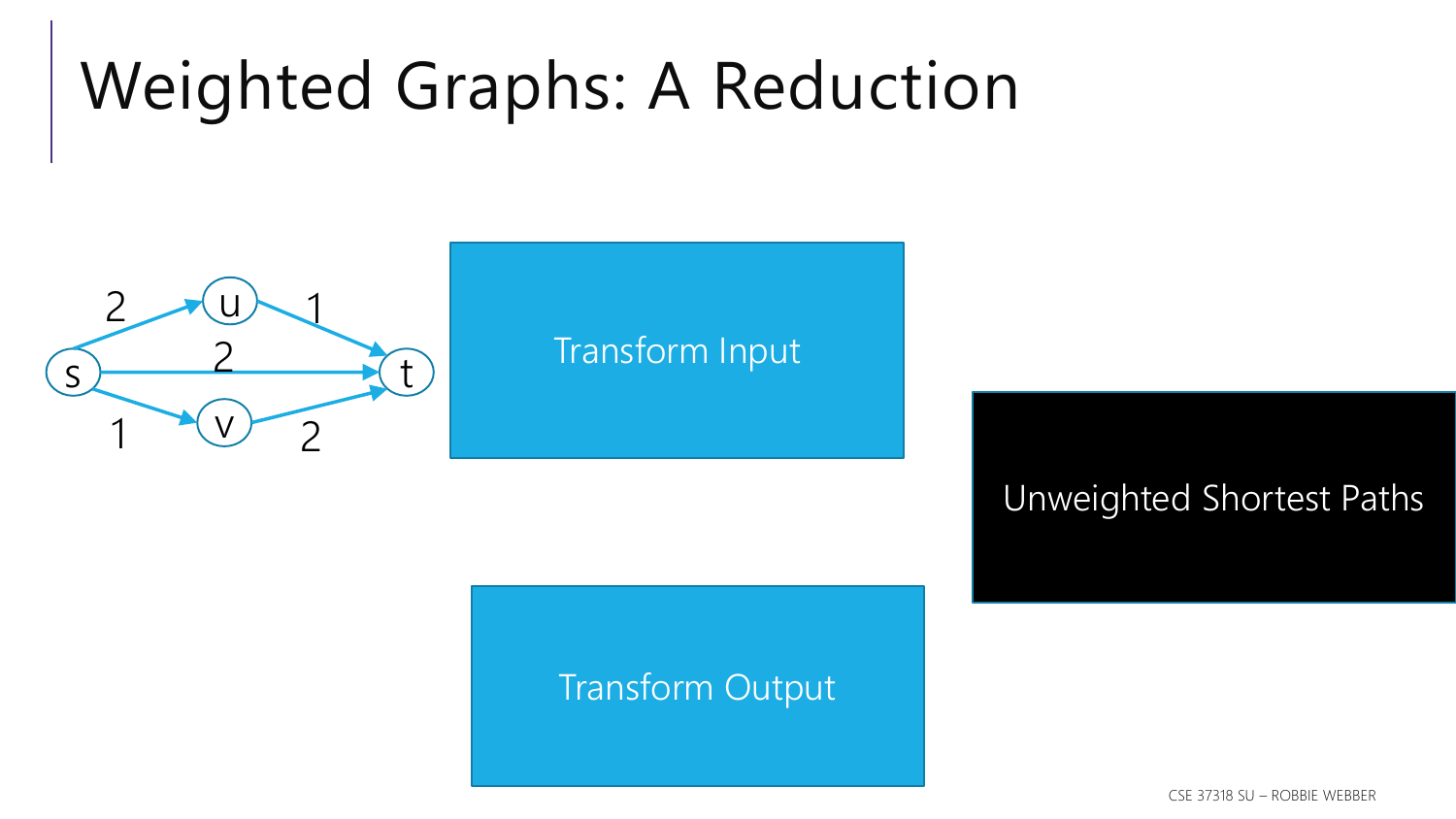### P (stands for "Polynomial")

The set of all decision problems that have an algorithm that runs in time  $O\big(n^k\big)$  for some constant  $k$ .

The decision version of all problems we've solved in this class are in P.

P is an example of a "complexity class" A set of problems that can be solved under some limitations (e.g. with some amount of memory or in some amount of time).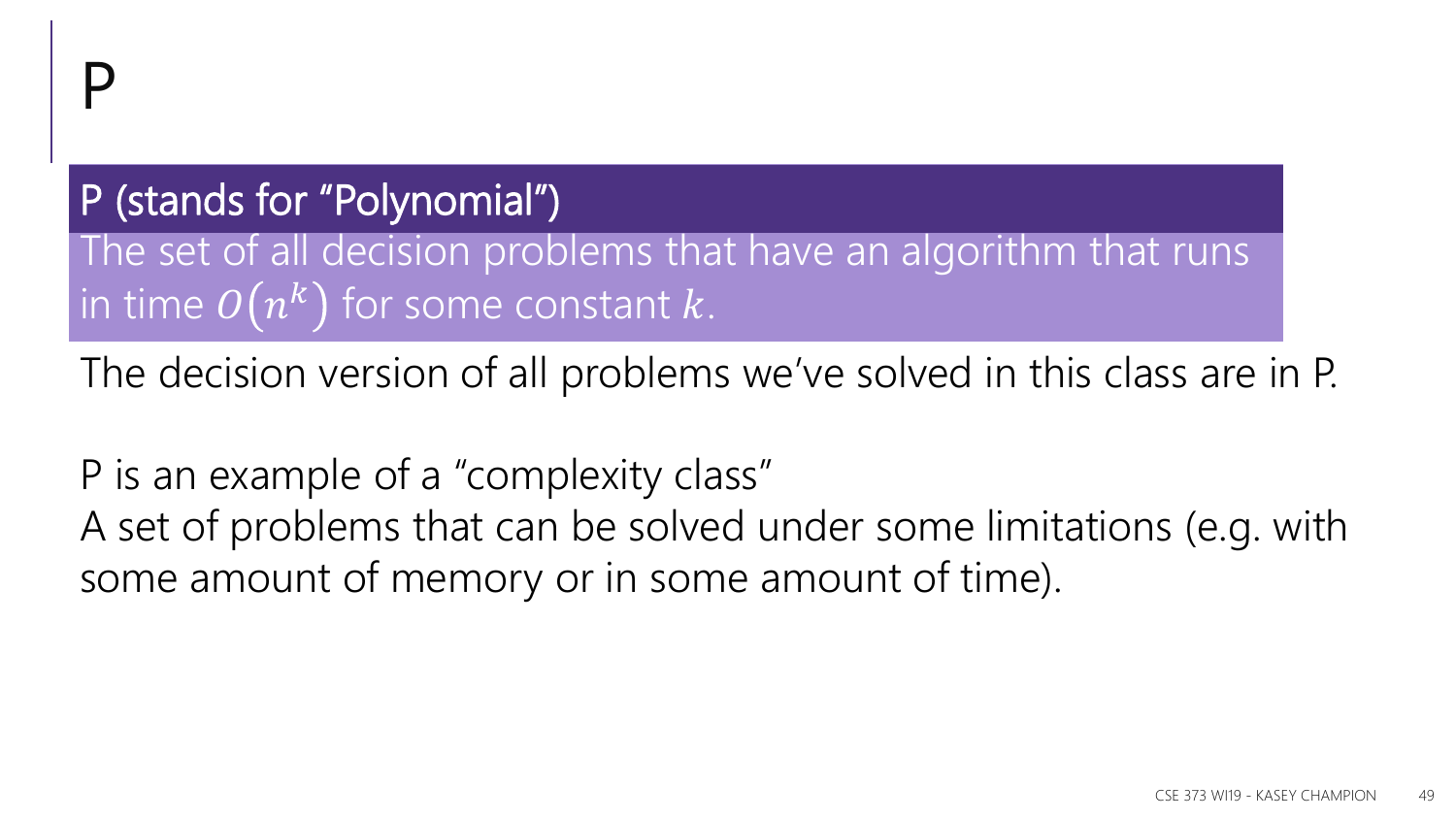### I'll know it when I see it.

More formally,

NP (stands for "nondeterministic polynomial")

The set of all decision problems such that if the answer is YES, there is a proof of that which can be verified in polynomial time.

It's a common misconception that NP stands for "not polynomial" Please never ever ever ever say that.

Please.

Every time you do a theoretical computer scientist sheds a single tear.

(That theoretical computer scientist is me)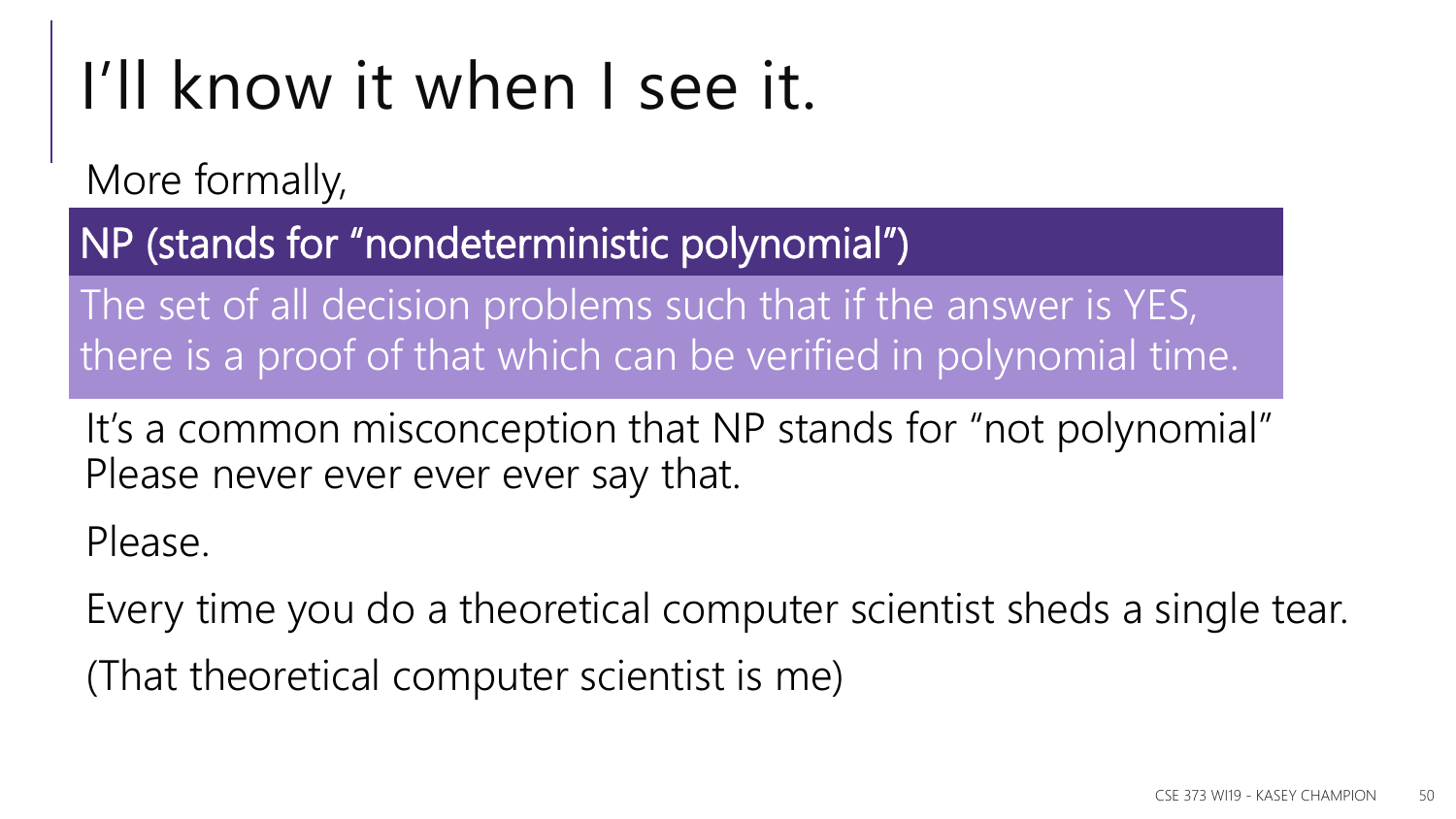### Homework 2 Data Structures

#### DoubleLinkedList

#### ArrayDictionary

| <b>Function</b>              | <b>Best</b><br>Case<br><b>Runtime</b> | Average<br><b>Runtime</b> | <b>Worst</b><br>Case<br><b>Runtime</b> |
|------------------------------|---------------------------------------|---------------------------|----------------------------------------|
| add(T item)                  | O(1)                                  | O(1)                      | O(1)                                   |
| T remove()                   | O(1)                                  | O(1)                      | O(1)                                   |
| T get(int index)             | O(1)                                  | O(n)                      | O(n)                                   |
| set(int index, T item)       | O(1)                                  | O(n)                      | O(n)                                   |
| insert(int index, T<br>item) | O(1)                                  | O(n)                      | O(n)                                   |
| T delete(int index)          | O(1)                                  | O(n)                      | O(n)                                   |
| int indexOf(T item)          | O(1)                                  | (C)C                      | J(n)                                   |

| Function                   | <b>Best Case</b><br><b>Runtime</b> | Average<br><b>Runtime</b> | Worst<br>Case<br><b>Runtime</b> |
|----------------------------|------------------------------------|---------------------------|---------------------------------|
| V get(K key)               | O(1)                               | O(n)                      | O(n)                            |
| put(K key, V value)        | O(1)                               | O(n)                      | O(n)                            |
| V remove(K key)            | O(1)                               | O(n)                      | O(n)                            |
| boolean containsKey(K Key) | O(1)                               | O(n)                      | J(n)                            |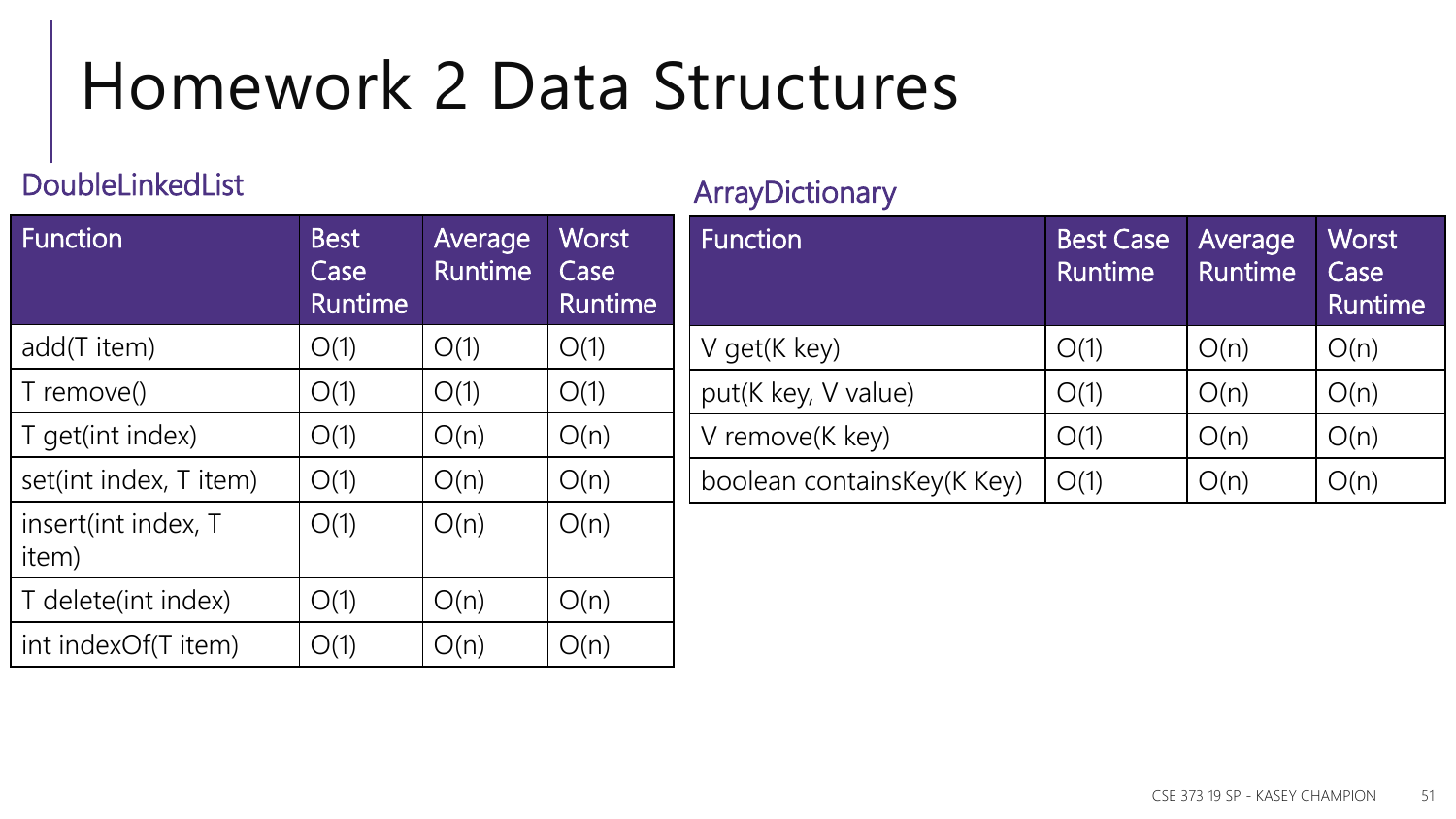### Homework 4 Data Structures

### ChainedHashDictionary

| Function                   | Best Case<br><b>Runtime</b> | Average<br>Runtime | <b>Worst Case</b><br><b>Runtime</b> |
|----------------------------|-----------------------------|--------------------|-------------------------------------|
| V get(K key)               | O(1)                        | $O(\lambda)$       | O(n)                                |
| put(K key, V value)        | O(1)                        | $O(\lambda)$       | O(n)                                |
| V remove(K key)            | O(1)                        | $O(\lambda)$       | O(n)                                |
| boolean containsKey(K Key) | O(1)                        | $O(\lambda)$       | O(n)                                |

#### ChainedHashSet

| Function                 | <b>Best Case</b><br><b>Runtime</b> | Average<br>Runtime  | <b>Worst Case</b><br><b>Runtime</b> |
|--------------------------|------------------------------------|---------------------|-------------------------------------|
| add(T item)              | O(1)                               | $O(\lambda)$        | O(n)                                |
| remove(T item)           | O(1)                               | $O(\lambda)$        | O(n)                                |
| boolean contains(T item) | O(1)                               | $\bigcirc(\lambda)$ | O(n)                                |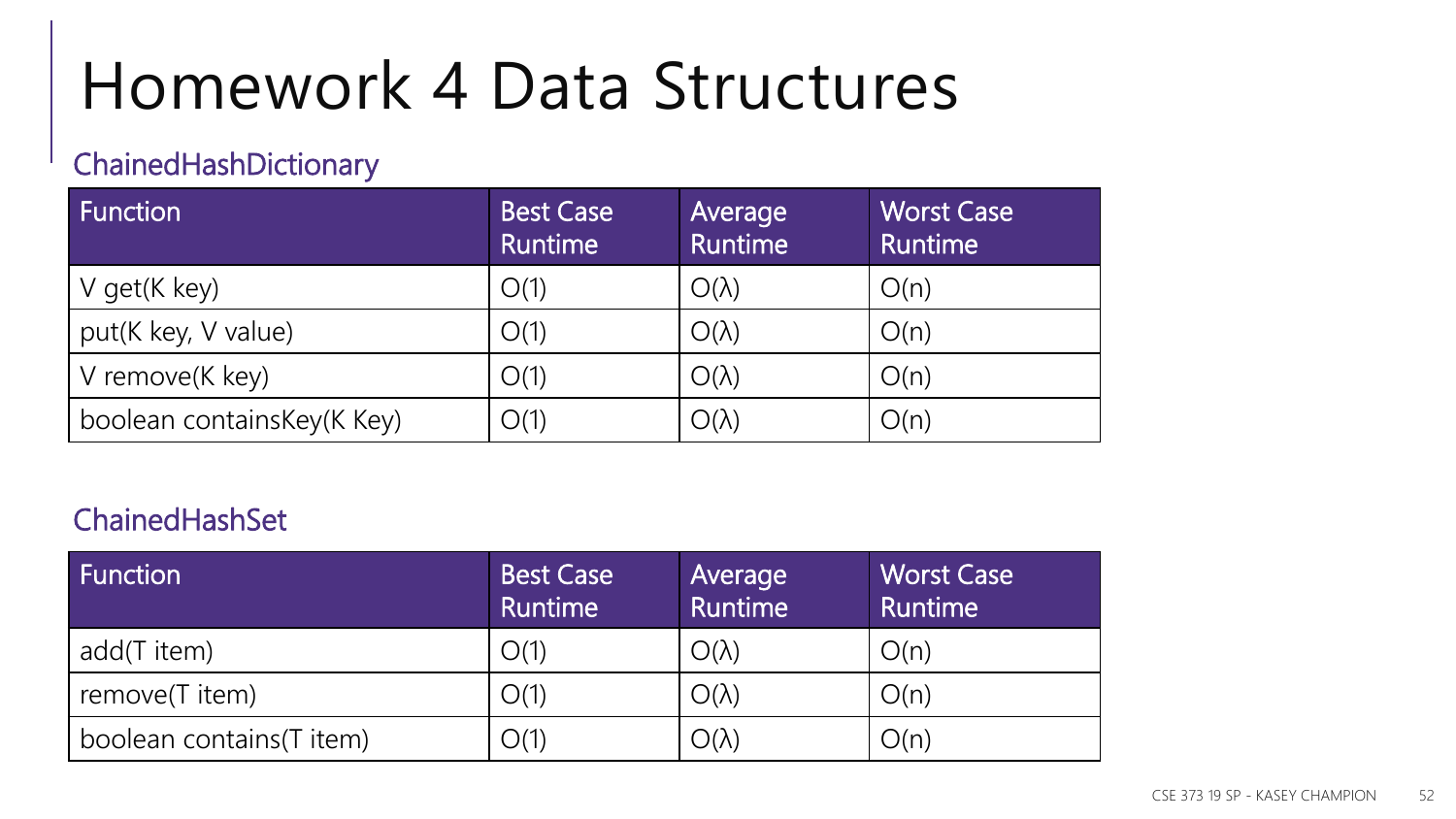## Homework 5 Data Structures

#### **ArrayHeap**

| <b>Function</b>               | <b>Best Case</b><br><b>Runtime</b> | Average<br><b>Runtime</b> | <b>Worst Case</b><br><b>Runtime</b> |
|-------------------------------|------------------------------------|---------------------------|-------------------------------------|
| T removeMin()                 | O(1)                               | O(logn)                   | O(logn)                             |
| T peekMin()                   | O(1)                               | O(1)                      | O(1)                                |
| add(T item)                   | O(1)                               | O(logn)                   | O(n)                                |
| boolean contains(T item)      | O(1)                               | O(1)                      | O(1)                                |
| remove(T item)                | O(1)                               | O(logn)                   | O(logn)                             |
| replace(T oldItem, T newItem) | O(1)                               | O(logn)                   | O(logn)                             |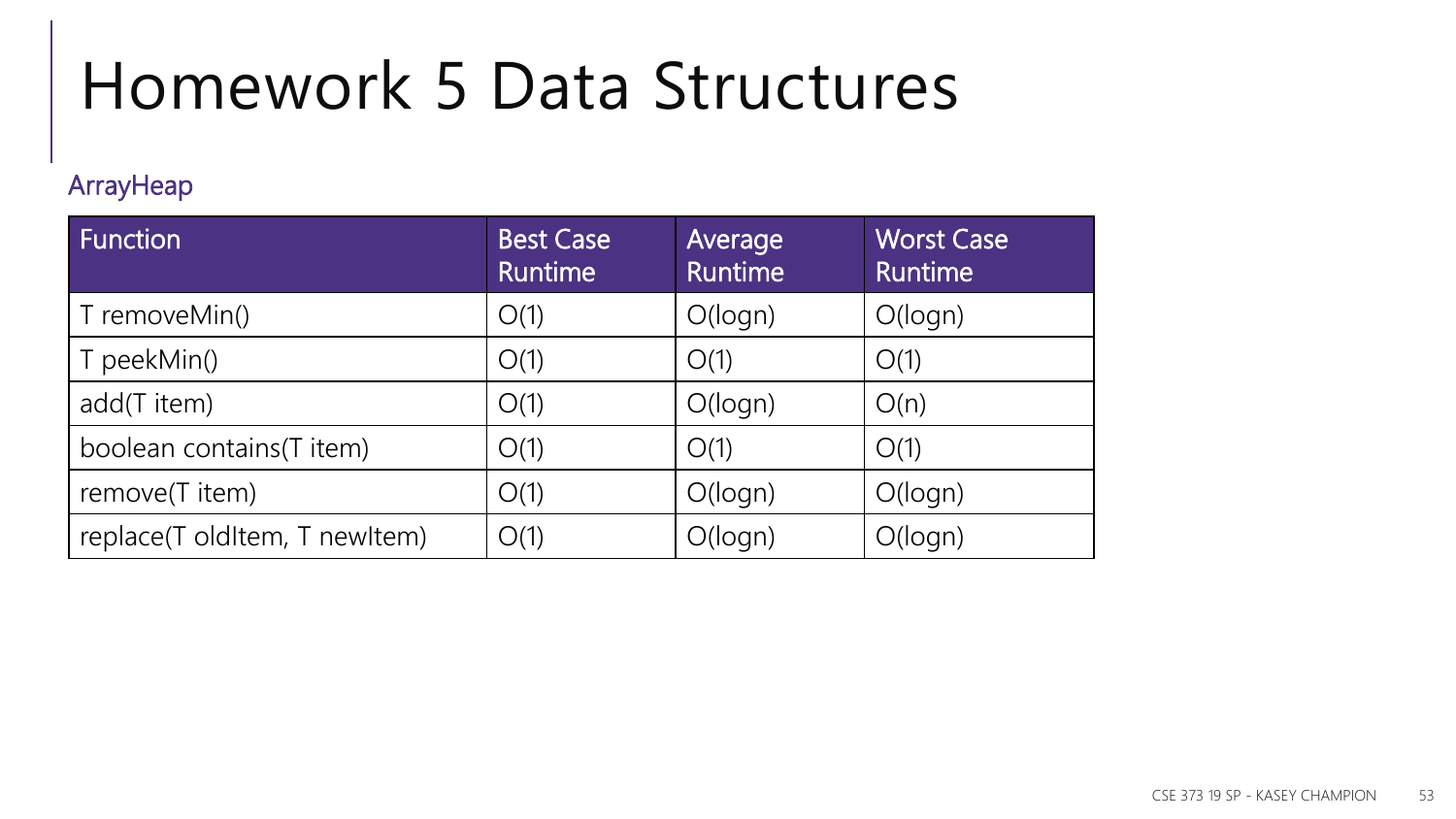## Homework 7 Data Structures

#### ArrayDisjointSet

| Function                | <b>Best Case Runtime</b> | <b>Average Runtime</b> | <b>Worst Case Runtime</b> |
|-------------------------|--------------------------|------------------------|---------------------------|
| makeSet(T item)         | O(1)                     | O(1)                   | O(n)                      |
| int findSet(T item)     | O(1)                     | O(1)                   | O(logn)                   |
| union(T item1, T item2) | O(1)                     | O(1)                   | O(logn)                   |

#### Graph

| Function                                                  | <b>Best Case Runtime</b> | Average<br><b>Runtime</b>      | <b>Worst Case Runtime</b> |
|-----------------------------------------------------------|--------------------------|--------------------------------|---------------------------|
| int numVertices()                                         | O(1)                     | O(1)                           | O(1)                      |
| int numEdges()                                            | O(1)                     | O(1)                           | O(1)                      |
| Iset < E><br>findMinimumSpanningTree()                    | O(ElogE)                 | O(ElogE)                       | O(ElogE)                  |
| IList <e> findShortestPathBetween(V<br/>start, V end)</e> | O(1)                     | you don't need<br>to know this | $O(V \log V + E \log V)$  |